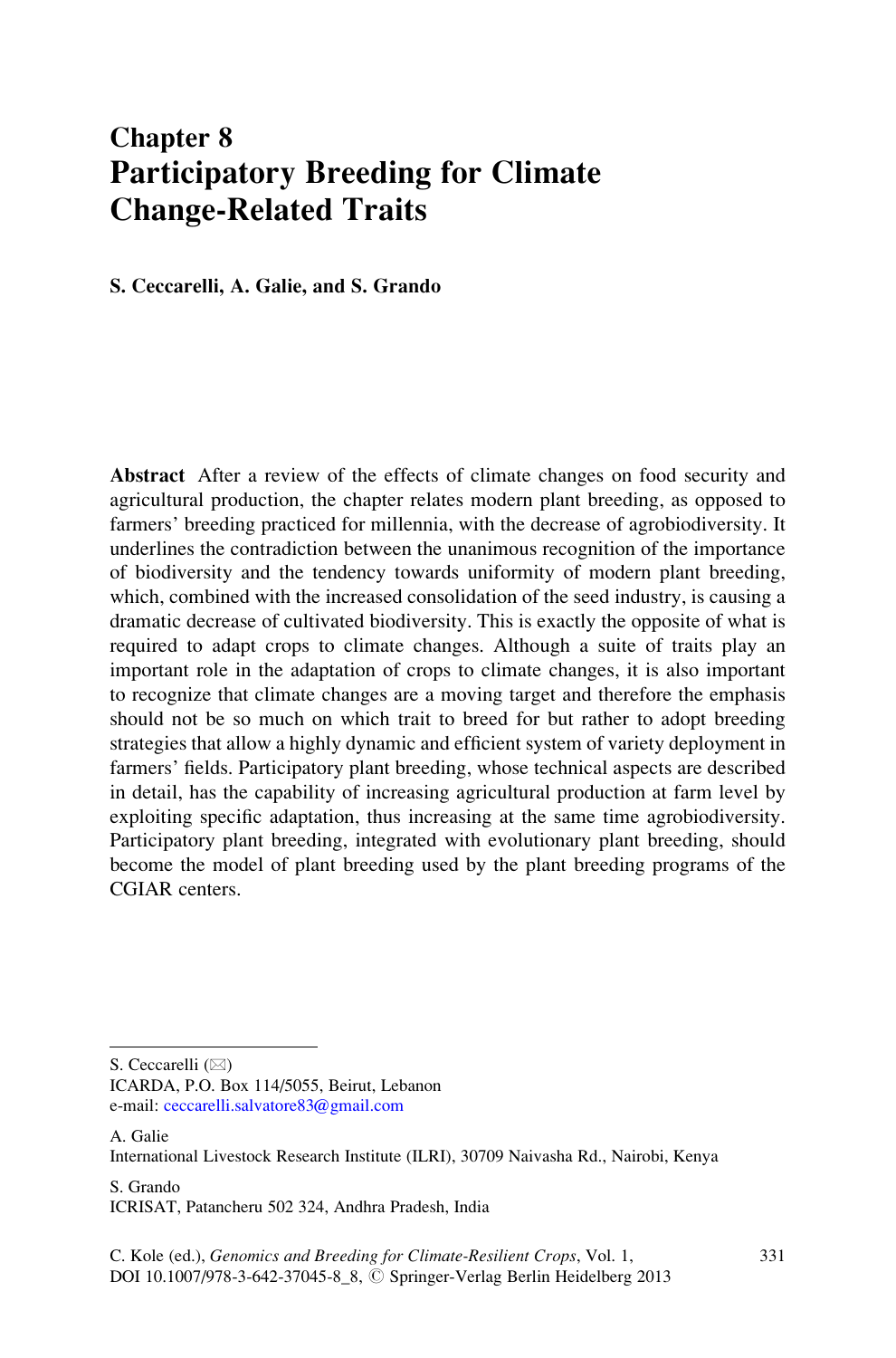# 8.1 Introduction

Today, nobody questions whether climate changes are occurring or not and the discussion has shifted from whether they are happening to what to do about them.

The most recent evidence from the Fourth Assessment Report of the Intergovernmental Panel on Climate Change (IPCC [2007\)](#page-42-0) indicates that the warming of the climate system is unequivocal, as it is now evident from observations of increases in global average air and ocean temperatures, widespread melting of snow and ice, and rising global average sea level.

The report states the following evidence:

- Eleven of the last 12 years (1995–2006) rank among the 12 warmest years in the instrumental record of global surface temperature (since 1850).
- The temperature increase is widespread over the globe, and is greater at higher northern latitudes. Land regions have warmed faster than the oceans.
- The rising sea level is consistent with warming. The global average sea level has risen since 1961 at an average rate of 1.8 mm per year and since 1993 at 3.1 mm per year, with contributions from thermal expansion, melting glaciers and ice caps and the polar ice sheets.
- Observed decreases in snow and ice extent are also consistent with warming. Satellite data since 1978 show that the annual average Arctic sea ice extent has shrunk by 2.7 % per decade, with larger decreases in summer of 7.4 % per decade. Mountain glaciers and snow cover on average have declined in both the hemispheres (IPCC [2007\)](#page-42-0).
- It is very probable that over the past 50 years, cold days, cold nights, and frosts have become less frequent over most land areas, and hot days and hot nights have become more frequent. Heat waves have become more frequent over most land areas, the frequency of heavy precipitation events has increased over most areas, and since 1975 the incidence of extreme high sea levels has increased worldwide. There is also observational evidence of an increase in intense tropical cyclone activity in the North Atlantic since around 1970, with limited evidence of increases elsewhere.
- There is no clear trend in the annual numbers of tropical cyclones, but there is evidence of increased intensity (IPCC [2007\)](#page-42-0).
- Changes in snow, ice, and frozen ground have resulted in more, and larger, glacial lakes, increased ground instability in mountain and other permafrost regions, and led to changes in some Arctic and Antarctic ecosystems (Walker [2007\)](#page-45-0).

Projections to the year 2100 indicate that  $CO<sub>2</sub>$  emissions are expected to increase by 400 % and  $CO_2$  atmospheric concentration is expected to increase by 100 % (Fig. [8.1](#page-2-0), modified from Cline [2007\)](#page-41-0).

Some studies have predicted increasingly severe future impacts with potentially high extinction rates in natural ecosystems around the world (Williams et al. [2003;](#page-45-0) Thomas et al. [2004](#page-45-0)).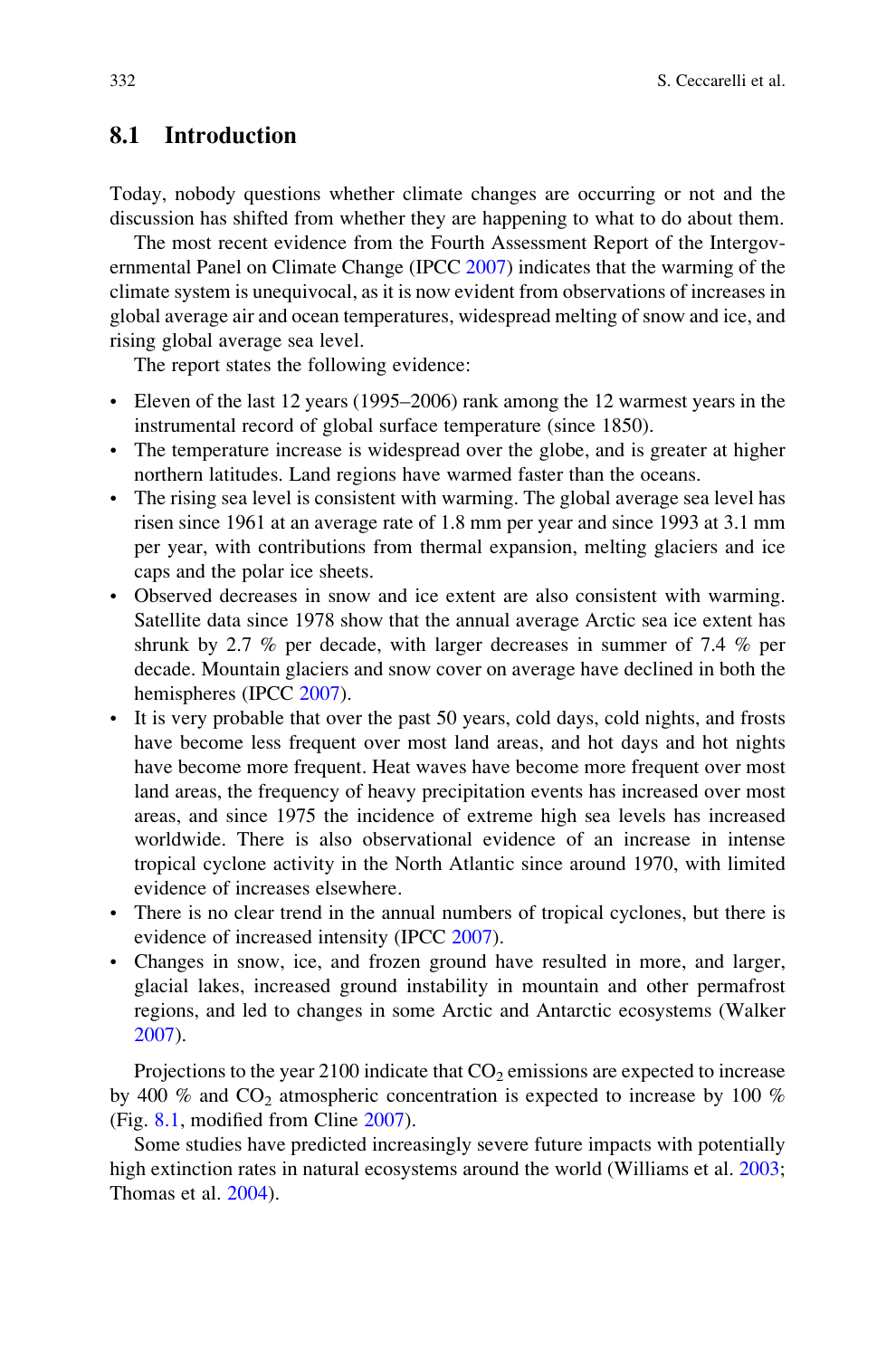<span id="page-2-0"></span>

Fig. 8.1 Projected atmospheric  $CO<sub>2</sub>$  concentration in parts per million  $CO<sub>2</sub>$  (a) and projected emission in billion tons carbon equivalent (b) (modified from Cline [2007](#page-41-0))

More recent evidence (Durack et al. [2012\)](#page-41-0) suggests that dry regions will become drier and wet regions wetter in response to warming. This has been labeled as the "rich get richer" mechanism.

In addition, the IPCC [\(2007](#page-42-0)) argues that the impacts of climate change will be distributed differently among regions, generations, age classes, income groups, occupations, and genders (IPCC [2007\)](#page-42-0). Climate change is expected to affect men and women differently because of their different access to assets, opportunities, and decision-making spaces. Gender inequalities, in many developing countries limit rural women's options of migrating to look for off-farm employment (Aguilar [2009\)](#page-39-0) therefore making their livelihoods dependent on climate-sensitive sectors such as agriculture (Skinner [2011](#page-44-0)). The feminization of agricultural labor is an increasing phenomenon worldwide (World Bank FAO; IFAD [2009](#page-45-0)). Yet, the majority of the rural women have limited access to productive resources (e.g., land, water, and seed) to farm (Skinner [2011](#page-44-0)). The International Assessment of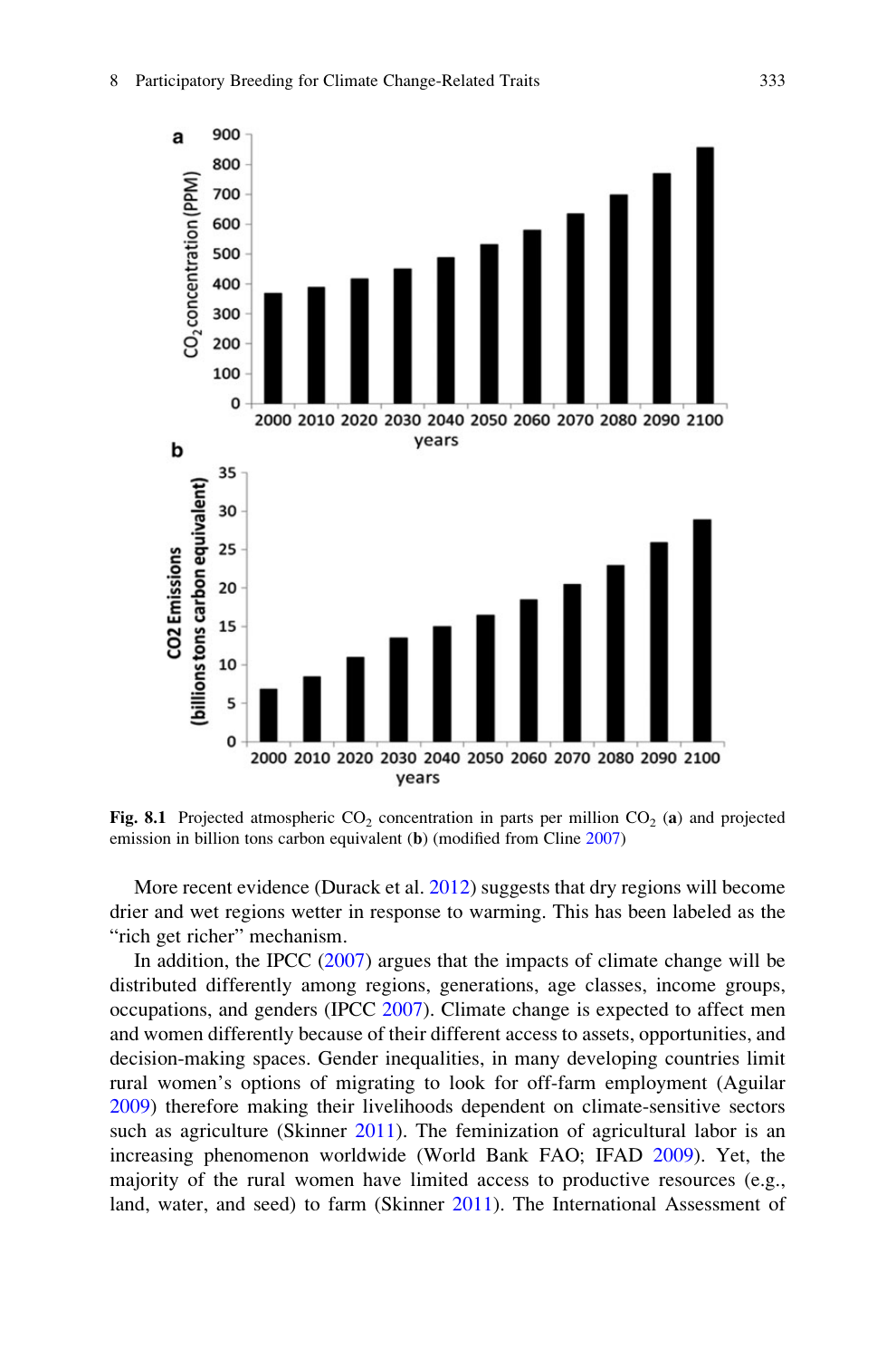Agricultural Knowledge, Science, and Technology for Development (IAASTD) argues that the feminization of agriculture can represent a further marginalization of small-scale farms because rural women have mostly limited education and access to resources and opportunities (IAASTD [2009\)](#page-42-0). Poor men, conversely, face greater difficulties in fulfilling their socially assigned roles as breadwinners when agricultural revenues are insecure because they lack the financial capital to diversify their livelihoods (Skinner [2011](#page-44-0)).

There has always been a considerable interest in understanding whether science can attribute any particular drought or hurricane to climate changes (Schiermeier [2011\)](#page-44-0). Thanks to the advances in statistical tools, climate models and computer power, a link has been found between extreme weather and climate change in at least two instances—the catastrophic flooding in the UK in 2000 (Pall et al. [2011](#page-43-0)) and the late-twentieth-century increase in intense rainfall across the Northern Hemisphere (Min et al. [2011](#page-43-0)).

#### 8.2 Climate Changes, Food, and Agriculture

Using the results from formal economic models, it has been estimated that, in the absence of effective counteraction, the overall costs and risks of climate change will be equivalent to a 5 % decrease in global gross domestic product (GDP) each year (Stern [2005\)](#page-45-0). If a wider range of risks and impacts is taken into account, the estimates of damage could rise to a 20 % decrease in GDP or more, with a disproportionate burden and increased risk of famine on the poorest countries (Altieri and Koohafkan [2003\)](#page-39-0).

The majority of the world's rural poor (about 370 million of the poorest people on the planet) live in areas that are resource-poor, highly heterogeneous, and riskprone. The worst poverty is often located in arid or semiarid zones, and in mountains and hills that are ecologically vulnerable (Conway [1997\)](#page-41-0). In many countries more people, particularly those at lower income levels, are now forced to live in marginal areas (i.e., floodplains, exposed hillsides, arid or semiarid lands), putting them at risk from the negative impacts of climate variability and change.

Climate changes are predicted to have adverse impacts on food production, food quality (Atkinson et al. [2008](#page-39-0)), and food security. One of the most recent predictions (Tubiello and Fischer [2007\)](#page-45-0) is that the number of undernourished people will have increased by 150 % in the Middle East and North Africa, and by 300 % in Sub-Saharan Africa by the year 2080, compared to 1990 (Table [8.1](#page-4-0)). Enhancing gender equality is recommended as a key strategy to support women's ability to fulfill their roles in food systems and food cultures vis-à-vis their disadvantaged access to resources and opportunities (Jiggins [2011\)](#page-42-0).

Agriculture is extremely vulnerable to climate change. Higher temperatures eventually reduce crop yields without discouraging weed, disease, and pest challenges. Changes in precipitation patterns increase the likelihood of short-term crop failures and long-term declines in production. Although there will be gains in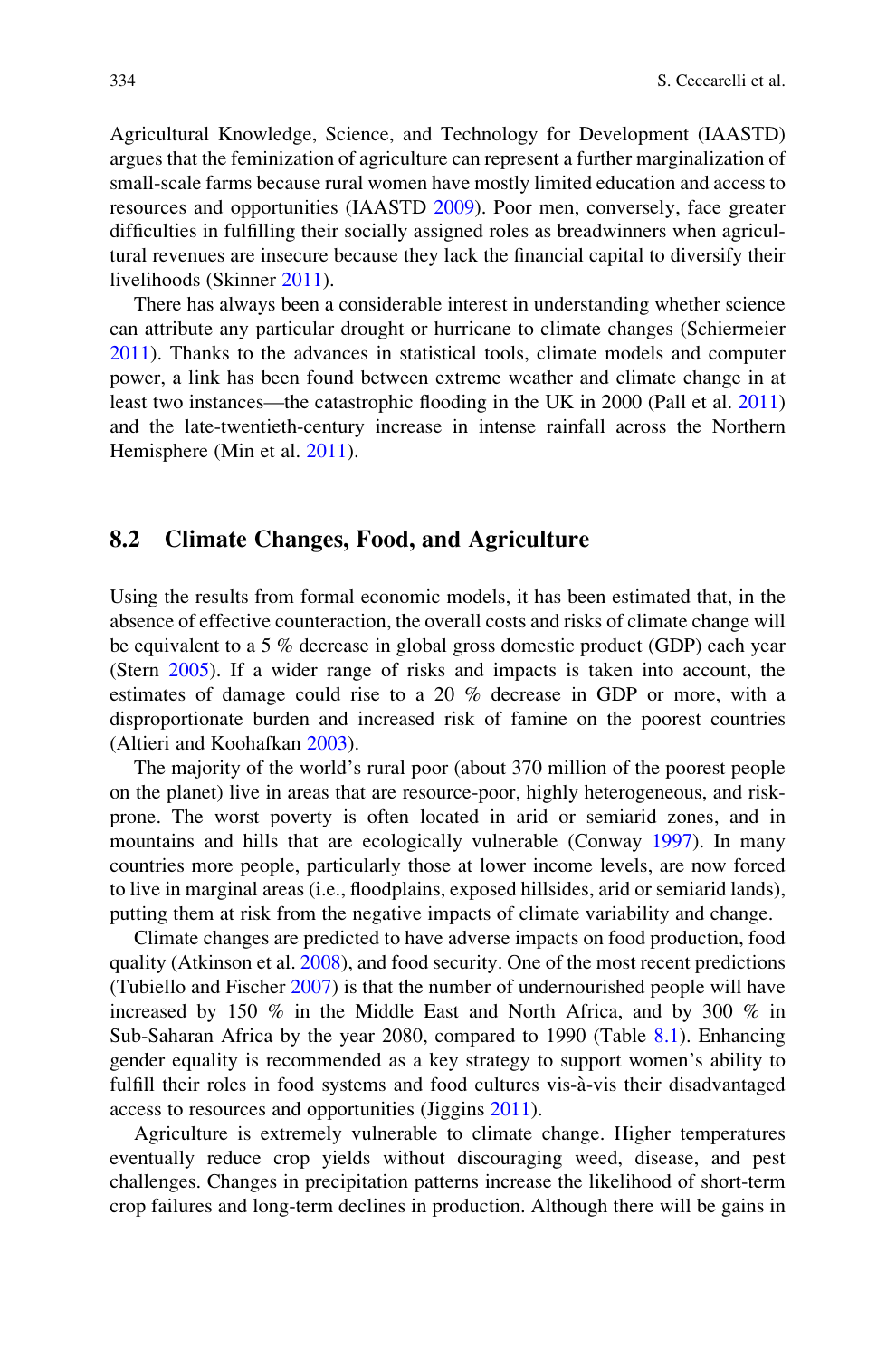|                              | 1990 | 2020 | 2050 | 2080 | 2080/1990 |
|------------------------------|------|------|------|------|-----------|
| Developing countries         | 885  | 772  | 579  | 554  | 0.6       |
| Asia, Developing             | 659  | 390  | 123  | 73   | 0.1       |
| Sub-Saharan Africa           | 138  | 273  | 359  | 410  | 3.0       |
| Latin America                | 54   | 53   | 40   | 23   | 0.4       |
| Middle East and North Africa | 33   | 55   | 56   | 48   | 1.5       |

<span id="page-4-0"></span>Table 8.1 Expected number of undernourished in millions, incorporating the effect of climate (from Tubiello and Fischer [2007\)](#page-45-0)

some crops in some regions of the world, the overall impacts of climate change on agriculture are expected to be negative, threatening global food security (Nelson et al. [2009](#page-43-0)).

Food insecurity will probably increase under climate change, unless early warning systems and development programs are used more effectively (Brown and Funk [2008\)](#page-39-0). Currently, millions of hungry people subsist on what they produce. If climate change reduces production while populations increase, there is likely to be more hunger. Lobell et al. [\(2008](#page-43-0)) showed that increasing temperatures and declining precipitation over semiarid regions are likely to reduce yields for maize, wheat, rice, and other primary crops in the next two decades. These changes could have a substantial negative impact on global food security.

In addition, the impacts of climate change include reductions in calories consumption and increases in child malnutrition. Thus, aggressive agricultural productivity investments are needed to raise calories consumption enough to offset the negative impacts of climate change on the health and well-being of children (Nelson et al. [2009\)](#page-43-0).

Foley [\(2011](#page-41-0)) proposed five solutions to food and environmental challenges, namely (a) stop the expansion of agriculture, particularly into tropical forests and savannas; (b) close the world's yield gaps between farm's current yield and its higher potential yield; (c) use resources much more efficiently to obtain far more crop output per unit of water, fertilizer, and energy; (d) shift diets away from meat: we can dramatically increase global food availability and environmental sustainability by using more of our crops to feed people directly and less to fatten livestock; and (e) reduce food waste: roughly 30 % of the food produced on the planet is discarded, lost, spoiled, or consumed by pests. For the second of these solutions Foley suggests that the largest and most immediate gain, especially in regions where hunger is most acute are to be expected by improving the yields of the world's least productive farms—a major shift in the research priorities of both national and international agricultural research.

Evidence indicates that if women small-scale farmers had the same access to productive resources—and seed of improved varieties in particular—as men, they could increase yields on their farms by 20–30 %, thereby reducing the number of hungry people in the world by 12–17 % (FAO [2011\)](#page-41-0). Conversely, many have argued that access to food is more related to social marginalization and good governance than to production intensification (Sen [1981;](#page-44-0) De Schutter [2011;](#page-41-0)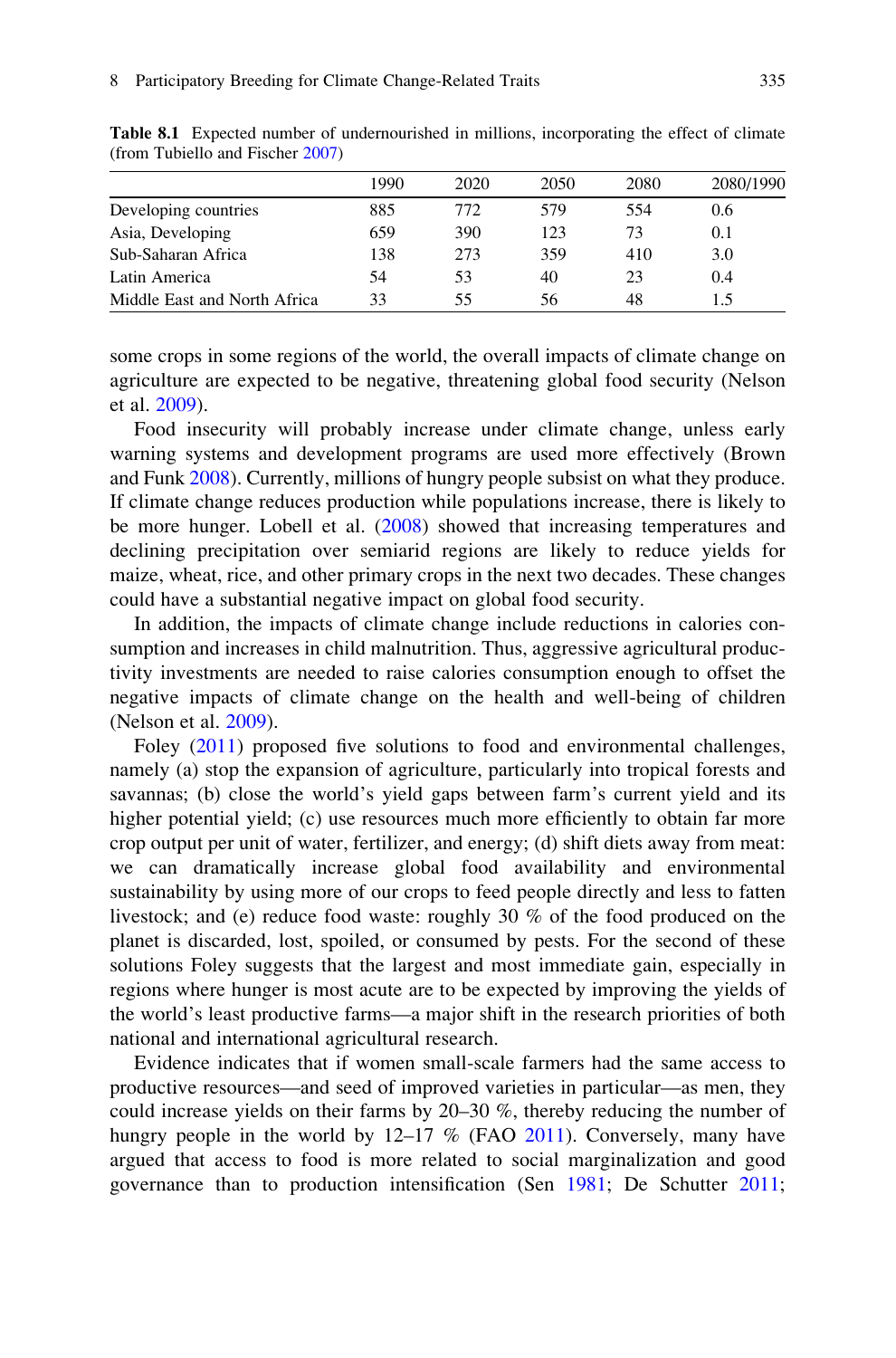Tscharntke et al. [2012\)](#page-45-0). Empowering the most marginalized farmers and women farmers in particular, is seen as a means to both improve gender equality and to progress towards hunger and poverty eradication (FAO, IFAD, and WFP [2012\)](#page-41-0).

#### 8.3 How Do People Respond to Climate Changes?

Although the debate about climate changes is relatively recent, people have been adapting to climate changes for thousands of years, for example in Africa. In general, people seem to have adapted best when working as a community rather than as individuals. The four main strategies of adaptation have been (1) changes in agricultural practices, (2) formation of social networks, (3) embarking on commercial projects, such as investing in livestock, and (4) seeking work in distant areas. The first three of these strategies rely on people working together to improve their community (Giles [2007](#page-42-0)).

In coping continuously with extreme weather events and climate variability, farmers living in harsh environments in Africa, Asia, and Latin America have developed and/or inherited complex farming systems that have the potential to bring solutions to many of the uncertainties facing humanity in an era of climate change (Altieri and Koohafkan [2003](#page-39-0)). These systems have been managed in ingenious ways, allowing small farming families to meet their subsistence needs in the midst of environmental variability without depending much on modern agricultural technologies (Denevan [1995\)](#page-41-0). The systems can still be found throughout the world, covering some 5 million ha. Such systems are of global importance to agriculture and food production, and are based on the cultivation of a diversity of crops and varieties in time and space that have allowed traditional farmers to avert risks and maximize harvest security in uncertain and marginal environments, under low levels of technology and with limited environmental impact (Altieri and Koohafkan [2003](#page-39-0)). One of the salient features of traditional farming systems is their high degree of biodiversity, in particular the plant diversity in the form of poly-cultures and/or agroforestry patterns. One example of this traditional farming system is a mixture of barley and wheat known as hanfets, which is practiced since millennia in the Central Highlands of Eritrea and in the northern part of Ethiopia (Woldeamlak and Struik [2000](#page-45-0); Woldeamlak [2001;](#page-45-0) Woldeamlak et al. [2008\)](#page-45-0). Farmers quote yield, yield stability, better resistance to lodging of barley, better resistance to rust of wheat, and better quality of the bread obtained from the mixture as the main reasons for growing this mixture. There are also examples in the same region of more complex mixtures involving bread wheat, durum wheat, six-row barley, and two-row barley. Another famous example is the nine seeds (Navdanya) mixture common in some regions of India; the mixture includes barley, little millet, pigeon pea, green gram, chickpea, rice, sesame, black gram, and horse gram.

An additional strategy used in areas with an erratic start of the rainy season, is to have a suite of crops to choose from depending on the timing of the start of the rains. This is, for example, the case in Eritrea where crops such as sorghum, pearl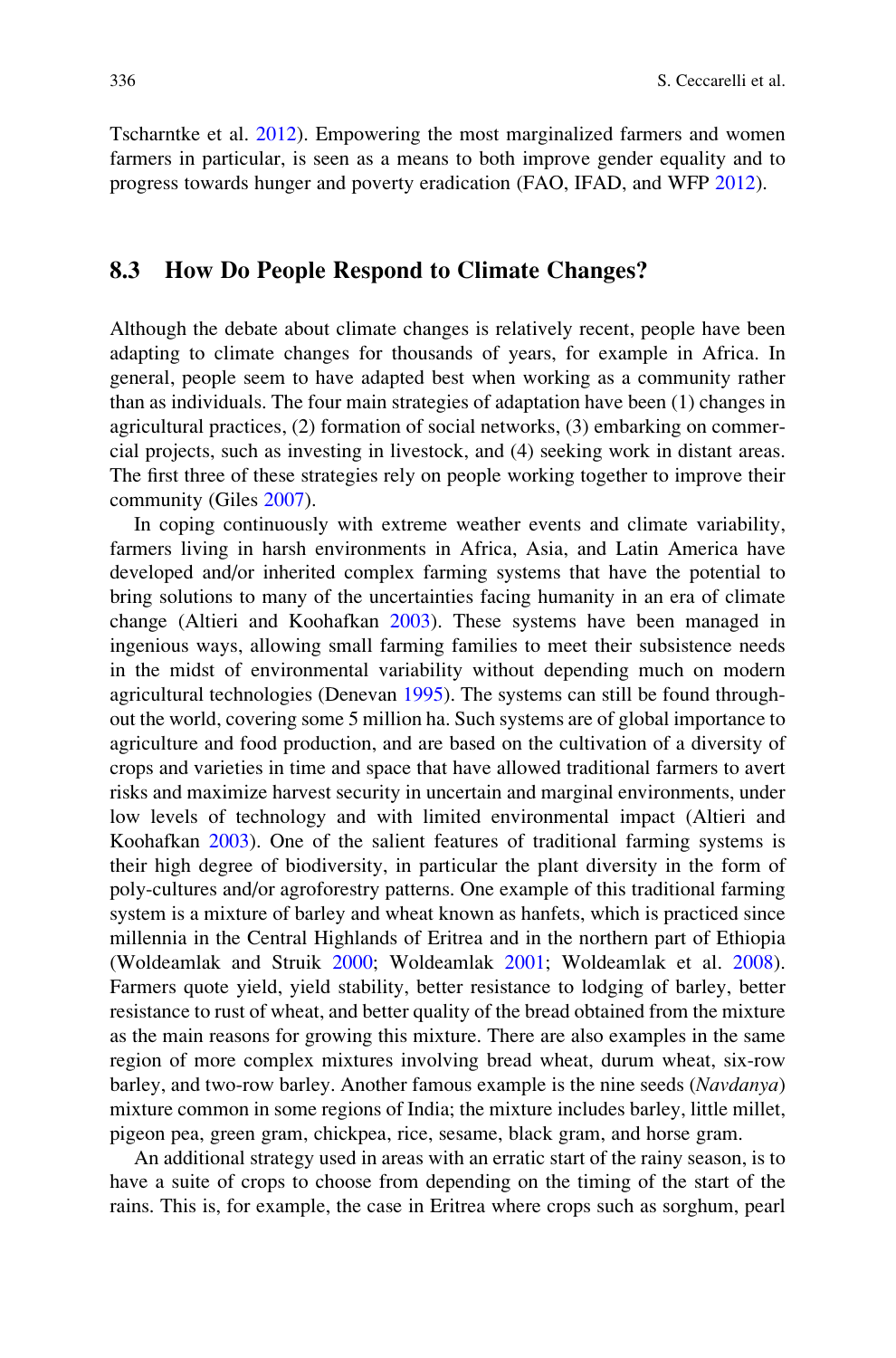millet, finger millet, teff, and barley are available to farmers (Ceccarelli et al. [2007\)](#page-40-0). In the case of an early start of the rainy season, farmers plant teff and/or barley, while in the case of a late start they plant sorghum and pearl millet.

A careful observation of these systems shows that farmers tend to dilute the risk associated with practicing agriculture in difficult conditions using various combinations of three levels of biodiversity: different crops, different cultivars of the same crop, and/or heterogeneous cultivars to retain adaptability and to maximize adaptation over time (stability or dependability), rather than adaptation over space. Diversity and heterogeneity serve to disperse or buffer the risk of total crop failure due to unpredictable environmental variation. As we will see later, this is in sharp contrast with the trend of modern plant breeding towards uniformity over space and uniform cultivars.

These strategies of minimizing risk by planting several species and varieties of crops makes the system more resilient to weather events, climate variability and change, and is more resistant to the adverse effects of pests and diseases (Newton et al. [2011\)](#page-43-0), while at the same time stabilizing yields over the long term, promoting diet diversity and maximizing returns even with low levels of technology and limited resources (Altieri and Koohafkan [2003](#page-39-0)). As we will see later, these strategies are an important lesson to breeding for adaptation to climate changes.

The term "autonomous adaptation" has been used to define responses that will be implemented by individual farmers, rural communities, and/or farmers' organizations, depending on perceived or real climate change in the coming decades, and without intervention and/or coordination by regional and national governments and international agreements. To this end, pressure to cultivate marginal land, or to adopt unsustainable cultivation practices as yields drop, may increase land degradation and endanger the biodiversity of both wild and domestic species, possibly jeopardizing future ability to respond to increasing climate risk later in the century.

One of the options for autonomous adaptation includes the adoption of varieties/ species with, for example, increased resistance to heat shock and drought (Bates et al. [2008](#page-39-0)).

#### 8.4 How Do Crops Cope with Climate Changes?

Adapting crops to climate changes has become an urgent challenge, which requires some knowledge on how crops respond to those changes. In fact plants have responded to increasing  $CO<sub>2</sub>$  concentration from preindustrial to modern times by decreasing stomatal density—reversing the change which occurred about 350 million years ago and that led to the appearance of leaves (Beerling et al. [2001](#page-39-0); Beerling [2007](#page-39-0); Ceccarelli et al. [2010\)](#page-40-0)—as shown by the analysis of specimens collected from herbaria over the past 200 years (Woodward [1987](#page-45-0)). In Arabidopsis thaliana, the ability to respond to increasing  $CO<sub>2</sub>$  concentration with a decrease in the number of stomata is under genetic control (Gray et al. [2000](#page-42-0)); with the dominant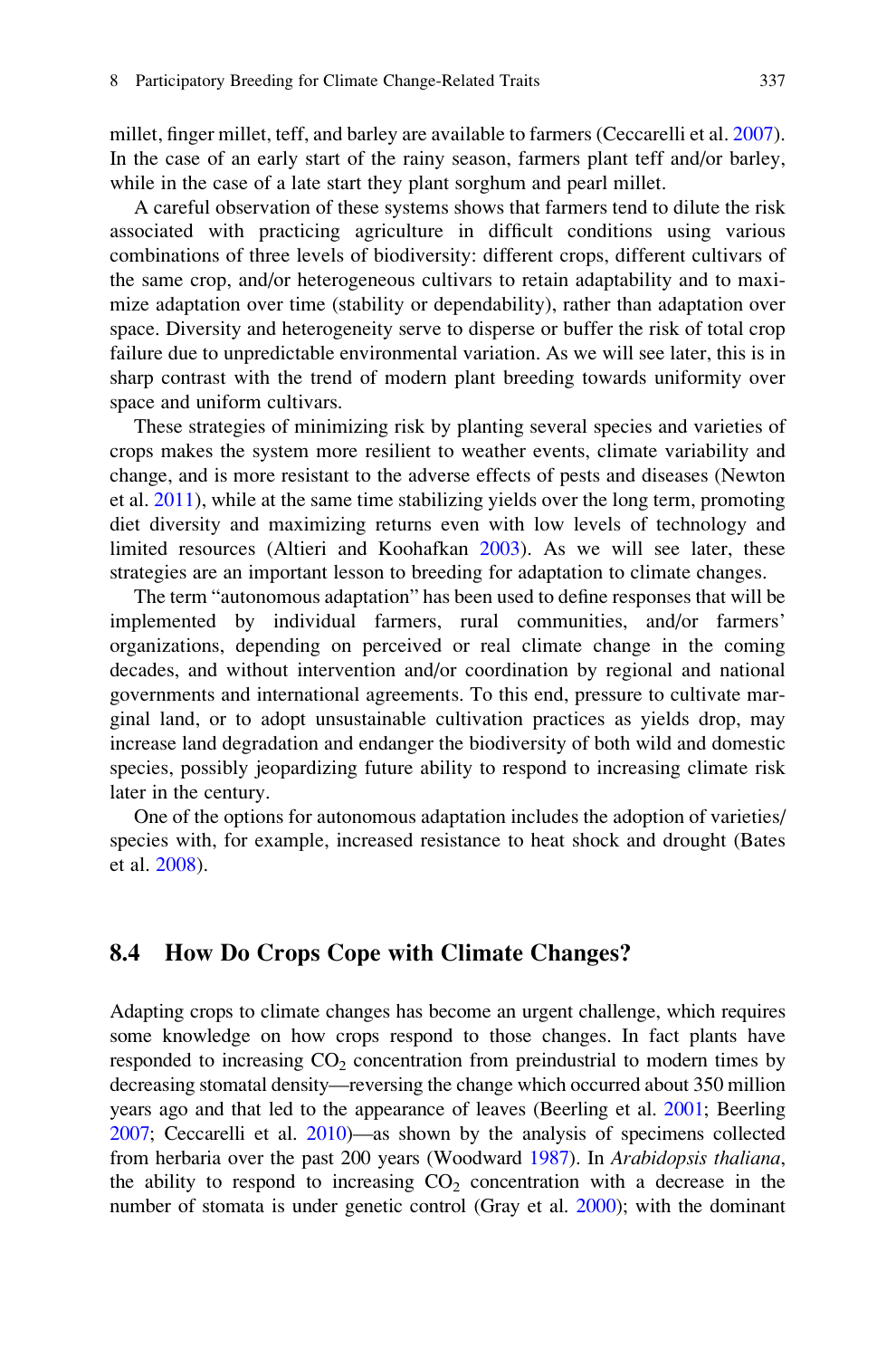allele ( $HIC =$  high carbon dioxide) preventing changes in the number of stomata. In the presence of the recessive hic allele, there is an increase of up to 42 % in stomatal density in response to a doubling of  $CO<sub>2</sub>$ . Stomatal density varies widely within species: for example in barley stomatal density varies from 39 to 98 stomata/mm<sup>2</sup> (Miskin and Rasmusson [1970](#page-43-0)) suggesting that the crop has the capacity to adapt.

We know now fairly well how plants respond to an increase in  $CO<sub>2</sub>$  concentration, which has both direct and indirect effects on crops. Direct effects (also known as  $CO<sub>2</sub>$ -fertilization effects) are those affecting crops by the presence of  $CO<sub>2</sub>$  in ambient air, which is currently sub-optimal for  $C_3$  type plants like wheat, rice, and barley. In fact, in  $C_3$  plants, mesophyll cells containing ribulose-1,5-bisphosphate carboxylase-oxygenase (RuBisCO) are in direct contact with the intercellular air space that is connected to the atmosphere via stomatal pores in the epidermis. Hence, in  $C_3$  crops, rising  $CO_2$  increases net photosynthetic  $CO_2$  uptake because RuBisCO is not  $CO_2$ -saturated in today's atmosphere and because  $CO_2$  inhibits the competing oxygenation reaction, leading to photorespiration.  $CO<sub>2</sub>$ -fertilization effects can include an increase in photosynthetic rate, reduction of transpiration rate through decreased stomatal conductance, higher water use efficiency (WUE), and lower probability of water stress occurrence. Consequently, crop growth and biomass production may increase by up to 30 % for  $C_3$  plants at doubled ambient  $CO<sub>2</sub>$ . However, other experiments show biomass increases of only 10–20 % under doubled  $CO_2$  conditions. In theory, at 25 °C, an increase in  $CO_2$  from the current 380 to the 550 ppm (air dry mole fraction), projected for the year 2050, would increase photosynthesis by 38 % in  $C_3$  plants. In contrast, in  $C_4$  plants (e.g., maize and sorghum) RuBisCO is localized in the bundle sheath cells in which  $CO<sub>2</sub>$ concentration is three to six times higher than atmospheric  $CO<sub>2</sub>$ . This concentration is sufficient to saturate RuBisCO and in theory would prevent any increase in  $CO<sub>2</sub>$ uptake with rising  $CO<sub>2</sub>$ . However, even in  $C<sub>4</sub>$  plants, an increase in WUE via a reduction in stomatal conductance caused by an increase in  $CO<sub>2</sub>$  may still increase yield (Long et al. [2006\)](#page-43-0).

However, the estimates of the  $CO<sub>2</sub>$ -fertilization effects have been derived from enclosure studies conducted in the 1980s (Kimball [1983;](#page-42-0) Cure and Acock [1986;](#page-41-0) Allen et al. [1987\)](#page-39-0), and currently they appear to be overestimated (Long et al. [2006\)](#page-43-0).

In fact free-air concentration enrichment (FACE) experiments, representing the best simulation of elevated  $CO<sub>2</sub>$  concentrations in the future, give much lower ca. half) estimates of increased yields due to  $CO_2$ -fertilization (Table [8.2](#page-8-0)).

Indirect effects (also known as weather effects) are the effects of solar radiation, precipitation, and air temperature. Keeping management the same, cereal yields typically decrease with increasing temperatures and increase with increased solar radiation. If water supply is limited, yields eventually decrease because of higher evapotranspiration. Precipitation will obviously have a positive effect when it reduces water stress but can also have a negative effect when, for example, it causes waterlogging.

In addition to  $CO<sub>2</sub>$ , nitrogen (N) deposition is also expected to increase further (IPCC [2007](#page-42-0)) and it is known that increasing N supply frequently results in declining species diversity (Clark and Tilman [2008\)](#page-41-0). In a long-term open-air experiment,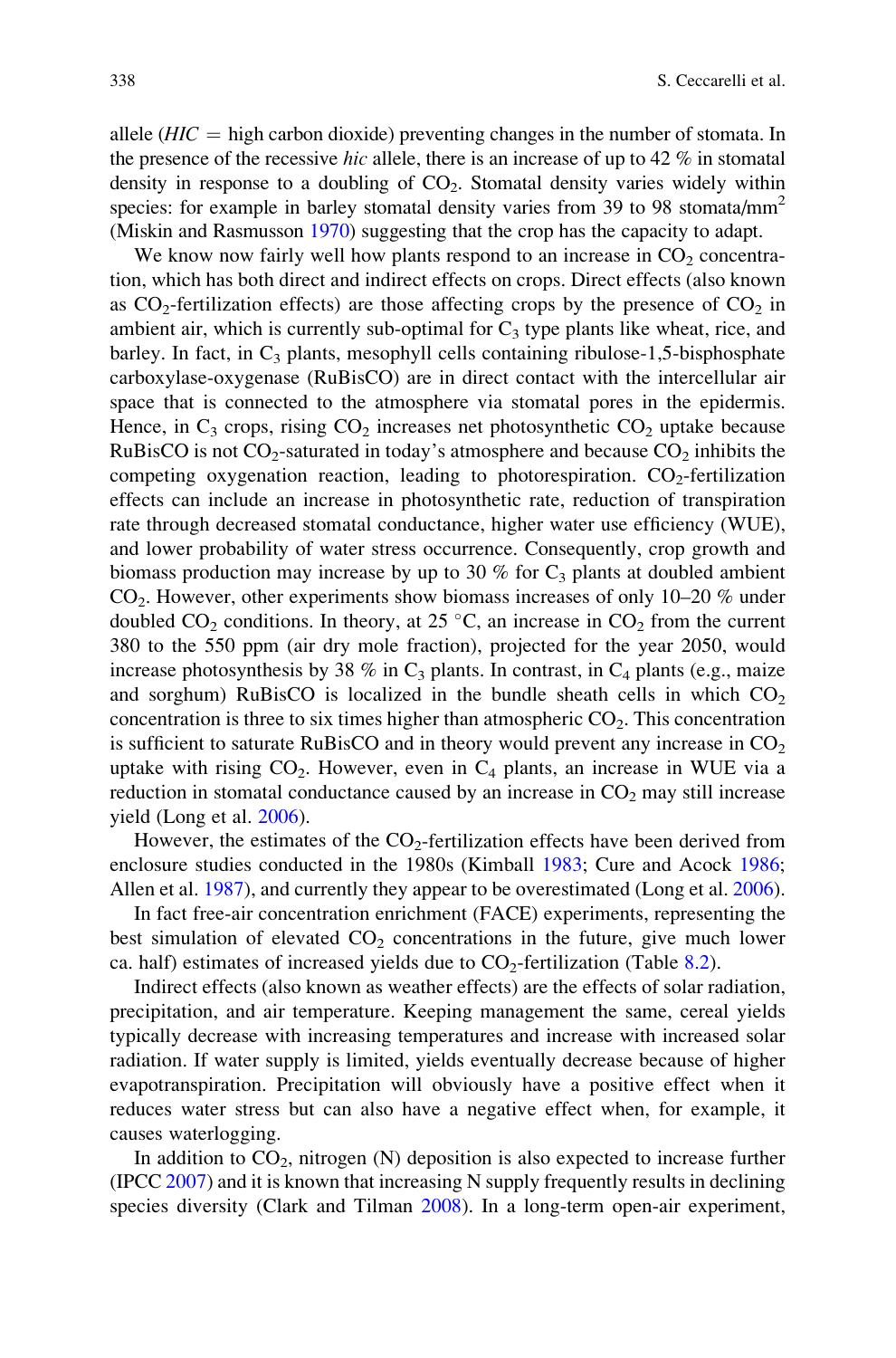| Source                | Rice           | Wheat | Soybean | $C_4$ crops |  |
|-----------------------|----------------|-------|---------|-------------|--|
|                       | Yield          |       |         |             |  |
| Kimball $(1983)$      | 19             | 28    | 21      |             |  |
| Cure and Acock (1986) | 11             | 19    | 22      | 27          |  |
| Allen et al. (1987)   |                |       | 26      |             |  |
| Enclosure studies     |                | 31    | 32      | 18          |  |
| <b>FACE</b> studies   | 12             | 13    | 14      | $0^{\rm a}$ |  |
|                       | <b>Biomass</b> |       |         |             |  |
| Cure and Acock (1986) | 21             | 24    | 30      | 8           |  |
| Allen et al. (1987)   |                |       | 35      |             |  |
| <b>FACE</b> studies   | 13             | 10    | 25      | $0^a$       |  |
|                       | Photosynthesis |       |         |             |  |
| Cure and Acock (1986) | 35             | 21    | 32      | 4           |  |
| <b>FACE</b> studies   | 9              | 13    | 19      | 6           |  |

<span id="page-8-0"></span>Table 8.2 Percentage increases in yield, biomass, and photosynthesis of crops grown at elevated CO2 (550) in enclosure studies versus FACE (Free-air concentration enrichment) experiments (Long et al. [2006](#page-43-0))

a Data from only 1 year (Leakey et al. [2006](#page-43-0))

grassland assemblages planted with 16 species were grown under all combinations of ambient and elevated  $CO<sub>2</sub>$  and ambient and elevated N. Over 10 years, elevated N reduced species diversity by 16 % at ambient  $CO<sub>2</sub>$  but by just 8 % at elevated  $CO<sub>2</sub>$ . Although the projected increase in atmospheric  $CO<sub>2</sub>$  and global warming may enhance food production to some extent in the temperate developed countries, it is likely to reduce both arable area and yield per crop in many less developed ones (Evans [2005](#page-41-0)).

The most likely scenario within which plant breeding targets need to be established, is the following:

- Higher temperatures, which will reduce crop productivity, are certain
- Increasing  $CO<sub>2</sub>$  concentration is certain with both direct and indirect effects
- Increasing frequency of drought is highly probable
- Increase in the areas affected by salinity is highly probable
- Increasing frequency of biotic stress is also highly probable

Given this scenario, and given that plant breeding has been a success story in increasing yield (Dixon et al. [2006](#page-41-0)), plant breeding may help in developing new cultivars with enhanced traits better suited to adapt to climate change conditions. These traits include field drought and temperature stress resistance—defined as higher and stable performance  $(=\pi)$  yield, forage yield, tuber yield, etc.) under below optimal moisture availability and above optimal temperature, resistance to pests and disease—which will increasingly cause crop losses (Oerke [2006;](#page-43-0) Newton et al. [2011](#page-43-0)), salinity, and waterlogging (Humphreys [2005](#page-42-0)).

Breeding for drought resistance has historically been one of the most important and common objectives of several breeding programs for all the major food crops in most countries (Ceccarelli et al. [2004,](#page-40-0) [2007,](#page-40-0) [2010](#page-40-0)). It has also been a major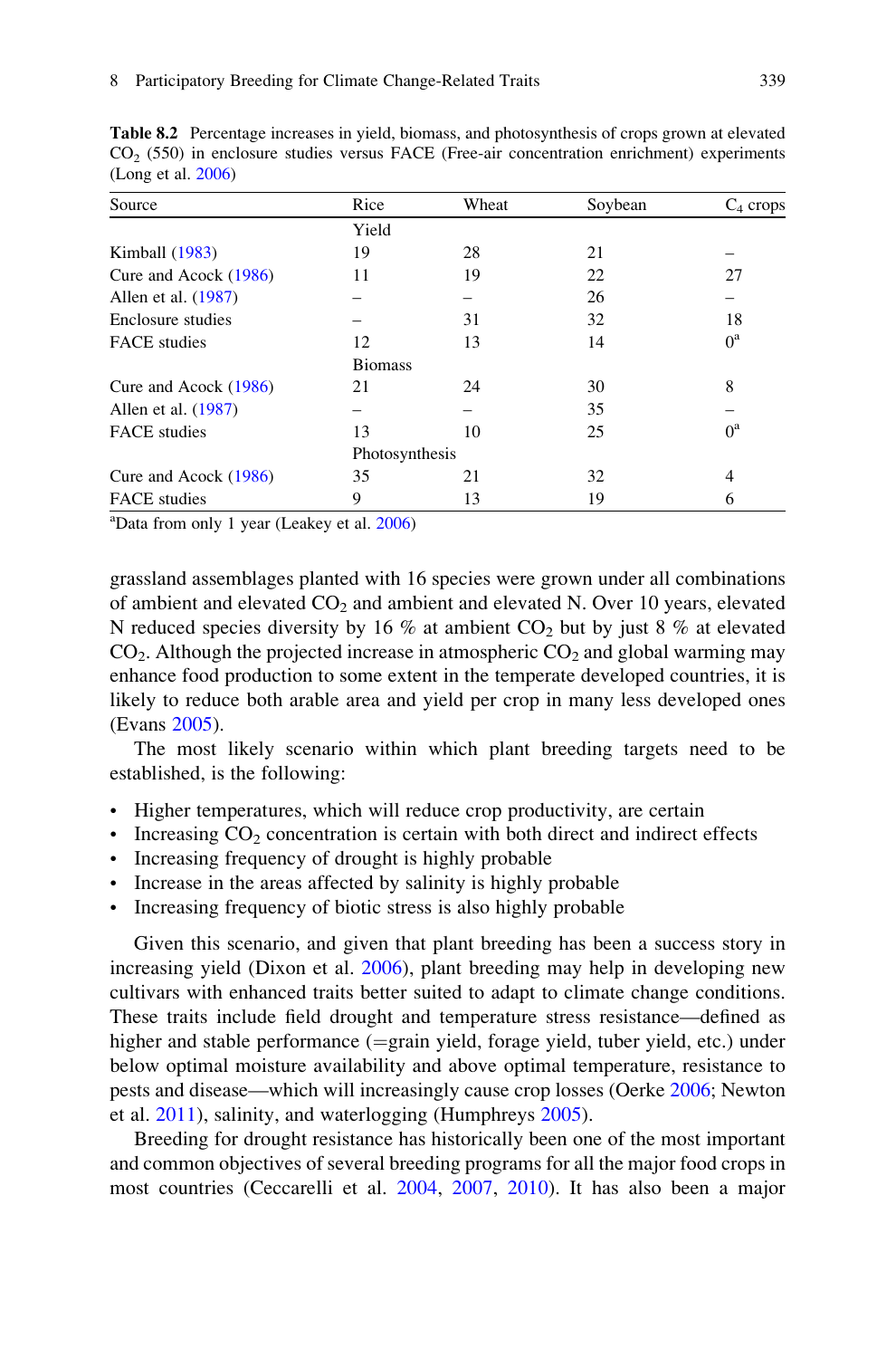investment, yet with no improved varieties developed, of molecular breeding and genomic technologies (Morrell et al. [2012\)](#page-43-0).

As we will discuss in the second part of the chapter, breeding for the adaptation to climate changes will be fruitless if farmers do not adopt the varieties with the desirable traits, regardless of whether these traits have been assembled using conventional or DNA-based technologies.

One of the main opportunities for new cultivars with increased drought tolerance includes changes in phenology or enhanced responses to elevated  $CO<sub>2</sub>$ .

Phenology is known to be a major determinant in drought tolerance allowing crops to complete the life cycle before the onset of drought (Baum et al. [2003](#page-39-0)) and therefore this will be one of the main traits in breeding for adaptation to climate changes.

Phenology has been shown in recent studies to be associated with yield under drought (Lakew et al. [2011](#page-43-0), [2013](#page-43-0)), and it has been shown to have been modified in wild relatives of wheat and barley collected in Israel over a period of 28 years (Nevo et al. [2012\)](#page-43-0). Genes controlling flowering time are among the top candidates controlling local adaptation in Arabidopsis thaliana (Gaut [2012\)](#page-42-0).

Recent data based on a large number of studies (Wolkovich et al. [2012\)](#page-45-0) show that warming experiments under-predict advances in the timing of flowering by 8.5 fold, compared with long-term observations and the experimental results did not match with the observational data in sign or magnitude. The observational data also showed that the species that flower earliest in the spring have the highest temperature sensitivities, but this trend was not reflected in the experimental data.

Root characteristics, generally poorly known, are expected to become more and more important as water availability becomes the main limiting factor.

With respect to water, a number of studies have documented genetic modifications in major crop species (e.g., maize and soybeans) that have increased their water-deficit tolerance (Drennen et al. [1993](#page-41-0); Kishor et al. [1995](#page-43-0); Pilon-Smits et al. [1995](#page-43-0); Cheikh et al. [2000\)](#page-40-0), although this may not extend to a wide range of crops. In general, too little is known currently about how the desired traits achieved by genetic modification perform in real farming and forestry applications (Sinclair and Purcell [2005](#page-44-0)).

Thermal tolerances of many organisms have been shown to be proportional to the magnitude of temperature variation they experience: lower thermal limits differ more among species than upper thermal limits (Addo-Bediako et al. [2000\)](#page-39-0). A crop such as barley, for example, which has colonized a wide diversity of thermal climates, may harbor enough genetic diversity to breed successfully for enhanced thermal tolerance.

Soil moisture reduction due to precipitation changes could affect natural systems in several ways and therefore, indirectly, also the agricultural systems. There are projections of significant extinctions in both plant and animal species. Over 5,000 plant species could be impacted by climate change, mainly due to the loss of suitable habitats. By 2050, the extent of the Fynbos Biome (Ericaceae-dominated ecosystem of South Africa, which is an International Union for the Conservation of Nature and Natural Resources (IUCN) "hotspot") is projected to decrease by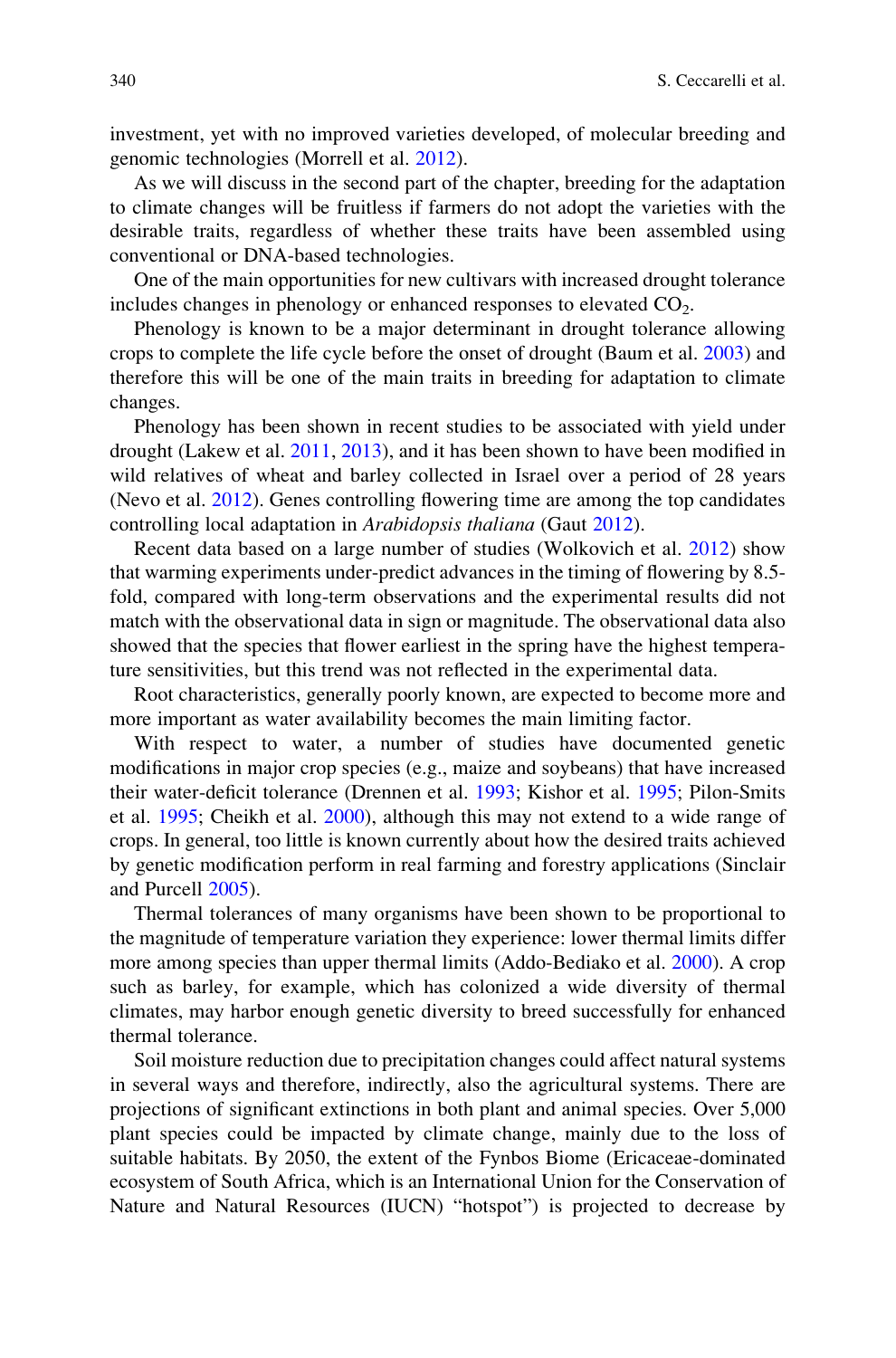51–61 % due to decreased winter precipitation. The succulent Karoo Biome, which includes 2,800 plant species at increased risk of extinction, is projected to expand south-eastwards, and about 2 % of the family Proteaceae is projected to become extinct. These plants are closely associated with birds that have specialized in feeding on them. Some mammal species, such as the zebra and nyala, which have been shown to be vulnerable to drought-induced changes in food availability, are widely projected to suffer losses. In some wildlife management areas, such as the Kruger and Hwange National Parks, wildlife populations are already dependent on water supplies supplemented by borehole water (Bates et al. [2008](#page-39-0)).

With the gradual reduction in rainfall during the growing season, aridity in Central and West Asia has increased in recent years, reducing the growth of grasslands and ground cover (Bou-Zeid and El-Fadel [2002\)](#page-39-0). The reduction of ground cover has led to increased reflection of solar radiation, such that more soil moisture evaporates and the ground becomes increasingly drier in a feedback process, thus adding to the acceleration of grassland degradation (Zhang et al. [2003\)](#page-45-0). Recently, it has been reported that the Yangtze river basin has become hotter and it is expected that the temperature will increase by up to 2  $\rm{^{\circ}C}$  by 2050 relative to 1950 (Ming [2009](#page-43-0)). This temperature increase will reduce rice production by up to 41 % by the end of the twenty-first century and maize production by up to 50 % by 2080.

The negative impact of climate changes on agriculture and therefore on food production is aggravated by the greater uniformity that exists now compared to 150–200 years ago, particularly in the agricultural crops of developed countries. The decline in agricultural biodiversity can be quantified. While it is estimated that there are ca. 250,000 plant species, of which about 50,000 are edible, in fact no more than 250 are used—out of which 15 crops provide 90 % of the calories in the human diet and three of them, namely wheat, rice and maize, provide 60 %. In these three crops, modern plant breeding has been particularly successful and movement towards genetic uniformity has been rapid—the most widely grown varieties of these three crops are closely related and genetically uniform (pure lines in wheat and rice and hybrids in maize—but hybrids are being promoted also in rice (Jahaiah [2002\)](#page-42-0)).

The number of varieties covering large areas for the major crops is frighteningly small: 71 % of the area planted with maize is planted with 6 varieties, 75 % of the area planted with potato is planted with 4 varieties, 65 % of the area planted with rice is planted with 4 varieties, and so on (Secretariat of the Convention on Biological Diversity [2010](#page-44-0)).

The major consequence of the dependence of modern agriculture on a small number of varieties for the major crops (Altieri [1995\)](#page-39-0) is that the main sources of food are more genetically vulnerable than ever before, i.e., food security is in danger. A number of plant breeders have warned that conventional plant breeding by continuously crossing between elite germplasm lines would lead to the extinction of diverse cultivars and nondomesticated plants (Vavilov [1992;](#page-45-0) Flora [2001;](#page-41-0) Gepts [2006;](#page-42-0) Mendum and Glenna [2010\)](#page-43-0) and climate change may exacerbate the crisis. Gepts ([2006\)](#page-42-0) claims that the current industrial agriculture system is "the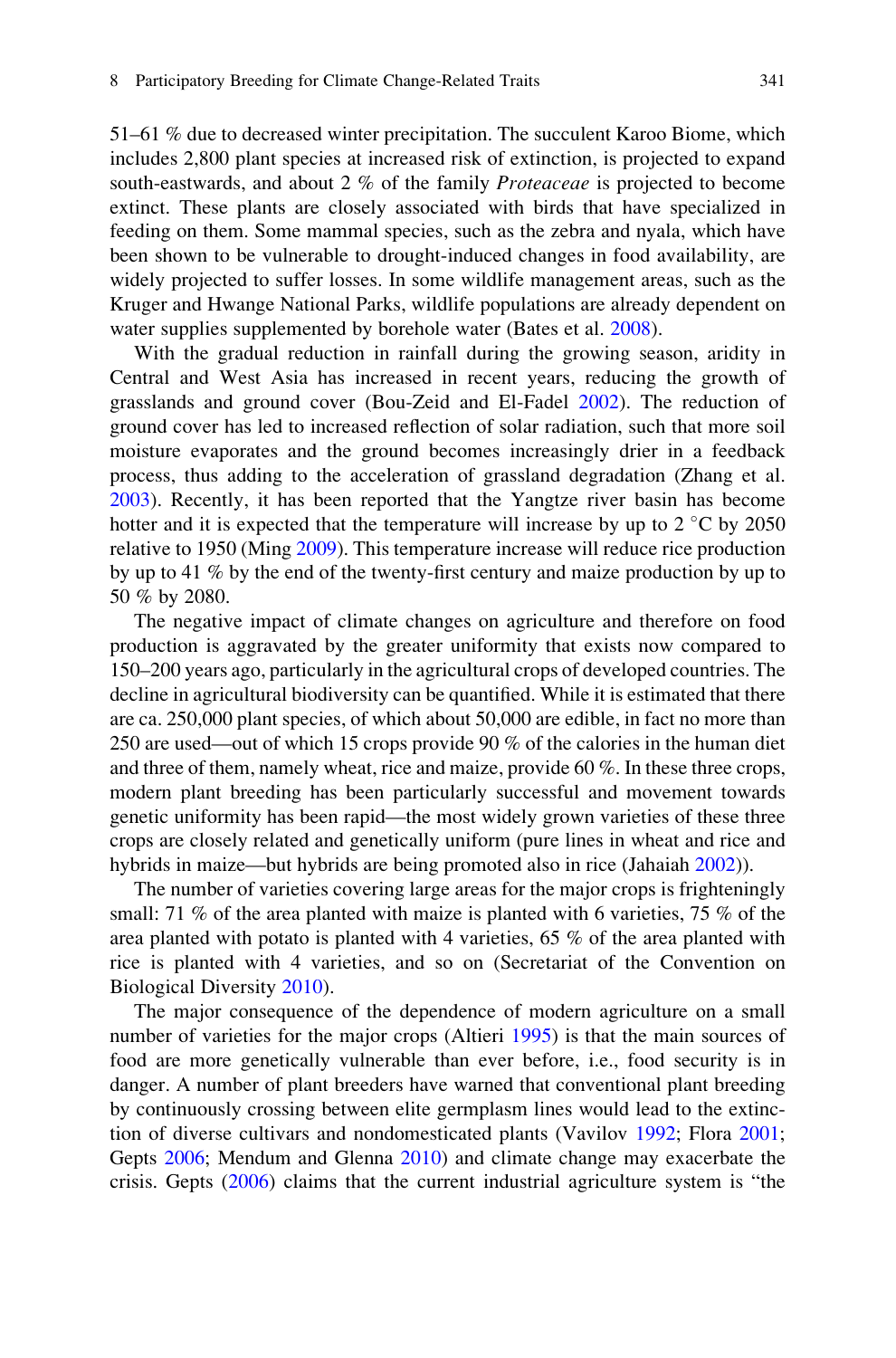single most important threat to biodiversity." Historically, there are several examples of the devastating effects of a narrow genetic base (Keneni et al. [2012\)](#page-42-0). A recent example of this danger is the rapid spreading of diseases such as UG99 (a new race of stem rust of wheat caused by Puccinia graminis triticii, detected for the first time in Uganda in 1999). The new race is virulent to most wheat varieties and can cause complete loss of the crop (Pretorius et al. [2000](#page-44-0); Singh et al. [2006](#page-44-0)). The danger of a narrow genetic base applies equally well to climate changes as the current predominant uniformity does not allow the crops to evolve and adapt to the new environmental conditions (see also Chapter 9). The expected increase of biofuel monoculture production may lead to increased rates of biodiversity loss and genetic erosion. Another serious consequence of the loss of biodiversity has been the displacement of locally adapted varieties, which may hold the secret of adaptation to the future climate (Ceccarelli and Grando [2000](#page-40-0); Ceccarelli et al. [1992;](#page-40-0) Grando et al. [2001](#page-42-0); Sarker and Erskine [2006;](#page-44-0) Rodriguez et al. [2008;](#page-44-0) Abay and Bjørnstad [2009;](#page-39-0) Ceccarelli [2012a\)](#page-40-0).

One aspect of modern plant breeding in relation to traits important for adaptation to climate changes has been its reductionist approach in searching, for example, genes for drought resistance. Only recently it has been recognized that one of the key traits in relation to climate changes, namely drought resistance is too complex to be manipulated with biotechnological methods. In fact, those methods have so far failed to increase farmers yield in dry years or dry locations.

#### 8.5 Agrobiodiversity and Plant Breeding

Plant breeding is one of the main causes for the reduction of agrobiodiversity quantified earlier and the evolution of plant breeding helps explain the progression of genetic erosion.

Selection started at the same time as domestication when the Neolithic men and women started intentional sowing, which applies strong, unconscious selection pressure (Zohary [2004\)](#page-45-0). Alleles for nonshattering, lack of dormancy, reproductive determinacy, and increased fertility of formerly sterile florets are all favored by the sowing–harvesting–sowing cycle (Harlan et al. [1973\)](#page-42-0). After domestication, farmers have continued to modify crops for millennia and have been largely responsible for the spreading of crops across the planet (Gepts [2002\)](#page-42-0). As they migrated across continents, they brought with them their seeds and their animals, which both needed to adapt to the new environments, the new soil types and possibly to new uses. In the plant breeding done by farmers there was an emphasis on specific adaptation not only to the environment (climate and soil) but also to the uses so that it was obvious that the same farmer will select more than one variety of the same crop and that different farmers will select different varieties. An important aspect of farmers' breeding was that the selection environment and the target environment was the same, a situation that avoids the negative consequences of Genotype  $\times$  Location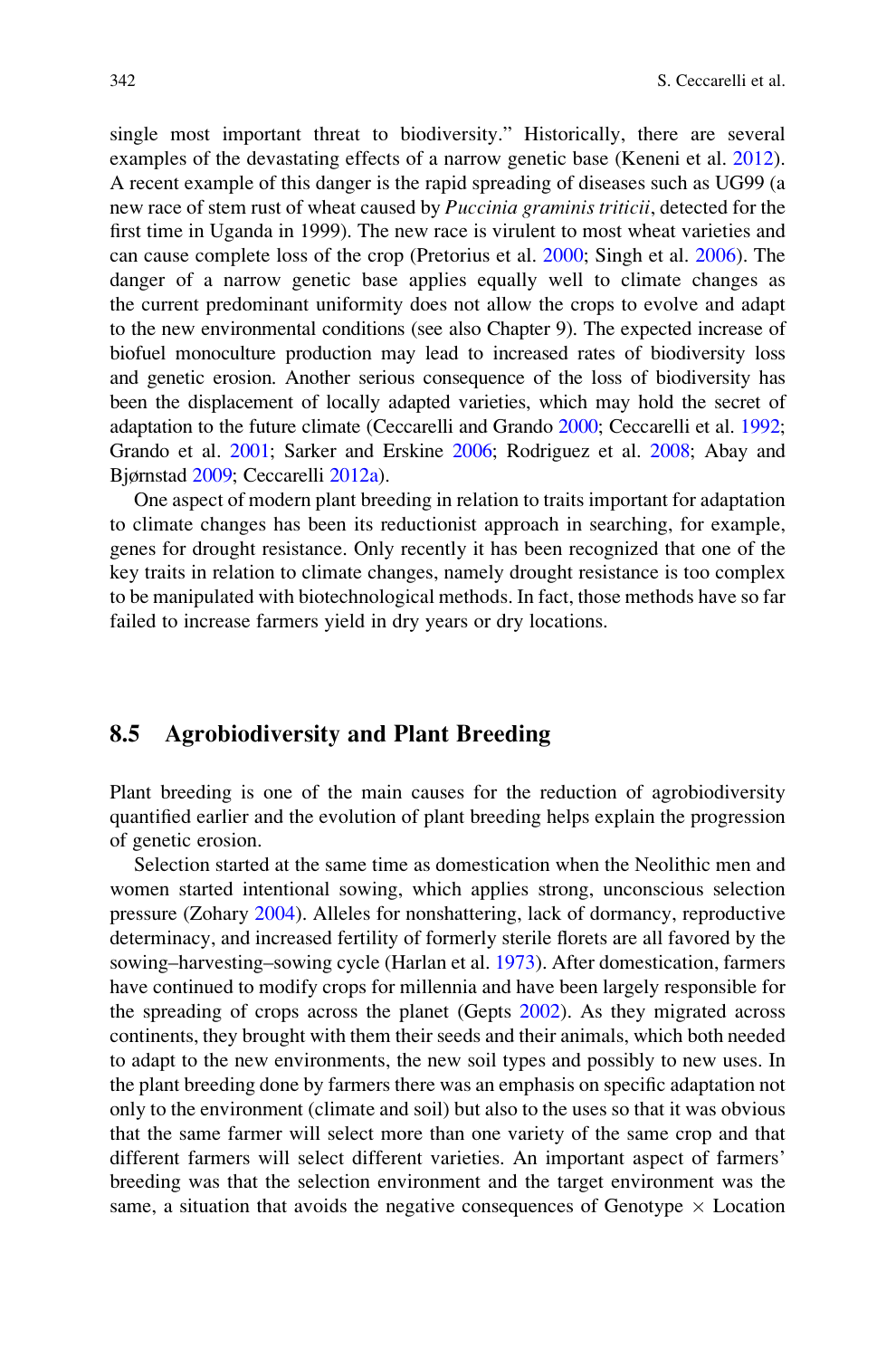interaction on response to selection (Falconer [1981](#page-41-0)). Over thousands of years this process (farmers' breeding) led to the formation of landraces.

Therefore, long before Mendel and long before plant breeding as we know it today, farmers planted, harvested, stored, and exchanged seeds, and fed themselves and others, and in doing all this they built a considerable amount of knowledge about the crops, their characteristics and possible uses, and their interactions with the surrounding environment.

With the rediscovery of Mendel's work, two major changes took place, which profoundly affected the evolution of plants, particularly of domesticated crops and of their evolutionary potential (Ceccarelli [2009b](#page-39-0)). Firstly, plant breeding was moved from farmers' fields to research stations and from farmers to scientists. What was done by very many farmers in very many different places started to be done by relatively few scientists in a relatively few places (the research stations), which with time became more and more similar to each other. Secondly, selection for specific adaptation was replaced by selection for wide adaptation because of aiming at several target environments from few selection environments. Thirdly, plant breeding gradually went from publicly to privately funded—today even the  $CGIAR<sub>1</sub><sup>1</sup>$  which were publicly funded till recently, have opened the door to private donors: as a consequence not all crops were treated equally, and some became "orphan crops," neglected by science. They include some important food crops such as banana, cassava, and yam that are central in the livelihoods of the poorest farmers (Bellon [2006](#page-39-0)) and of women farmers in particular (Howard [2003\)](#page-42-0). In these changes, there is no evidence that any use was made of, or any attention was paid to, the local knowledge accumulated over thousands of years.

It is interesting to note that in the early part of the twentieth century a number of scientists were actually advocating an environmentally friendly type of plant breeding. In [1923,](#page-42-0) H. K. Hayes wrote, "The importance of plant breeding as a means of obtaining varieties which are adapted to particular environmental conditions is becoming more generally recognized." In [1925](#page-41-0), F. L Engledow added, "We can no longer hope, as breeders once did, for the new form which everywhere and in all years will excel. Our hope is of breeding for every locality the form best adapted to the environment it offers."

However, the dominant breeding philosophy which eventually emerged as a consequence of what is known as the "Green Revolution" was based on "wide adaptation," i.e., the selection of varieties able to perform well in many different locations and countries, having lost photoperiod sensitivity and vernalization requirement.

The term Green Revolution was coined in March 1968 by William S. Gaud, the then director of the US Agency for International Development (USAID) to indicate the outcome of a development strategy based on (a) new crop cultivars, (b) irrigation, (c) fertilizers, (d) pesticides, and (e) mechanization. Within that strategy, the

 $1$ CGIAR is the new brand name of the Consultative Group of International Agricultural Research Center.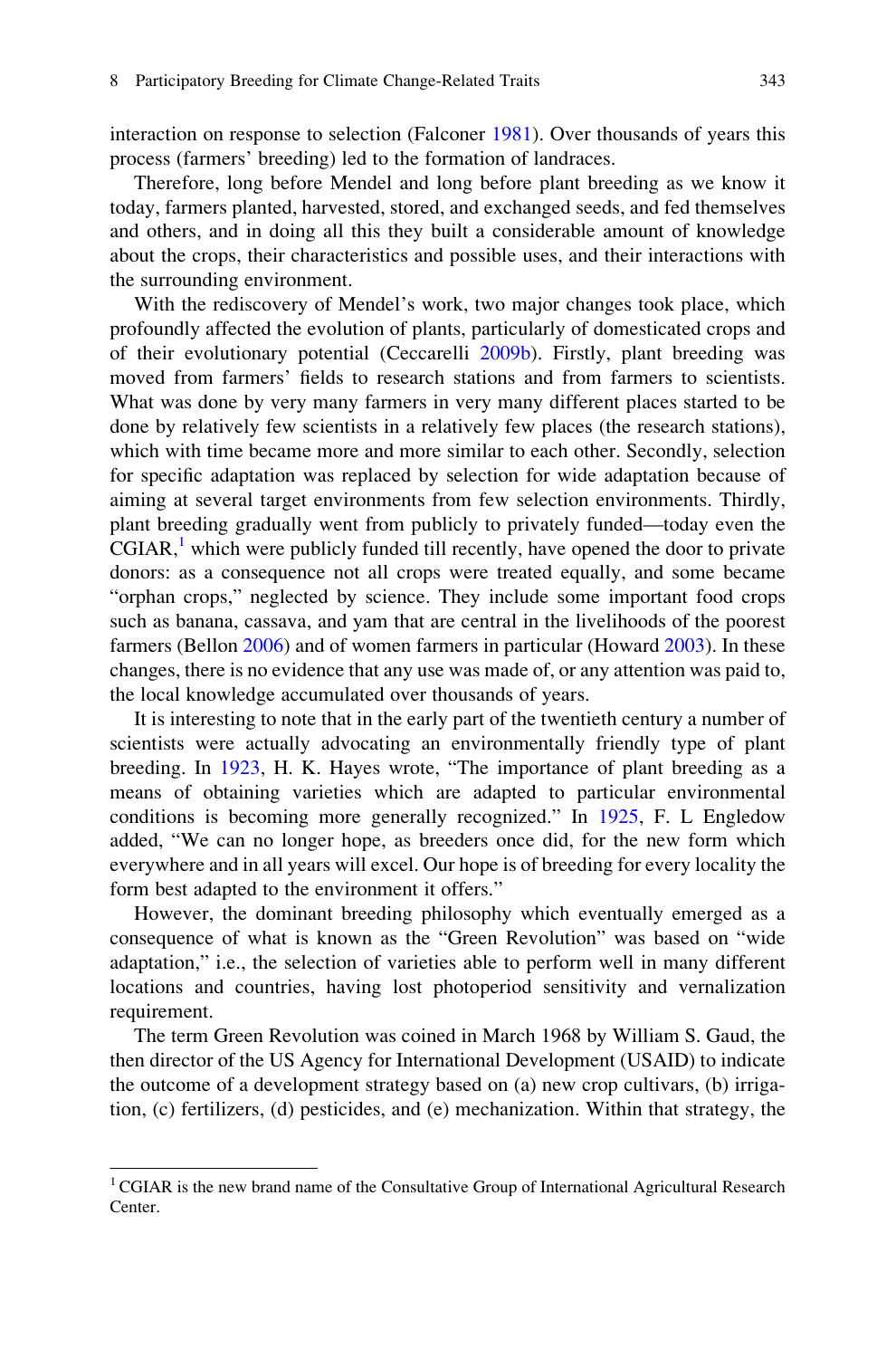new varieties obtained by shuttle breeding were, as a collateral and unplanned effect, photoperiod insensitive and without vernalization requirement, hence widely adapted (Salvi et al. [2013\)](#page-44-0). Not only was this exactly the opposite of what farmers had done for millennia, but the term wide adaptation was somewhat misleading because it indicates wide "geographical" adaptation rather than wide "environmental" adaptation (Ceccarelli [1989](#page-39-0)). In fact the agricultural environments in which these "widely adapted" varieties were successful were actually very similar (high rainfall and good soil fertility) or were made similar by adding irrigation water, fertilizers, and pesticides when farmers can afford them. This caused three major problems. First, the heavy use of chemicals soon began affecting the environment. Today it is estimated that about 25 % of N applied particularly in developing countries does not provide any additional yield increase but only increased pollution (Good and Beatty [2011](#page-42-0)). Second, the poorest farmers and particularly those living in marginal environments were bypassed because they could not afford to purchase the chemicals needed to create the right environments for the new varieties—not all scientists agree on this, but most of the poor farmers do. The father of the Green Revolution, Norman Borlaug, pointed out a few years ago, "despite the successes of the Green Revolution, about two billion people still lack reliable access to safe, nutritious food, and 800 million of them are chronically malnourished" (Reynolds and Borlaug [2006\)](#page-44-0); these figures may well increase because of climate changes. Third, there was a dramatic decline in agricultural biodiversity because on one hand hundreds of genetically diverse local varieties selected by farmers over millennia for specific adaptation to their own environment and uses were displaced, and on the other hand the new varieties (despite having different names) were all very similar in their genetic constitution.

The trends towards uniformity has continued and today we see a dramatic contrast between, on one hand, the scientific literature showing how vital is biodiversity for our future on this planet and, on the other, the dramatic decrease of agrobiodiversity which is made even worse by the ever-increasing concentration of the seed market in the hands of a few seed industries (Fuglie et al. [2011\)](#page-41-0).

A key issue in breeding for climate changes is to recognize that climate changes are a moving target and therefore the emphasis should not be so much on which trait to breed for but rather a drastic change in breeding strategies to have a highly dynamic and efficient system of variety deployment in farmers' fields.

# 8.6 Genotype  $\times$  Environment Interactions and Breeding **Strategies**

One of the main consequences of the separation between the selection environment (the research station) and the target environments (the farmers' fields) is that a large amount of breeding material is discarded before knowing whether it could have been useful in the real conditions of farmers' fields, and the one which is selected is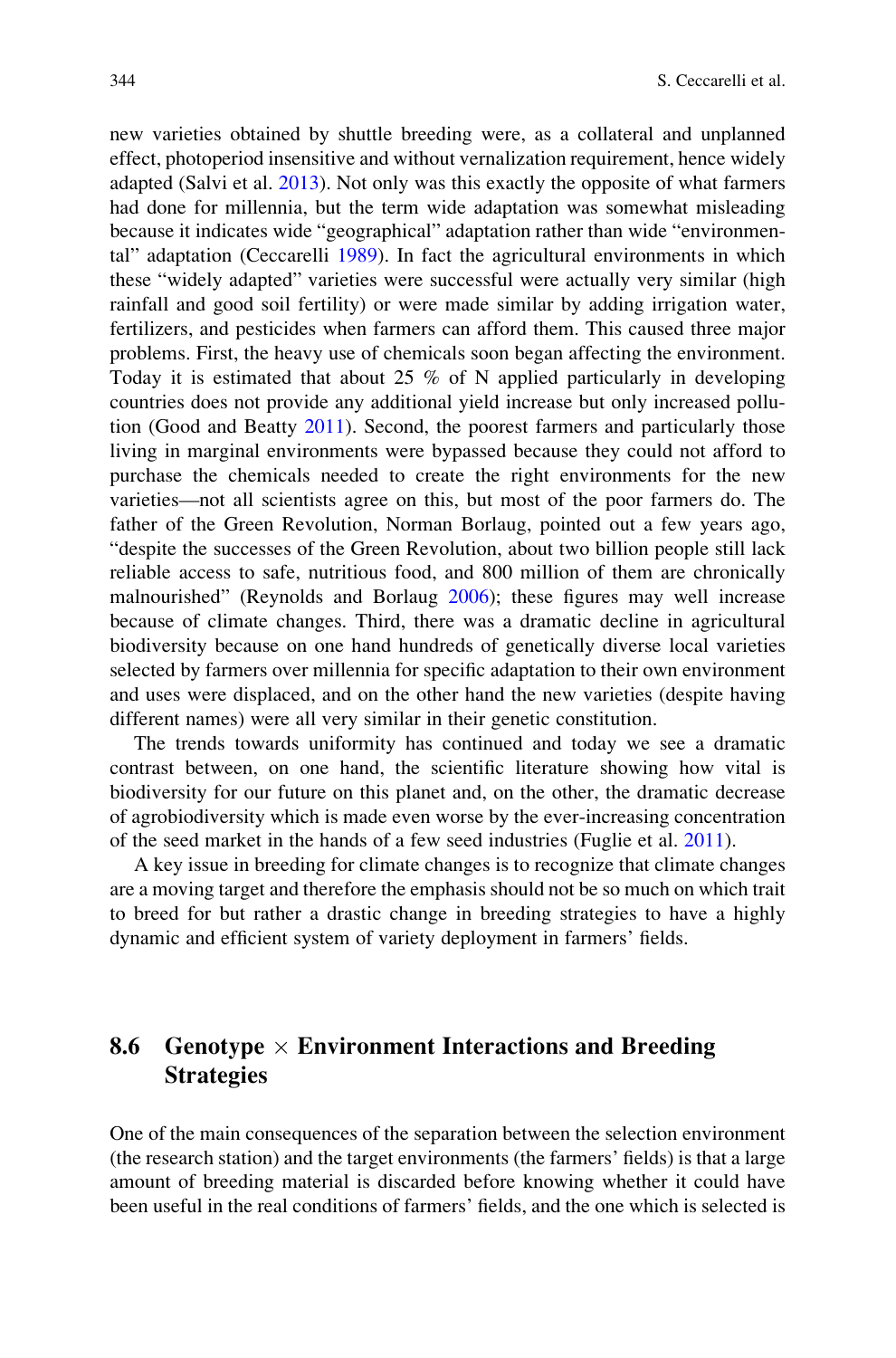likely to perform well in environments similar to the research stations, but not in environments which are very different. This is because of Genotype  $\times$  Environment (GE) interactions which are one of the major factors limiting the efficiency of breeding programs when they cause a change of ranking between genotypes in different environments (crossover interaction).

Studies conducted in Australia (Pederson and Rathjen [1981](#page-43-0); Cooper et al. [1997](#page-41-0)) to evaluate the relevance of research stations for their suitability as selection environments have found that, in many cases, the genetic correlations between the yield of breeding lines on the research station and yield under on-farm conditions were low in comparison with the genetic correlations between different on-farm experiments.

An example of crossover GE interactions between research stations and farmers fields is given in Fig. [8.2.](#page-15-0) In both cases there was much more similarity between research stations than between farmers' fields, and low or negative correlations between research stations and most of the farmers' fields. Another case is shown in Fig. [8.3](#page-15-0). The five highest yielding barley lines in a farmer's field in Senafe (Eritrea) had a yield advantage over the local check of between 27 % and 30 %. However, when tested on-station the same lines showed a yield disadvantage of between 15 % and 87 % except entry 95 which had a yield advantage of only 4 %. Therefore, most probably they would have been discarded had the evaluation been done only in the research station.

In general, when different lines or cultivars of a given crop are evaluated in a sufficiently wide range of environments, GE interactions of crossover type seem to be very common (Ceccarelli [1996\)](#page-39-0). We have argued (Ceccarelli [1989](#page-39-0)) that for crops grown in environments poorly represented by the research stations, this often results in useful breeding materials being discarded.

When GE interactions are significantly large, it is not possible to ignore them and the two remaining strategies are (1) to avoid them by selecting material that is broadly adapted to the entire range of target environments, or (2) to exploit them by selecting a range of material, each adapted to a specific environment (Ceccarelli [1989\)](#page-39-0). The choice is based on a separate analysis of the two components of GE interactions, namely Genotype  $\times$  Years (GY) and Genotype  $\times$  Locations (GL), the first of which is largely unpredictable, while the second, if repeatable over time, identifies distinct target environments (Annicchiarico et al. [2005](#page-39-0), [2006](#page-39-0)).

Selection for specific adaptation to each of the target environments is particularly important in breeding crops predominantly grown in unfavorable conditions such as those that will increasingly become more common with climate changes, because unfavorable environments tend to be more different from each other than favorable environments (Ceccarelli and Grando [1997\)](#page-40-0). An example is shown in Fig. [8.4](#page-16-0) where the total GE in the case of the two dry locations (left) was nearly 90 %, while in the case of the two high rainfall locations was less than 50 %.

Selecting for specific adaptation has the advantage of adapting cultivars to the physical environment where they are meant to be cultivated, and hence is more sustainable than other strategies, which rely on modifying the environment to fit new cultivars adapted to more favorable conditions (Ceccarelli and Grando [2002\)](#page-40-0).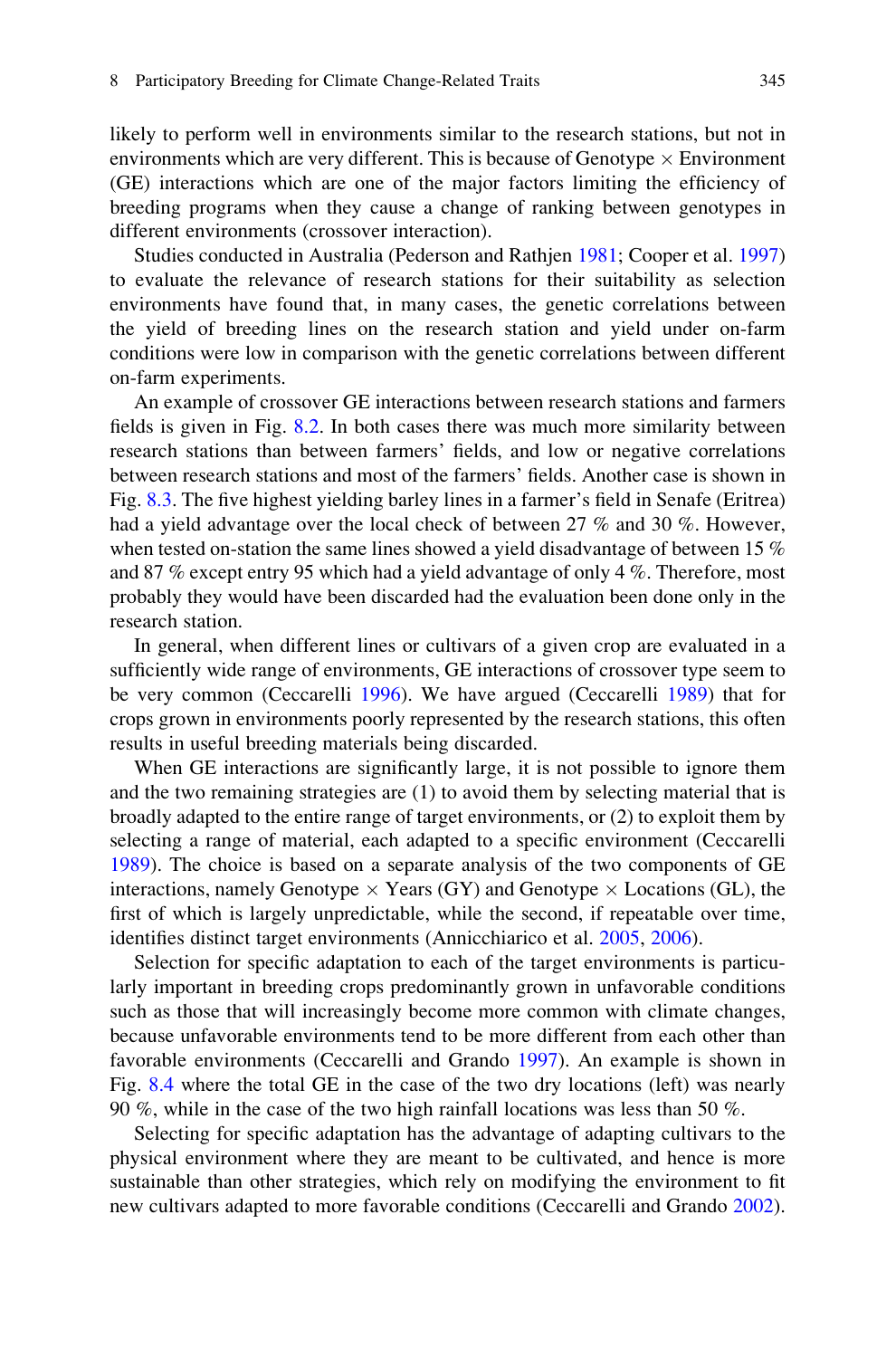<span id="page-15-0"></span>

Fig. 8.2 Biplots of 30 barley genotypes grown in six locations in Morocco (left) including two research stations (E3 and E4) and four farmers' fields (E1, E2, E5, and E6) and of 25 barley genotypes in six locations in Tunisia (right) including two research stations (E5 and E6) and four farmers' fields (E1, E2, E3, and E4)



Fig. 8.3 Yield (in percent of the local check) of five barley lines in a farmer's field in Senafe (Eritrea) and in the research station at Halale (40 km south of Asmara)

Selection theory and experimental data (Annicchiarico et al. [2005](#page-39-0)) shows that selection for specific adaptation is more efficient because it exploits the larger heritabilities within each specific target environment.

The similarity between research stations observed in Fig. 8.2 and between high rainfall locations and years observed in Fig. [8.4](#page-16-0) are likely to be also associated with the larger use of inputs (fertilizers, weed control, etc.) common to both research stations and high rainfall areas, which tend to smooth out differences between locations and years.

Selection for specific adaptation is based on direct selection in the target environment as farmers' did for millennia, which has also been defined as decentralized selection (Falconer [1981](#page-41-0); Simmonds [1984,](#page-44-0) [1991\)](#page-44-0). Murphy et al. [\(2007](#page-43-0)) have shown that selection for specific adaptation is important in organic agriculture (van Bueren Lammerts and Myers [2012](#page-45-0)).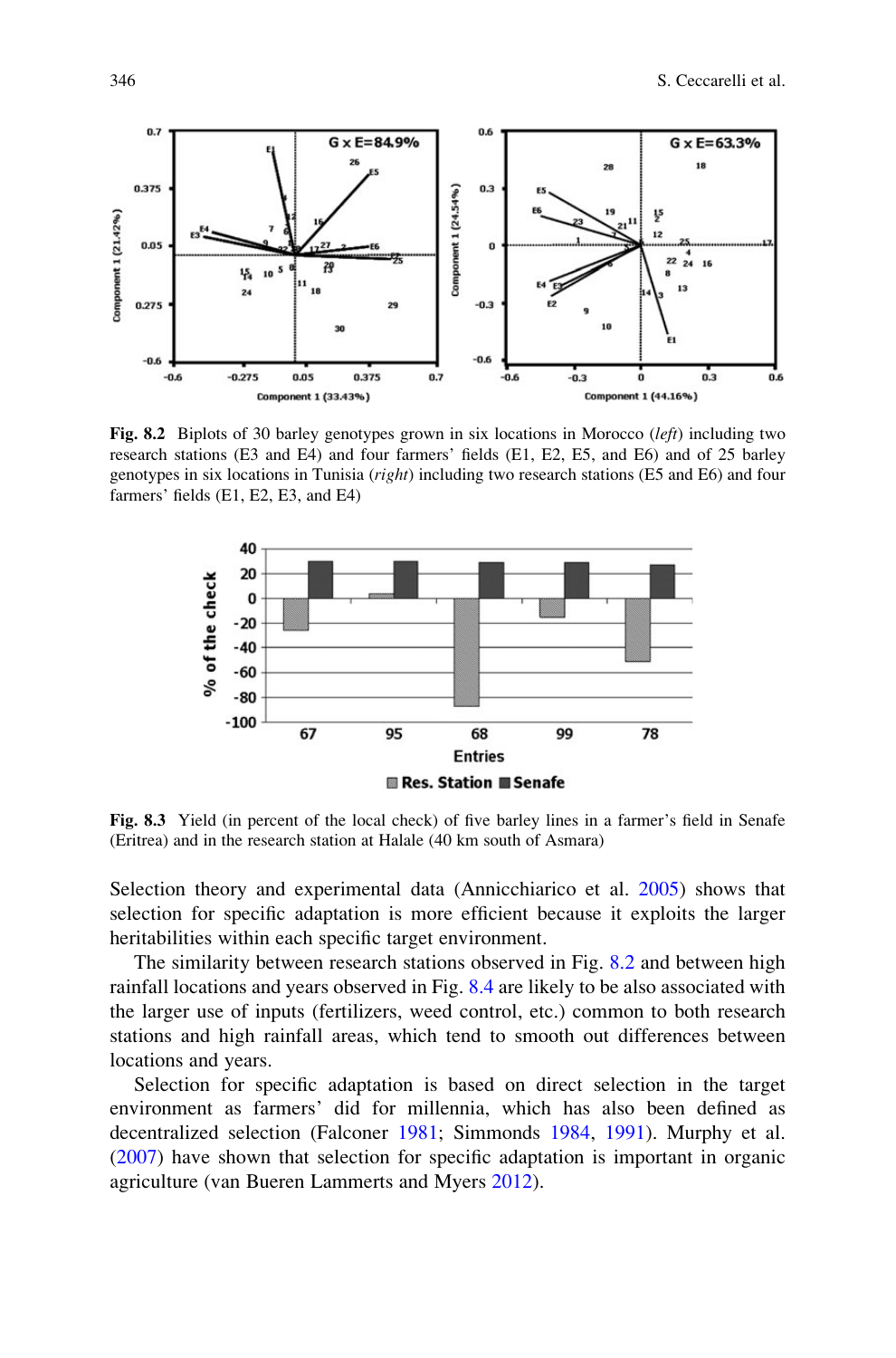<span id="page-16-0"></span>

Fig. 8.4 Biplots of grain yield of seven barley cultivars grown for 4 years (1995–1998) in two dry locations, Bouider (BO) and Breda (BR) with a grand mean of 1.3 t/ha (left) and in two locations, Tel Hadya (TH) and Terbol (TR) with a grand mean of 3.5 t/ha (right)

Direct selection in the target environments is particularly important in the case of a moving target such as a gradual increase in temperature and a gradual decrease in rainfall, their interactions, and the interaction with biotic stresses and agronomic management, the likely scenario of climate changes. The advantages of selecting for specific adaptation to climate changes are the holistic approach and the fact that phenology, the plant attribute that we have seen as one of the major factors involved in adaptation to climate changes, is highly heritable. This should allow a cycle of selection for earliness on-station, which leaves enough genetic variability in the breeding material for adaptation to specific environmental conditions in the subsequent cycles of selection.

#### 8.7 A New Paradigm

At this point, a number of questions can be asked such as:

- Would it have been possible to feed the world without depleting the resources of the planet?
- Given that plant breeding has been defined as "guided evolution," could we have "guided" the evolution of crops in a different direction?
- Would it be possible to harmonize the increase of agricultural production with agrobiodiversity conservation?
- In summary, would it be possible to organize agricultural research in general and plant breeding in particular, in such a way to increase agricultural production while at the same time respecting biodiversity, gender equity, the environment, and ultimately safeguarding human health?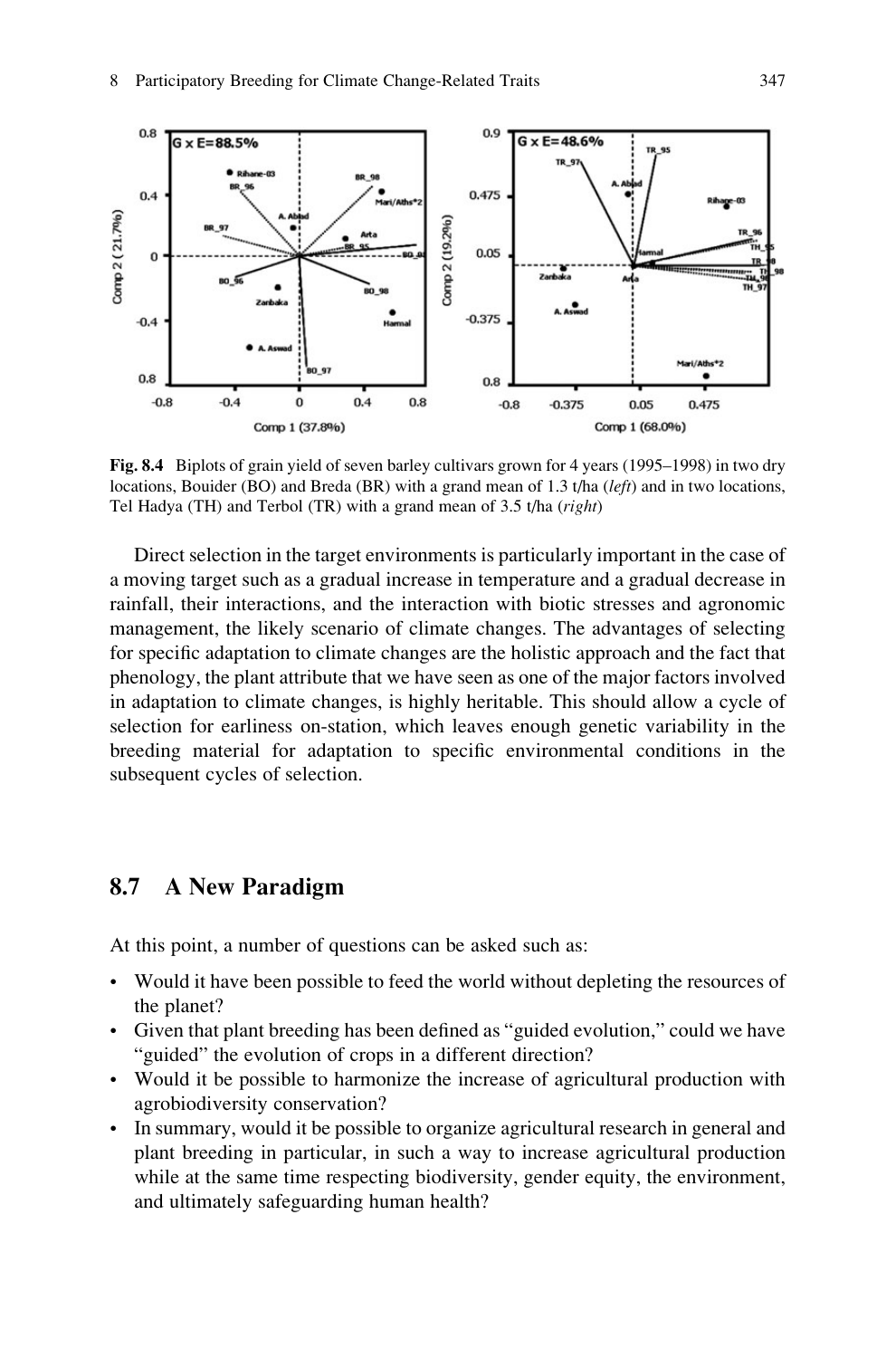Participatory research and participatory plant breeding (PPB) are addressing these specific questions while at the same time addressing some of the major global problems such as climate changes, biodiversity, and hunger.

# 8.8 Participatory Plant Breeding

In recent years, there has been an increasing interest towards participatory research in general, and towards participatory plant breeding in particular. Following the early work of Rhoades and Booth [\(1982](#page-44-0)), scientists have become increasingly aware that users' participation in technology development may in fact increase the probability of success for the technology.

The interest is partly associated with the perception that the impact of agricultural research, including plant breeding, particularly in developing countries and for marginal environments and poor farmers has been below expectations.

Three common characteristics of most agricultural research, which might help to explain its limited impact in marginal areas, are:

The research agenda is usually decided unilaterally by the scientists and is not discussed with the users;

Agricultural research is typically organized in compartments, i.e., disciplines and/or commodities, and seldom uses an integrated approach; this contrasts with the integration existing at farm level. The different technology needs of the users (influenced for example by socioeconomic, gender and cultural factors that might affect their agronomic practices, food preferences, crops and variety priorities) and their knowledge are rarely taken into account;

There is a disproportion between the large number of technologies generated by agricultural scientists and the relatively small number of them actually adopted and used by the farmers.

When one looks at these characteristics as applied to plant breeding programs, most scientists would agree that:

- Plant breeding has not been very successful in marginal environments and for poor farmers and has generally overlooked gender-based differences in crop and variety preferences and needs;
- It still takes a long time (about 15 years) to release a new variety as reported in the recommendations of Interdrought, Rome [\(2005](#page-42-0)) "While the support for and the capacity of plant biotechnology increased, the collaboration with plant breeding has been insufficient (with the exception of the private sector). This lack of collaboration resulted in slow delivery of biotechnology solutions to the user in the field. There is an explosive growth of information in genomics with a proportionally minute rate of application of this information to problem solving in farming under water-limited conditions"
- Many varieties are officially released, but few are adopted by farmers; by contrast farmers often grow varieties, which were not officially released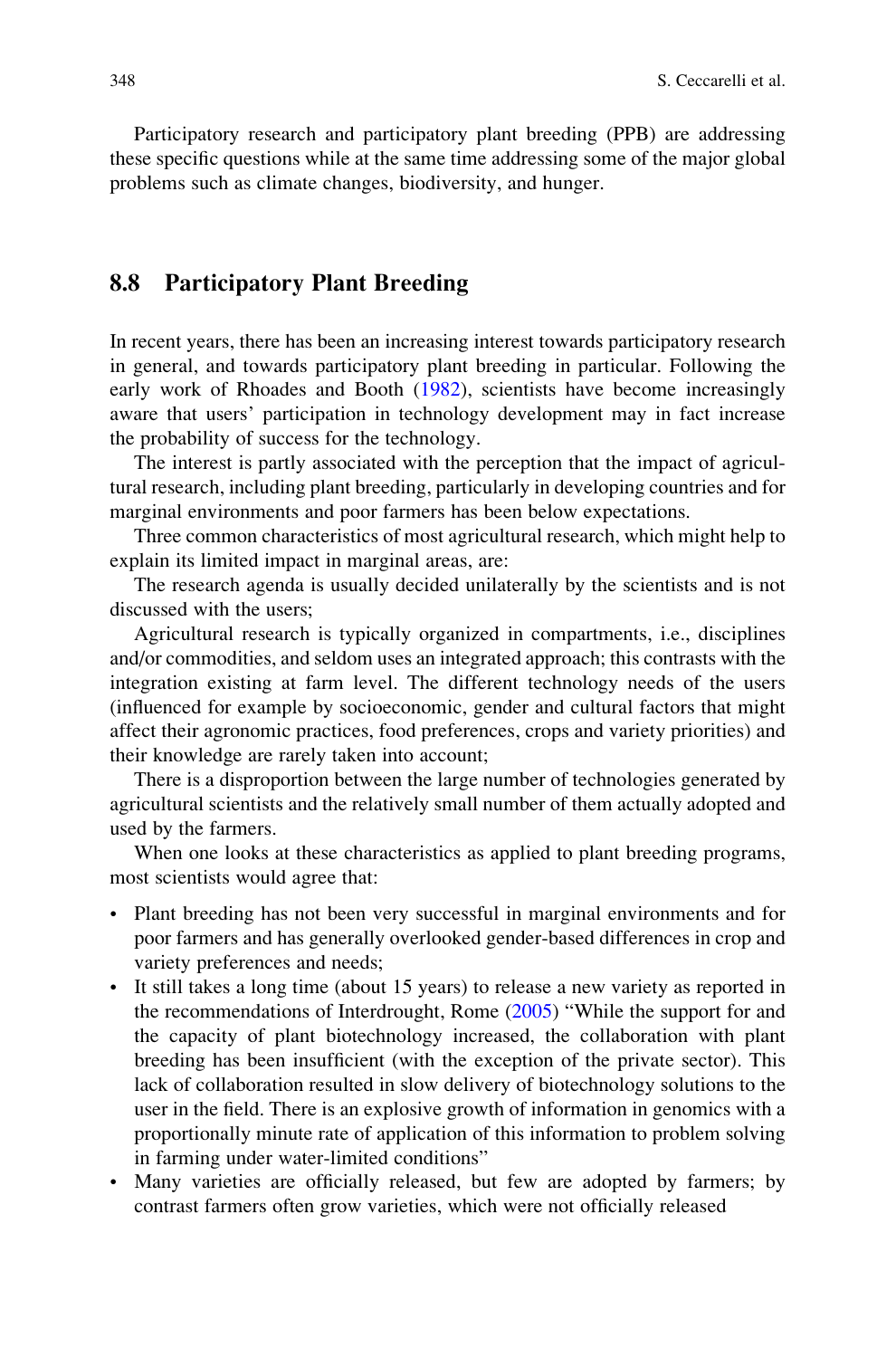#### 8 Participatory Breeding for Climate Change-Related Traits 349

- Even when new varieties are acceptable to farmers, their seed is either not available or too expensive
- There is a widespread perception of a decrease of biodiversity associated with conventional plant breeding.

Conventional plant breeding seems therefore ill-suited to provide a dynamic and rapid adaptation to climate changes matched by a prompt adoption by farmers.

Participatory research, in general, defined as that type of research in which users are involved in the design—and not merely in the final testing—of a new technology, is now seen by many as a way to address the problems discussed in the first part of this chapter. PPB in particular, is defined as that type of plant breeding in which farmers, as well as other partners, such as extension staff, seed producers, traders, NGOs, etc., participate in the development of a new variety. PPB is expected to produce varieties, which are targeted (focused on the right farmers), relevant (responding to real needs, concerns, and preferences) and appropriate (able to produce results that can be adopted) (Bellon [2006](#page-39-0)).

In the next sections we will illustrate some of the characteristics of PPB using examples from projects implemented by the International Center for Agricultural Research in the Dry Areas (ICARDA) in a number of countries (Ceccarelli [2012b\)](#page-40-0), from experiences in participatory plant breeding applied to organic agriculture (Desclaux et al. [2011\)](#page-41-0) with an emphasis on the beneficial effects of PPB in relation to climate changes.

#### 8.9 Plant Breeding and Plant Breeders

Plant breeding is an applied, multidisciplinary science based on the application of genetic principles and practices for the development of cultivars more suited to the needs of people; it uses knowledge from agronomy, botany, genetics, cytogenetics, molecular genetics, physiology, pathology, entomology, biochemistry, bioinformatics, and statistics (Schlegel [2003\)](#page-44-0). The ultimate outcome of plant breeding is mainly improved cultivars. Therefore, plant breeding is primarily a science, which looks at the organism as a whole even though it is also suited to translate information at the molecular level (DNA sequences, protein products) into economically important phenotypes (Gepts and Hancock [2006\)](#page-42-0).

As a science, plant breeding started soon after the rediscovery of Mendel's Laws at the beginning of the twentieth century. Before that, plant improvement had been done for several thousand years by farmers as described earlier.

There is evidence that hybridization also started before 1900 (as discussed by, for example, Strampelli [1944](#page-45-0)). Since then, plant breeding has evolved by absorbing approaches from different areas of science, allowing breeders to increase their efficiency and exploit genetic resources more thoroughly (Gepts and Hancock [2006\)](#page-42-0). Over the years, it has put to productive use the progress in crop evolution, population and quantitative genetics, statistical genetics and biometry, molecular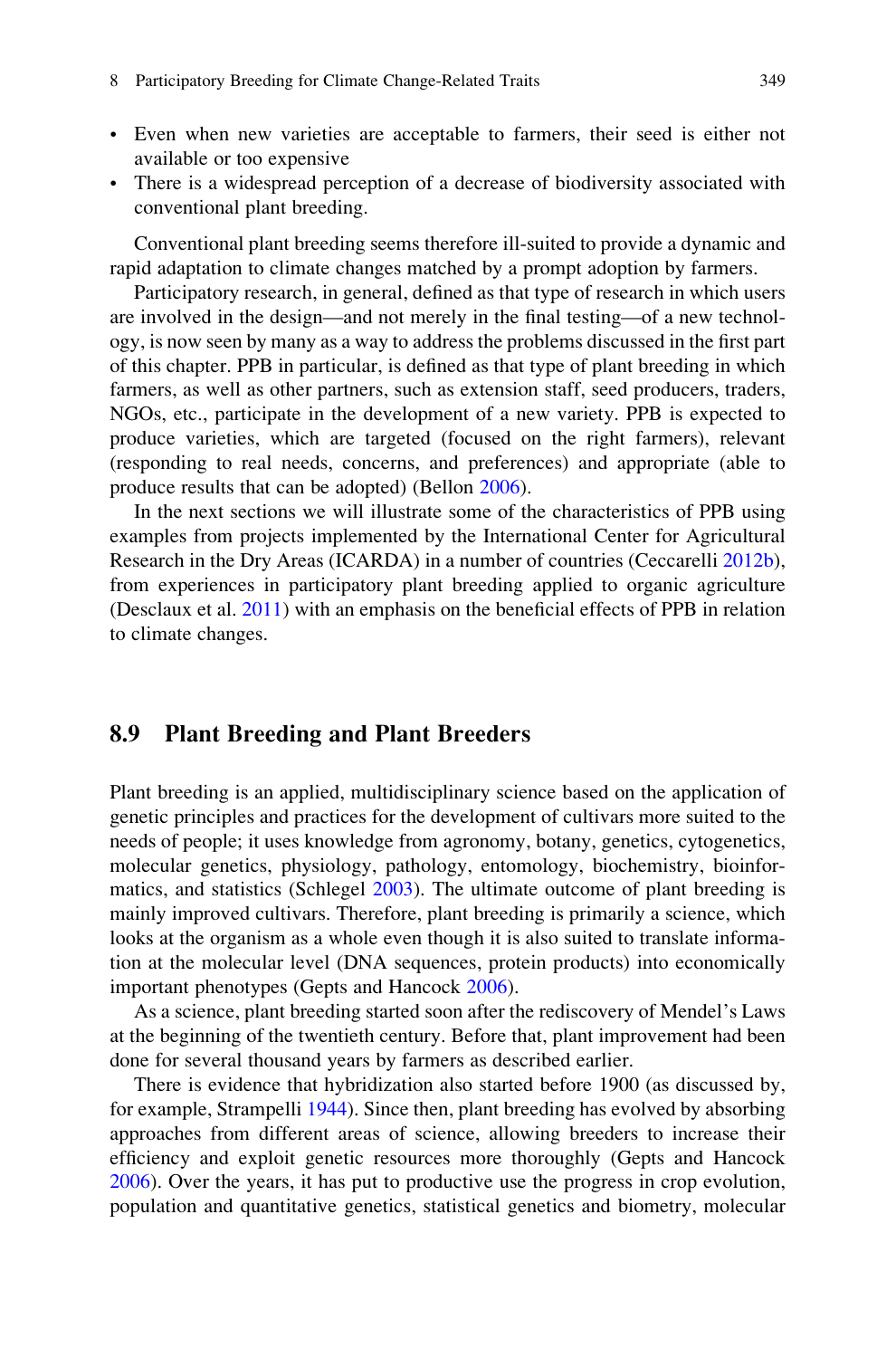biology, and genomics. Thus, plant breeding has remained a vibrant science, with continued success in developing and deploying new cultivars on a worldwide basis. On average, around 50 % of productivity increases can be attributed to genetic improvement (Fehr [1984](#page-41-0)). Despite differences between crops and between breeders, in all breeding programs it is possible to identify three main stages (Schnell [1982;](#page-44-0) Ceccarelli [2009a\)](#page-39-0):

- Generating genetic variability. This includes making crosses (selection of parents, crossing techniques, and type of crosses), inducing mutation, and introducing exotic germplasm.
- Selection of the best genetic material within the genetic variability created in the first stage. In self-pollinated crops, this includes primarily the implementation of various methods, such as classical pedigree, bulk pedigree, backcross, hybridization, recurrent selection, or the  $F_2$  progeny method. In self-pollinated tree crops, this includes progressive evaluation of individual plants. In crosspollinated crops, synthetic varieties, open-pollinated varieties and hybrids are used, and in vegetatively propagated crops there are clones and hybrids. Markerassisted selection (MAS) could be used in this stage.
- Testing of breeding lines. This includes comparisons between existing cultivars and the breeding lines emerging from Stage 2, and the appropriate methodologies to conduct such comparisons. These comparisons take place partly on-station (on-station trials) and partly in farmers' fields (on-farm trials).

As a consequence of Stage 1 and partly also due to selection during the first part of Stage 2, the amount of breeding materials generated is very large (from a few to several thousands). During Stages 2 and 3 the number of breeding lines decreases, the amount of seed per line increases and so does the number of locations where the material can be tested.

There are two other important stages in a breeding program: setting priorities; and dissemination of cultivars. These two steps have been discussed in detail by Weltzien and Christinck ([2009\)](#page-45-0) and by Bishaw and van Gastel ([2009\)](#page-39-0).

In a nonparticipatory program, all the decisions are taken by the breeder and by the breeding team, even in the case of on-farm trials.

An important characteristic of a breeding program is that it is a cyclic process in which each step feeds information and material into the subsequent step, and each breeding cycle feeds information into the next cycle (Fig. [8.5\)](#page-20-0).

By breeding cycle we mean the period of time, usually 10–15 cropping seasons (assuming one generation per year), from making a cross to obtaining advanced lines or varieties, which in turn are used as parental material in the crossing program to start a new cycle, i.e., from cross to cross. In a breeding program, where crosses are made every year, several breeding cycles co-exist, each one year ahead of its successor. During this process, a tremendous amount of information is generated, and one of the major challenges in a breeding program is how to capture and store this information in a way that is sufficiently transparent for others (scientists and nonprofessionals) to use. In conventional (nonparticipatory) breeding programs (CPB), most of this information represents the "cumulative experience" or the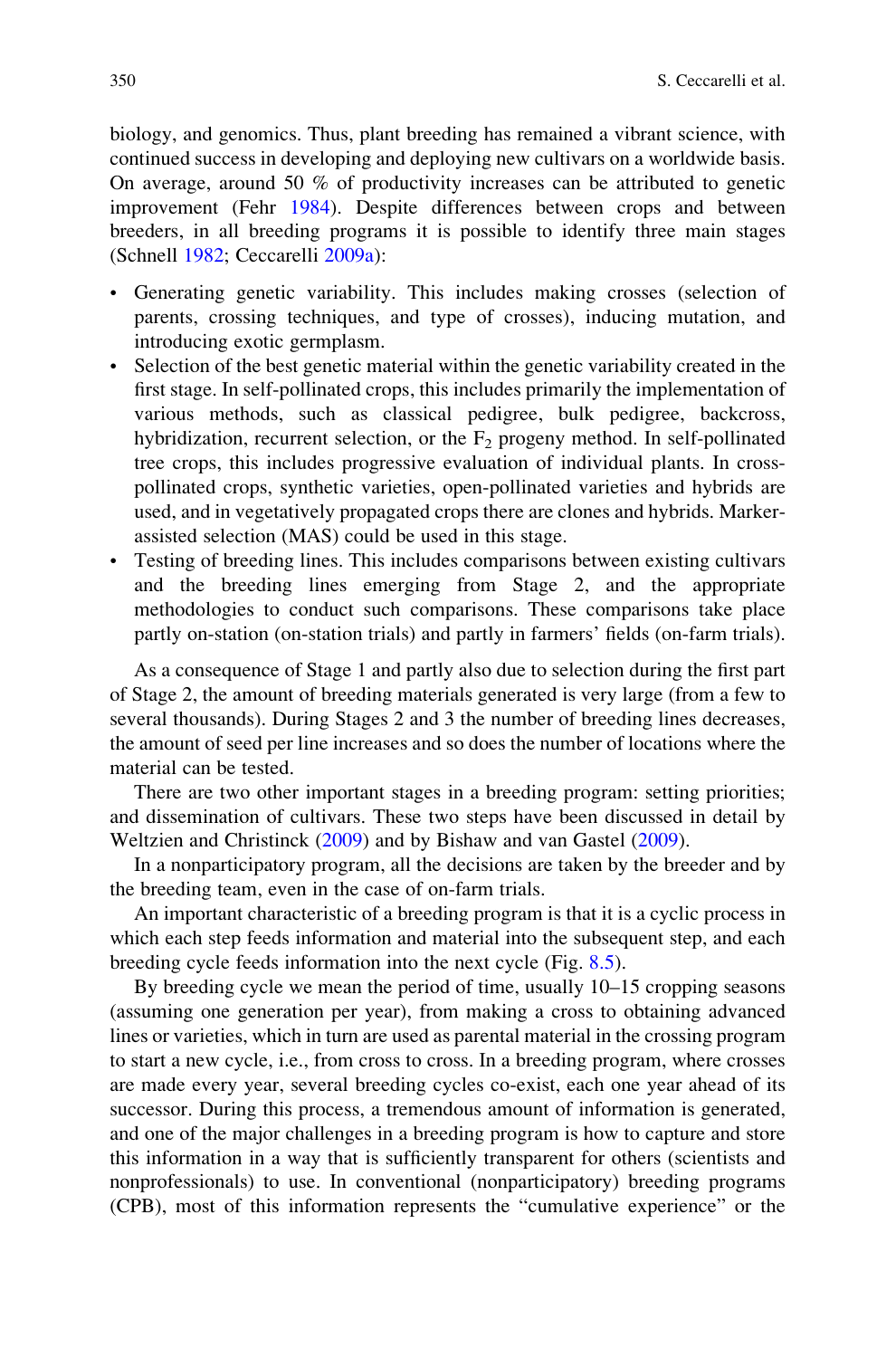<span id="page-20-0"></span>

Fig. 8.5 Schematic representation of a typical centralized, nonparticipatory plant breeding (CPB) program that mostly takes place within a research station (the first three stages, which usually last more than 10 years), with all the decisions being taken by the breeder's team

"knowledge of the germplasm" that the breeder slowly accumulates over the years. Examples of the three main stages of a breeding program can be easily identified in the three major groups of crops, namely self-pollinated, cross-pollinated, and vegetatively (or clonally) propagated, and in the most common breeding methods used (Ceccarelli [2012b\)](#page-40-0).

Alongside a definition of plant breeding it is also important to define who is a plant breeder.

The traditional definition of a plant breeder includes only those persons who have the full responsibility of a breeding program, made up of progressive cycles, as described earlier, to develop new cultivars and improved germplasm. However, many feel this definition should be expanded to include persons who contribute to crop improvement through breeding research (Ransom et al. [2006\)](#page-44-0).

In this chapter, we will use the traditional definition of a plant breeder because we believe that only scientists who have the full responsibility for a breeding program can be successful partners of farmers in PPB programs.

#### 8.10 Defining Participatory Plant Breeding

We define PPB as a dynamic and permanent collaboration that exploits the comparative advantages both of plant breeding institutions (national or international) that have the institutional responsibility for plant breeding, and of farmers and possibly other partners, as noted earlier. The definition does not imply preassigned roles, or a given amount of collaborative work (at one extreme, scientists may only supply germplasm, while at the other partners may only do field selection), nor imply that farmers and breeding institutions are the ONLY partners. This is because field experience in practicing PPB tells us that a true PPB program is a dynamic process in which both the roles of partners and the extent and the manner in which they collaborate change with time. Implicit in this definition is that farmer breeding, in which scientists or other stakeholders have no part, is not considered as a PPB program. This of course should not be interpreted as an underestimation of its value and importance. It is also important to mention that a truly participatory program is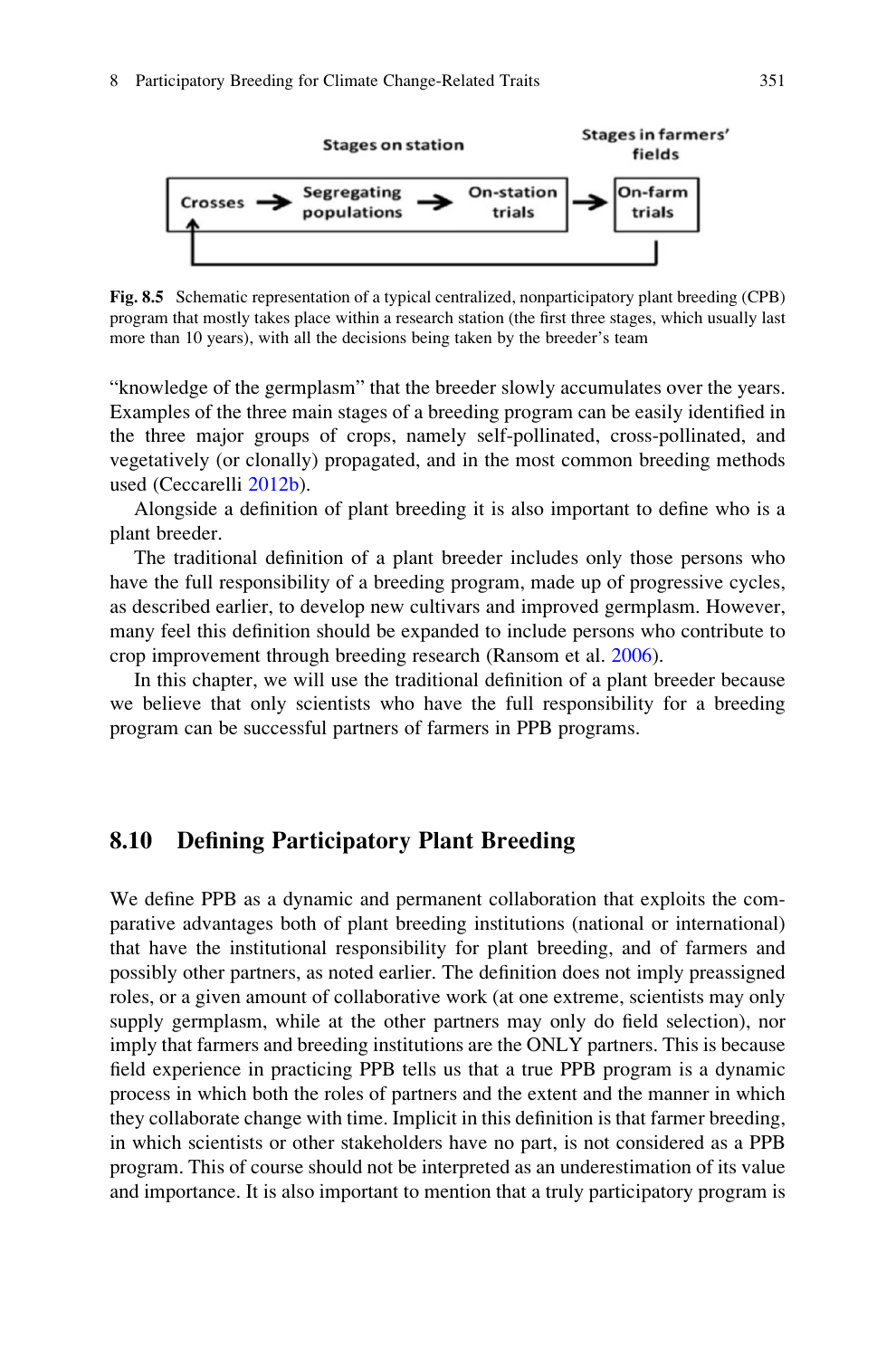<span id="page-21-0"></span>

Fig. 8.6 Schematic representation of two types (A and B) of PPB program: the stages that take place within a research station are much less (the first and part of the second in A and the first and most of the second in B) than in a CPB program, with all the decisions being taken by the breeder's team together with the farmer community. If the decentralization takes place in the third stage (as in C) with a small number of lines the program becomes a Participatory Variety Selection program (discussed later)

necessarily inclusive in relation to gender and has, as we also see later, an empowering effect on the participants.

With regards to gender, while it is possible to conduct gender analysis and gender studies in a nonparticipatory context, the contrary is not true: in other words, a program that is not gender inclusive does not deserve to be defined as participatory.

A PPB program (Fig. 8.6) is similar to a CPB program in that it maintains the typical cyclic structure of a breeding program, but with three important organizational differences (Ceccarelli [2009c](#page-40-0)):

- Most of the program takes place in farmers' fields (i.e., is decentralized)
- The decisions are taken jointly by the breeder and the farmers and other partners
- The program, being decentralized, can be replicated in several locations with different methodologies and types of germplasm (Fig. [8.7\)](#page-22-0)

Comparing Fig. 8.6 with Fig. [8.5,](#page-20-0) it will be noticed that there are no differences in the case of Stage 1; in Stage 2, the CPB program is conducted on-station, while in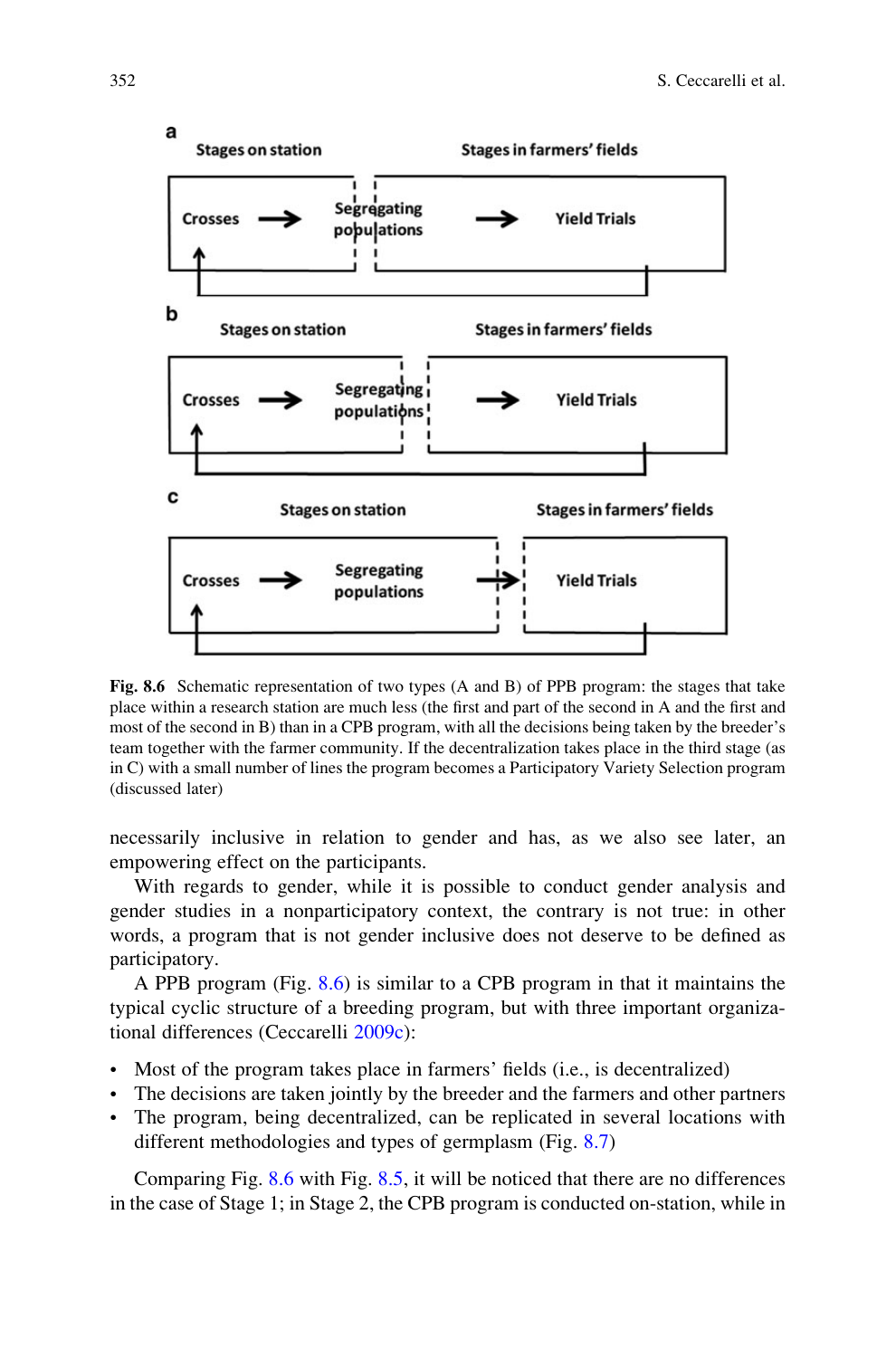<span id="page-22-0"></span>

Fig. 8.7 The organization of a PPB program using the example of the barley PPB program in Syria

a PPB program it is conducted partly on-station and partly in farmers' fields; while in Stage 3, which in CPB programs is partly conducted on-station and partly conducted on-farm, in the case of a PPB program it is confined to farmers' fields. Figure [8.6C](#page-21-0) also represents the case of crops grown for the market (malting barley, wheat for industrial transformation, canola, groundnut, cassava, etc.), which need to possess a given expression of a suite of traits to be accepted by the market. These traits can be fixed, when possible with MAS, on-station, while traits associated with adaptation to different environments will be selected on-farm with the participation of farmers and other partners.

It is also possible for farmers to make crosses on-farm with the technical assistance of breeders. In these cases, the entire process takes place on-farm and the amount of variability can be increased by crosses coming from the station. These cases are not very frequent, as they require special skills and dedication.

#### 8.11 Participatory Variety Selection

Participatory Variety (or Varietal) Selection (PVS) is a process by which the field testing of finished or nearly finished varieties, usually only a limited number, is done with the participation of the partners. Therefore, PVS is always an integral part of PPB, representing its final stages, but can also stand alone in an otherwise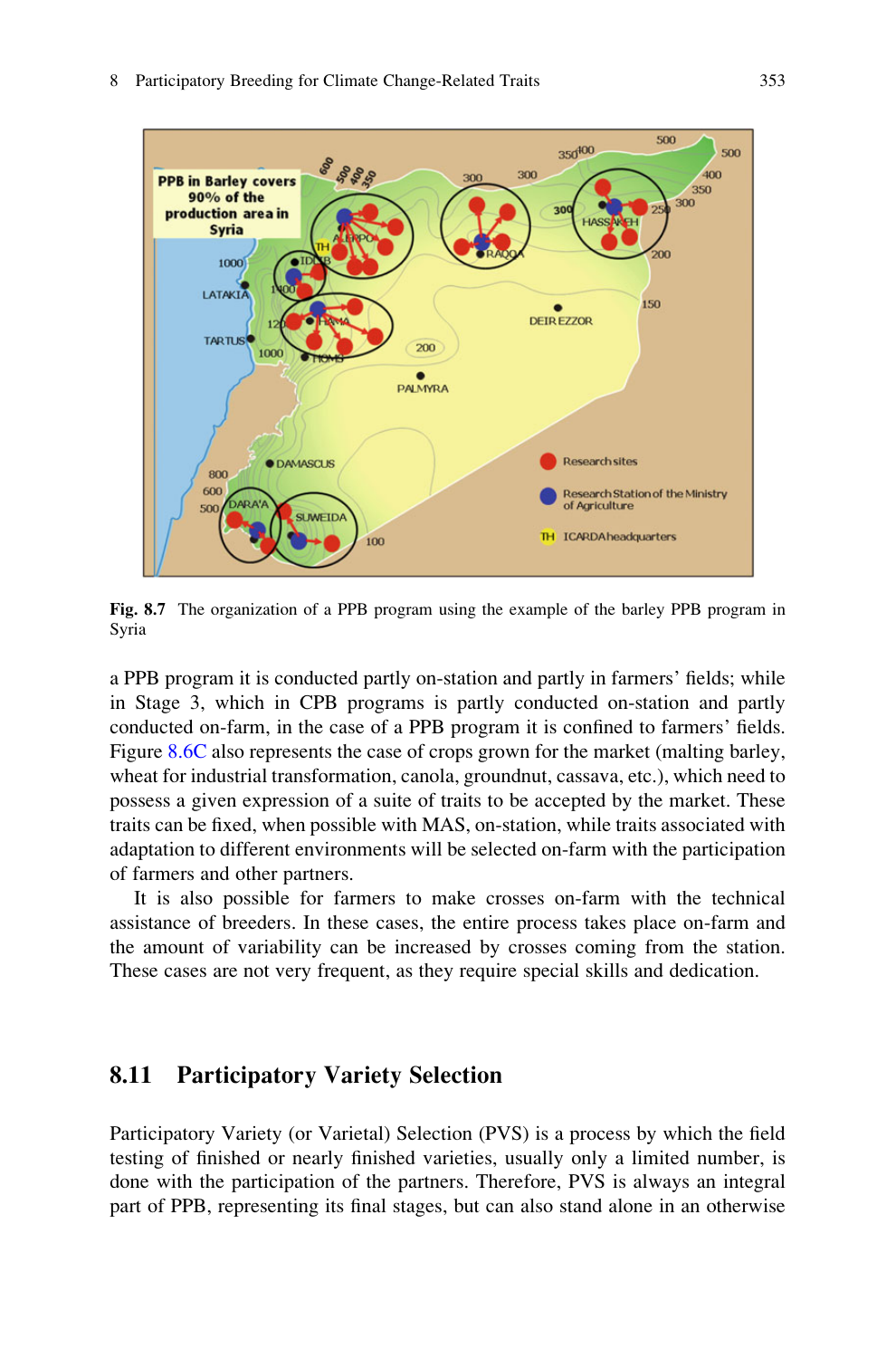nonparticipatory breeding program if, using Fig. [8.5](#page-20-0) as an example, partners' opinion is collected and used during the final stage, i.e., the on-farm trials.

Involvement of partners during the last stage of an otherwise nonparticipatory breeding program has one major advantage and one major disadvantage: the advantage is that, if the partners' opinion becomes part of the release process which follows the on-farm trials, only the variety(ies) that partners like will be proposed for release, thus increasing enormously the speed and the rate of adoption; the major disadvantage is that because partners' opinion is sought at the very last stage of the breeding program there may be nothing left among the varieties tested in the on-farm trials that meets partner expectations. This disadvantage may induce the breeder to seek partner participation at an earlier stage of the breeding program, hence moving from PVS to PPB. PVS may also be used as a starting point, a sort of exploratory trial, to help partners in assessing properly the amount of commitment in land and time that a full-fledged PPB program requires.

#### 8.12 A General Model of Participatory Plant Breeding

A general model of PPB as defined above is shown in Fig. [8.8a](#page-24-0). In this model, the first step (generation of genetic variability) is often, but not necessarily always, the responsibility of the research institution. It should be noted that when the genetic variability is created by making crosses, there is a substantial difference between making crosses, choosing the parents, and designing the crosses. Making a cross is a purely technical operation, while choosing the parents and designing the crosses is a key decision in a breeding program. In a breeding program, a large part of the parental material used in crosses is represented by the best breeding material selected from the previous breeding cycle, and because in PPB the selection is done by both breeders and farmers, farmers do in fact participate in the choice of the parents to begin a new breeding cycle. Farmers may also explicitly choose parents by suggesting crosses to the research institution or learning to perform crosses themselves.

A number of stages of selection (four in this hypothetical example) are conducted in each farmers' field with the participation of men and women farmers and other stakeholders, with continuous interaction with the research institute (for example for the choice of appropriate experimental designs, data analysis, seed production, etc.) and with other farmers involved in the PPB program. The selection is conducted independently in each location. This generally leads to the selection of different entries in different locations but does not exclude selecting the same material (see for example in Fig. [8.8b](#page-24-0) variety A being selected in locations 1 and 3 and variety B being selected in locations 2 and 3).

The best breeding material produced after the four stages of selection can be used by farmers as varieties and by the research institute as parental material for crosses to begin a new breeding cycle. It is important to notice that different locations may receive different types of germplasm of the same crop and select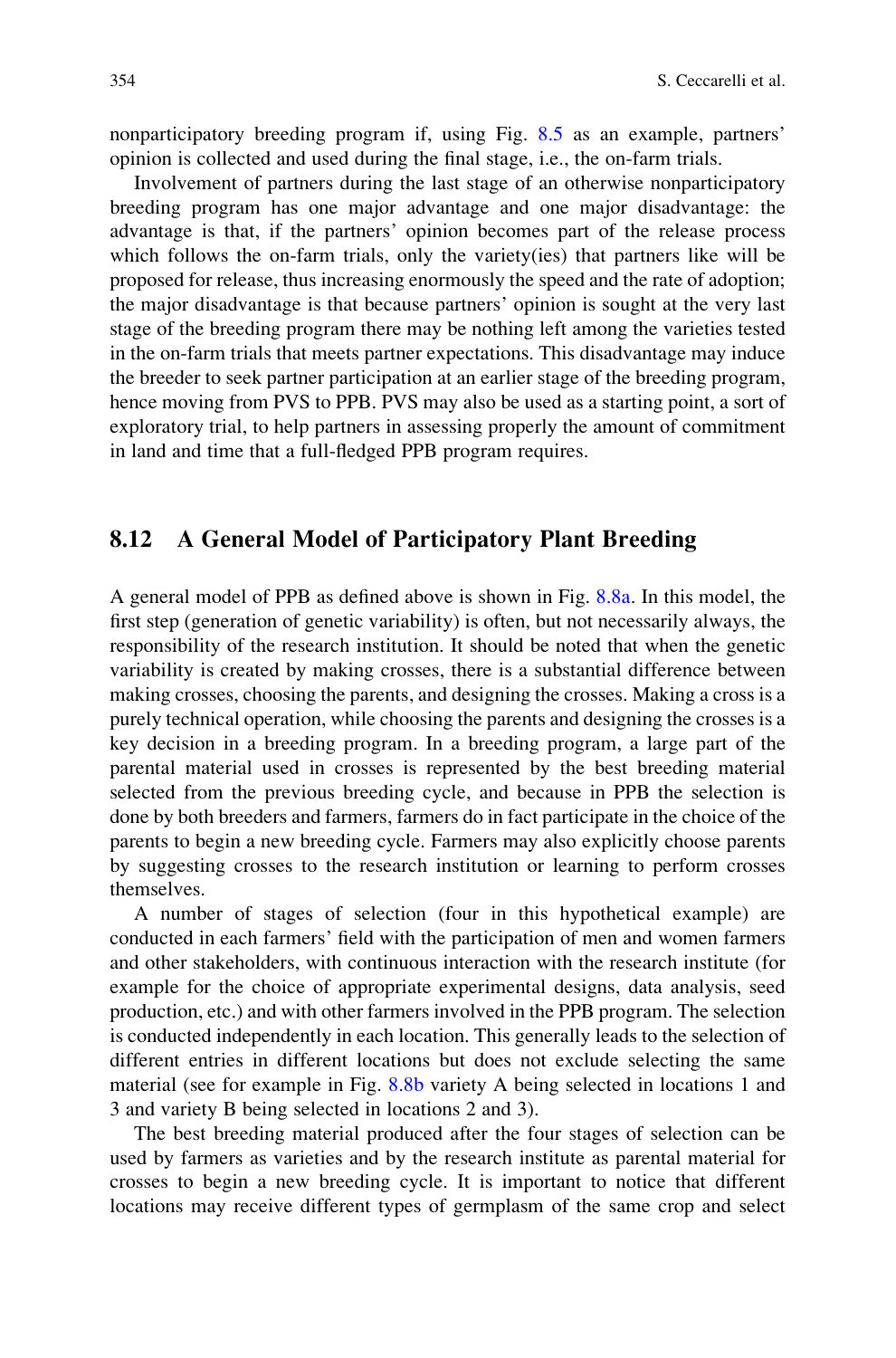<span id="page-24-0"></span>

Fig. 8.8 (a) A schematic model of participatory plant breeding in four villages: from stage 1, grown by one farmer, participatory selection identifies the lines to be grown in the stage 2 trials by more farmers. The process is repeated to identify lines to be grown in stage 3 trials and in the stage 4 trials. The key aspect is that selection is conducted independently in each village. (b) As a result of the process described in (a), similar but more often different varieties are selected in each village. The varieties can go directly into cultivation, can be shared among farmers and go back to the research center for further cycles of recombination and selection. Hence, a participatory breeding program maintains the cyclic aspect of a breeding program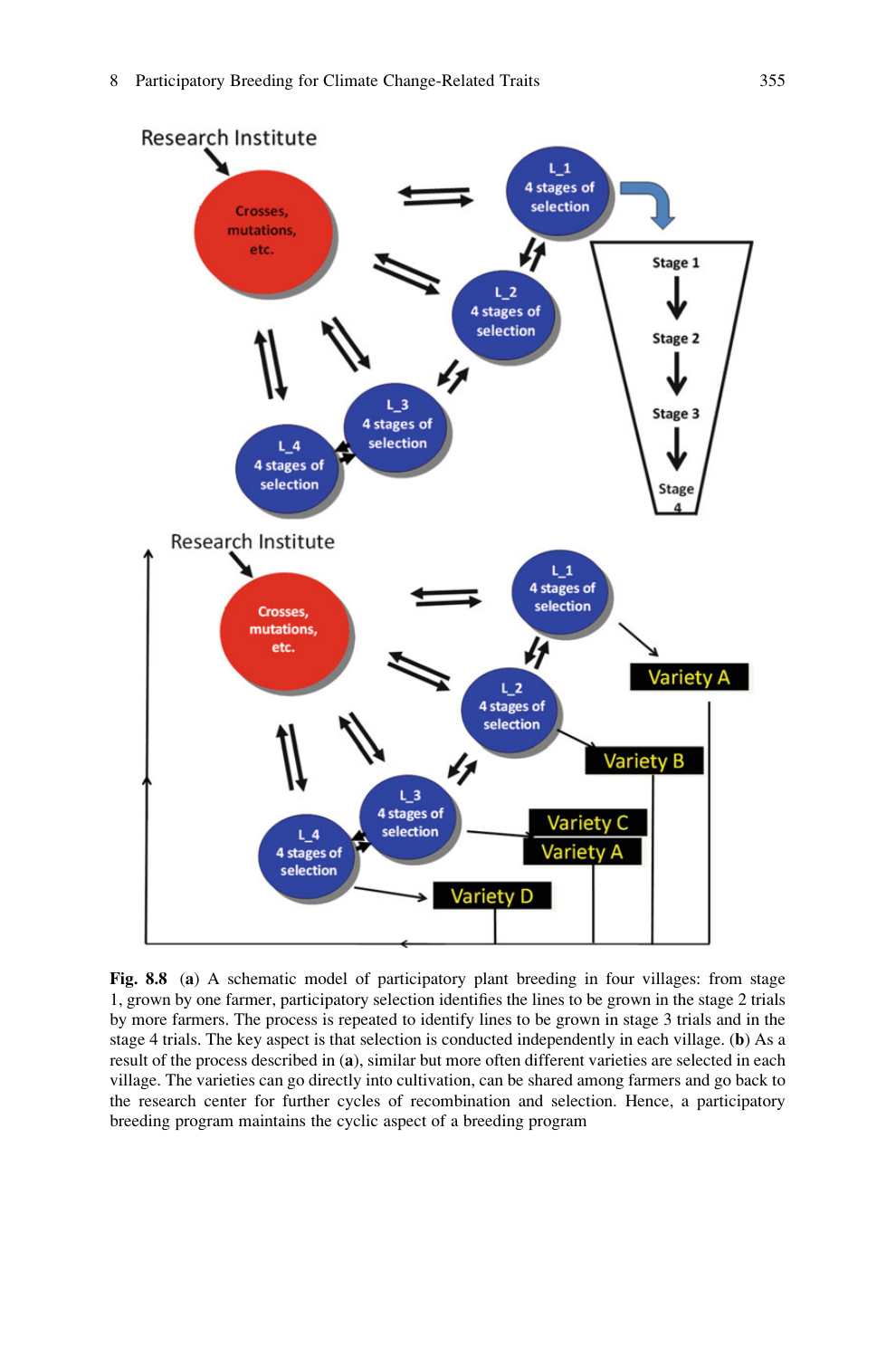different varieties and that interaction among farmers may depend on their geographical location as well as communication technologies, language differences, etc.

A PPB program may lose a great deal of its potential effectiveness if the sample of both environments and users in which the program is implemented does not represent both the target environments and the target users. In order to do that, setting the criteria for identification of the target environments and users is a critically important step. This is even more important if one of the objectives of the program is to generate a continuous flow of varieties and/or population adapted to a moving target such as climate changes.

The most obvious criterion for the choice of the target physical environments is the representativeness of the combination of stresses, both biotic and abiotic the crops are likely to meet in the future. PPB has evolved mainly to address the difficulties of poor farmers in developing countries (Ashby and Lilja [2004\)](#page-39-0), which have been largely bypassed by the products of CPB.

Once the target environments have been selected, the choice of which farmers in the communities and within the households to collaborate with is a key factor that affects the relevance of the improved varieties at ground level (Cornwall [2003](#page-41-0); Guijt and Shah [2006\)](#page-42-0). Targeting the right users is particularly critical for marginal areas where agriculture is characterized by wide spatial and temporal variability of agroecological conditions and by diverse socioeconomic needs resulting in complex stresses and high production risks (Aw-Hassan et al. [2008;](#page-39-0) Bellon [2006](#page-39-0)). Gendersensitive targeting is important wherever socioeconomic needs vary within the community and the household. It is particularly critical in cases when men and women perform different agronomic activities that entail gender-differentiated skills, knowledge, needs, and trait preferences (Farnworth and Jiggins [2003](#page-41-0); Pimbert [2006\)](#page-44-0). For instance, those in charge of food processing might have preferences related to cooking quality that are different from those in charge of marketing who might prioritize customers' product requirements. Gender sensitive analysis and a careful and systematic observation in the field might help reveal gender-based agronomic roles, crop and variety preferences and overcome gender biases in the identification of farmers to collaborate with (Galiè et al.  $2012$ ). In cases when agricultural labor is not divided on the basis of gender, it might be worth assessing empirically how gender affects the preferences relative to farm activities. In Syria, for example, both men and older women are in charge of marketing the seed and straw (younger women are not involved in marketing). However, gender was found to affect their performance of marketing activities: men access more formal and wider markets than older women who mainly sell to other women in the village. This has consequences on their customers' requirements and therefore variety preferences (Galie` [2013c\)](#page-42-0). Finally, the inclusion of gender concerns in PPB might also help identify crops that are considered important by farmers for their food security but usually neglected by crop improvement because they are considered less economically valuable.

Paris et al. [\(2008](#page-43-0)) argue that who participates in decision-making about crop improvement affects both the resulting varieties—because of the breeding priorities that are taken into account—and variety adoption—because involvement in variety trials and evaluations might affect final adoption. Effort to involve all household decision-makers in PPB seems a good strategy to ensure that the portfolio of PPB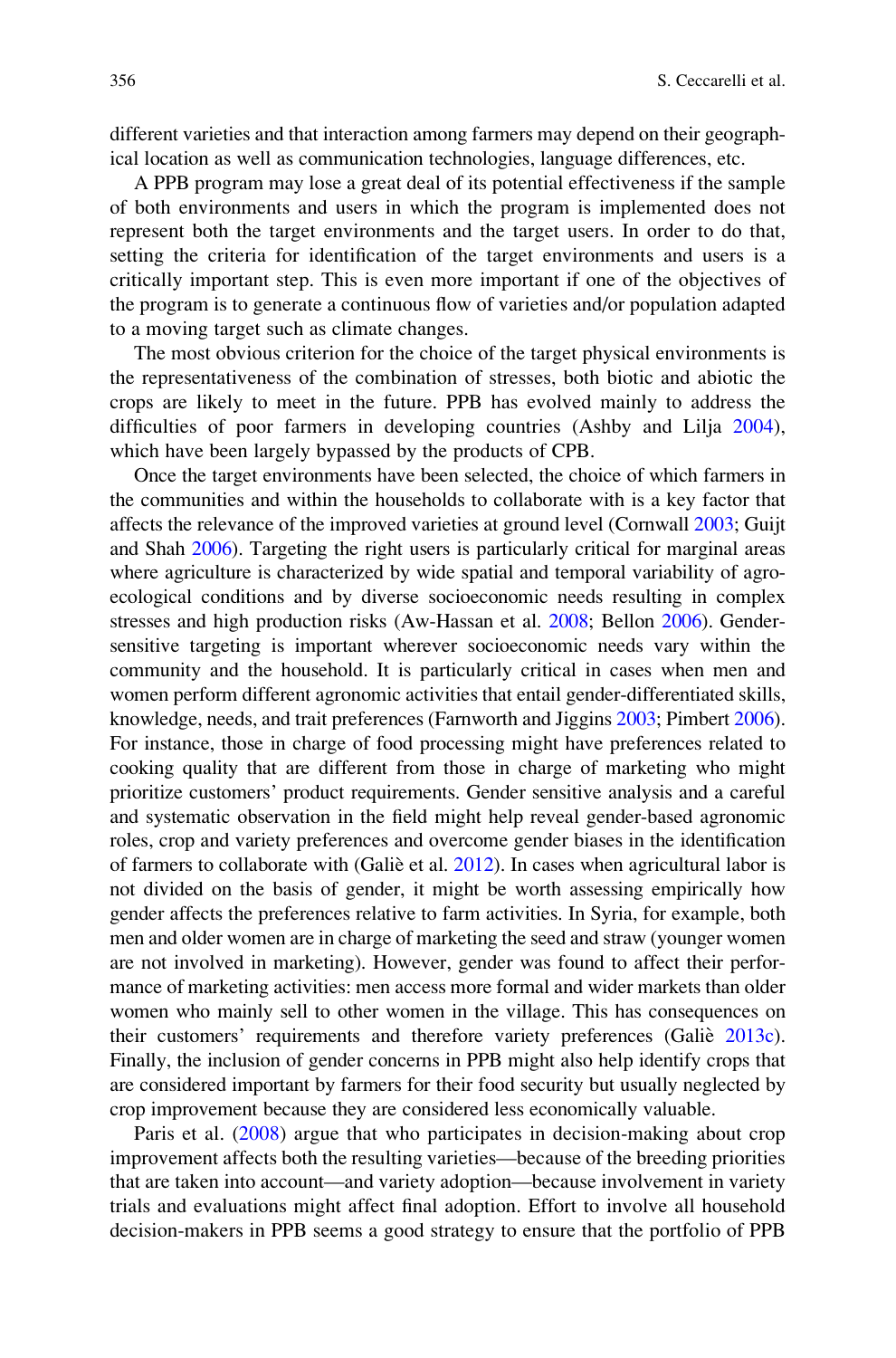varieties reflects the breeding priorities of all members, and are evaluated by them, all (Galie` et al. [2012\)](#page-42-0). Also, selecting farmers who have knowledge, status, and decision-making power, and are well placed within the seed distribution network is helpful to increase the out-scaling of PPB varieties to villages not directly involved in the program. However, Farnworth and Jiggins ([2003\)](#page-41-0) argue that participants selected because of efficiency criteria only, might not be representative of the intended target group and most marginal individuals in the communities are likely to be excluded.

Empowerment of farmers is considered an important means to increase the participation of the most marginal farmers in agricultural research, to support their capacity to benefit from research results and to enhance locally adapted practices (De Schutter [2009;](#page-41-0) Skinner [2011](#page-44-0)). Research shows that PPB can have positive effects on the empowerment of farmers by, for example, enhancing their access to information, seed, and decision-making opportunities (Galie` [2013a\)](#page-41-0). Equity concerns need to be taken into account when selecting the target farmers to ensure that the less vocal and more marginalized farmers are not excluded from opportunities for empowerment provided by the participation in PPB. In the case of Syria, for example, women's involvement in the participatory barley breeding program was discouraged at village level because barley was considered a male crop. Yet, when a gender-balanced participation of farmers was actively supported in the program, the sale of good PPB seed became an important income-generating activity for some women (as for the men) who had fewer opportunities than men to engage in nonagricultural paid work and mostly worked as on-farm unpaid labor (Galie` [2013b\)](#page-42-0).

In the case of self-pollinated crops and when the breeding method is the pedigree method, the selection in farmers fields can start with the segregating populations (for example,  $F_2$ -derived  $F_3$  families) after their number is reduced by selection (including MAS) on-station for disease resistance, for traits with high heritability (for example phenology), or for quality traits such as malting or culinary qualities. Distributing different segregating populations to different locations according to farmer preferences is an additional strategy to further reduce the amount of breeding material in any one farmer's field. When the breeding program uses the bulkpedigree method, it is possible to start the field testing as early as the  $F_3$  bulks. In both cases, the yield testing should continue for at least four consecutive cropping seasons to generate sufficient information on the stability and performance of the breeding material for farmers to make a decision about adoption and for the variety release process.

In the case of population improvement of cross-pollinated crops, the recombination phase corresponds with the creation of genetic variability, which can be done on-station while the selection and testing can be done in farmers' fields. In the case of hybrid development, the creation and enrichment of breeding populations can be done—and in fact is being done, for example in China—in farmers' fields (Song et al. [2006](#page-44-0)). The production of uniform inbred lines to use as parents of hybrid cultivars can equally well be done on-station or in farmers' fields. In the latter case, because of the lower yield of inbred lines, a farmer compensation scheme should be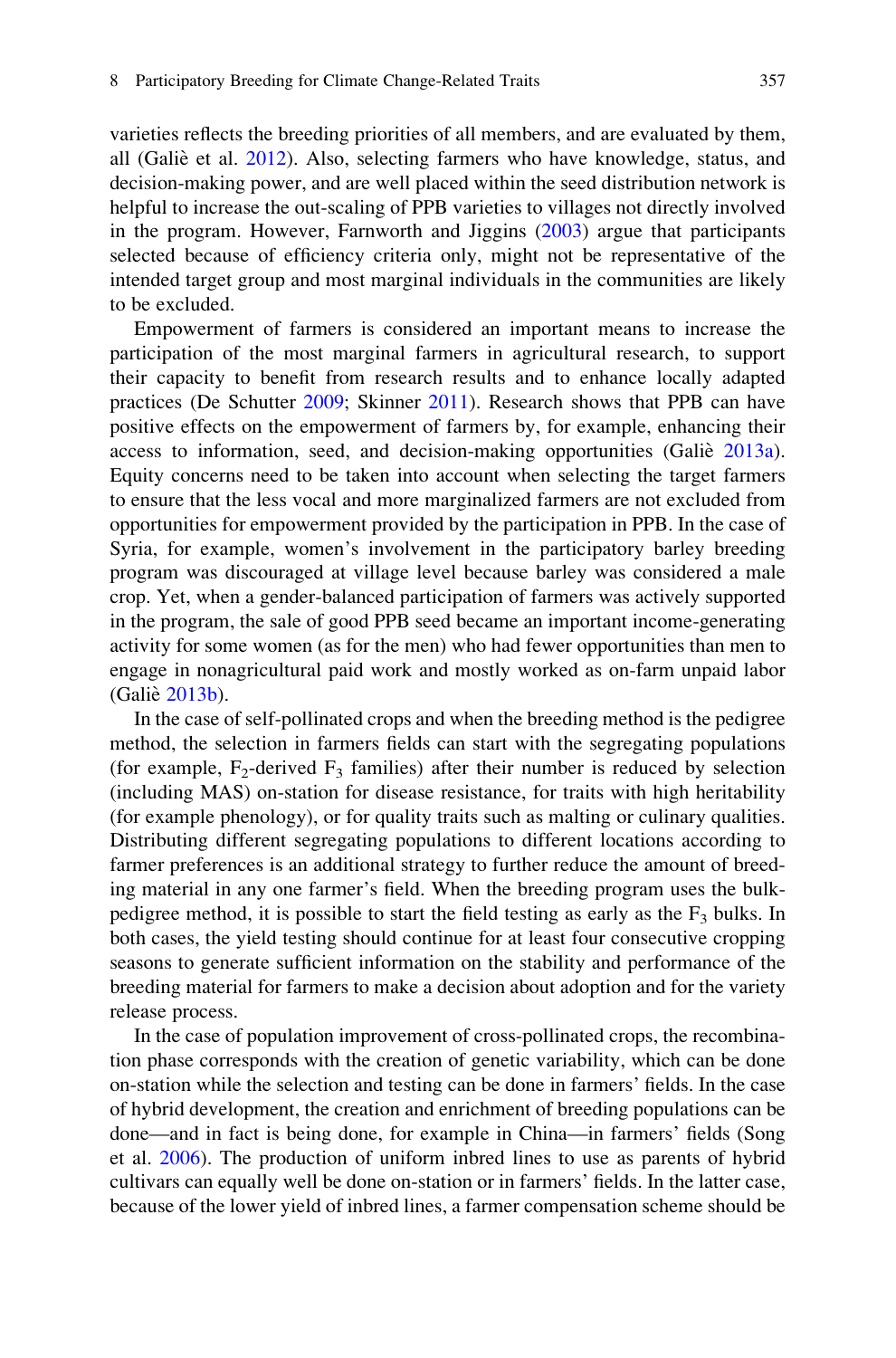envisaged. The advantage of developing inbreds in farmers' fields is that selection during the inbreeding process is done in the real production environment, making sure that field heterogeneity does not bias the selection. Similarly, in the case of test crosses, they can be more efficiently evaluated in farmers' fields. While the actual production of the hybrid seed can be done both on-station and in farmers' fields, the former has the advantage of not using farmers' land and farmers' labor. The field testing of the experimental hybrids has to be done for at least four cropping seasons, for the reasons given earlier. As in the case of self-pollinated crops, targeting germplasm to farmer preferences is an additional strategy to reduce the amount of breeding material under selection and testing at any one site.

In the case of vegetatively propagated crops after the initial crosses, all the subsequent generations are suitable for testing and selection in farmers' fields. As in the case of the pedigree method for self-pollinated crops, the number of clones can be reduced on-station by selecting for traits such as disease and or pest resistance, for traits with high heritability, and quality traits.

Other important features of the general model are summarized below.

- From Stage 1 to Stage 4 there is a progressive decrease in the amount of breeding material (entries) and an increase in the amount of seed available for each entry. This, as we will see later, affects the choice of the experimental design and the number of locations where the entries are tested.
- The decision on what to promote from one stage to the next is taken by the farmers in ad hoc meetings held between harvesting and planting, and is based on both farmers' visual selection during the cropping season and on the data collected by the researchers or by the farmers, or by both, after proper statistical analysis—as described later.
- In general, researchers have the primary responsibility for designing, planting and harvesting the trials, data collection, and data analysis. Farmers are responsible for everything else and make all the agronomic management decisions. However, as the program evolves, farmers can become responsible for planting, harvesting, and data collection.
- In terms of the farmer's time, the cost of participation ranges from 2 days to 2 weeks annually, depending on the level of participation.
- A back-up set of all the materials tested in Stages 1 to 4 is also planted at the research station to purify the bulks if pure lines are required in the case of selfpollinated crops, but, more importantly, to produce the seed needed for the trials and to insure against the risk of losing the trials to drought or other climatic events.
- In some countries, the farmers who are hosting trials are compensated (in kind) for the area used for the trials with an amount of seed equivalent to the production expected in an average year.

Seed cleaning machinery is supplied to some villages to assist in the multiplication and dissemination of selected varieties following the fourth year of farmer selection.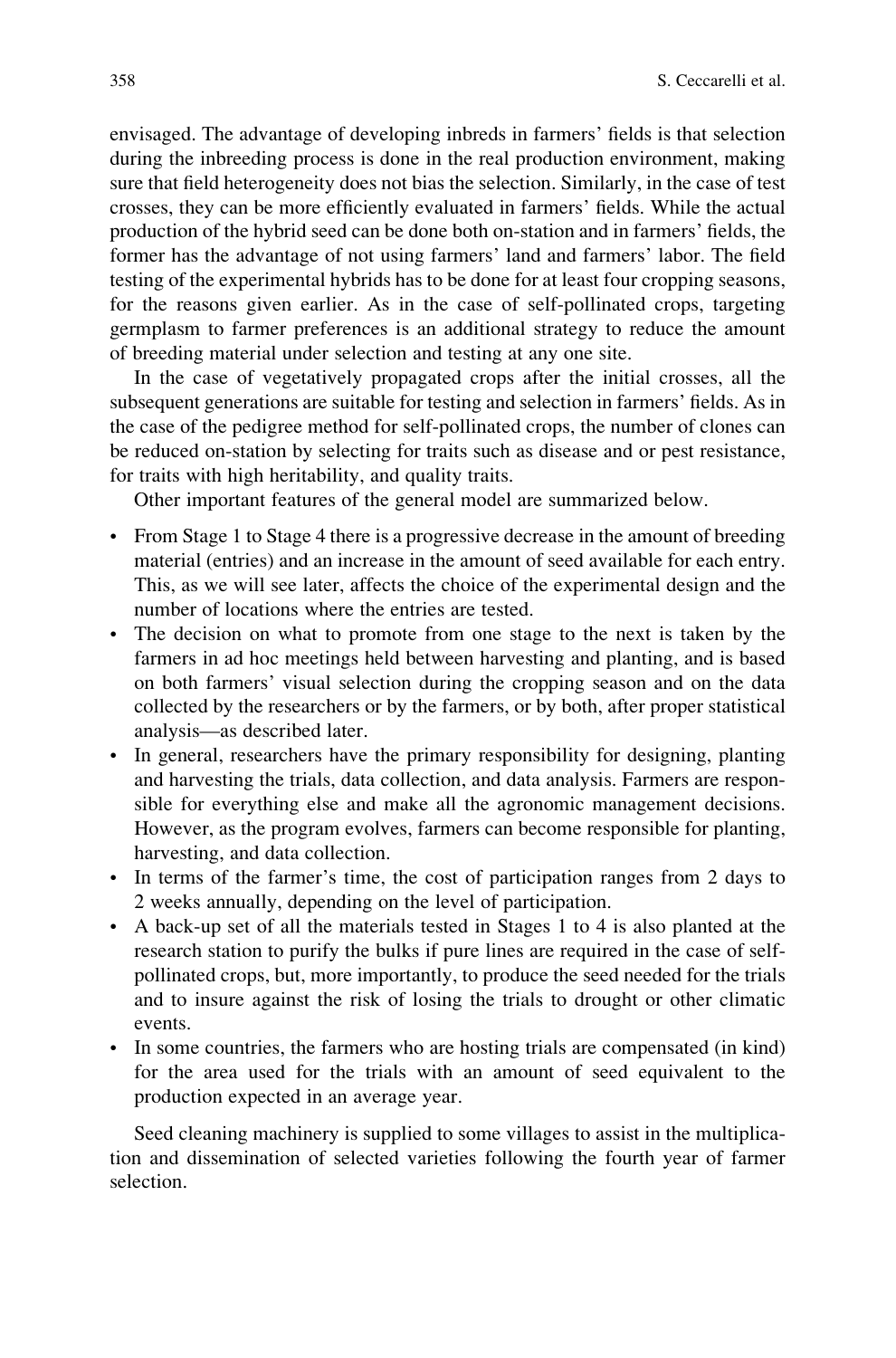Screening for diseases and insect pests is carried out on-station before the first stage of yield testing on farmers' fields to avoid the spreading of new diseases or pests, as PPB has been criticized (for example, in Syria) for the danger of spreading new diseases, yet interestingly in Syria, most of the wheat and barley varieties released through CPB are disease susceptible.

The approach is flexible enough to accommodate biotechnological techniques, specifically MAS, after the first year of farmer selection (PPB should be able to provide reliable information on desirable traits that could later be evaluated via MAS should this be available and deemed desirable by farmers).

One of the consequences of a PPB program is that the number of varieties it generates and the turnover of varieties are both higher than with CPB, thus increasing both spatial and temporal agrobiodiversity.

Also, it is not unusual that more varieties are adopted and cultivated within a region at any given time. While this is of course highly positive in terms of both agricultural biodiversity conservation and enhancement, and of protection against pests and diseases, it poses a number of challenges to seed production and for studies on the impact of PPB programs.

# 8.13 Farmers' Selection, Selection Criteria, and Data Collection

At the time of selection, farmers are provided with field books to register both qualitative and quantitative observations. Farmers' preferences are usually recorded from 0 (discarded) to 4 (most preferred plots) by between 10 and 30 farmers including (in some countries) women, occasionally assisted by scientists (or literate farmers) to record their scores. Breeders collect quantitative data on a number of traits indicated by farmers as important selection criteria (such as growth vigor, plant height, spike length, grain size, tillering, grain yield, biomass yield, harvest index, resistance to lodging and to diseases and pests, cold damage, etc.), as usually done in the MET in a CPB. If the testing environment has been properly chosen, these data will provide information on differences in adaptation to abiotic stresses together with farmers' preferences.

It is at this stage that a PPB program can accommodate the collection of data on those traits that could be associated with adaptation to climate changes and discussed earlier in this chapter.

The data are processed (see under Sect. [8.14\)](#page-29-0) and the final decision of which breeding lines to retain for the following season is made jointly by breeders and farmers in a special meeting and is based on both quantitative data and visual scores.

The process is repeated at each stage and in each cycle of selection, and this continuous association with the breeding material has both an enormous empowering effect and is what it is driving adoption.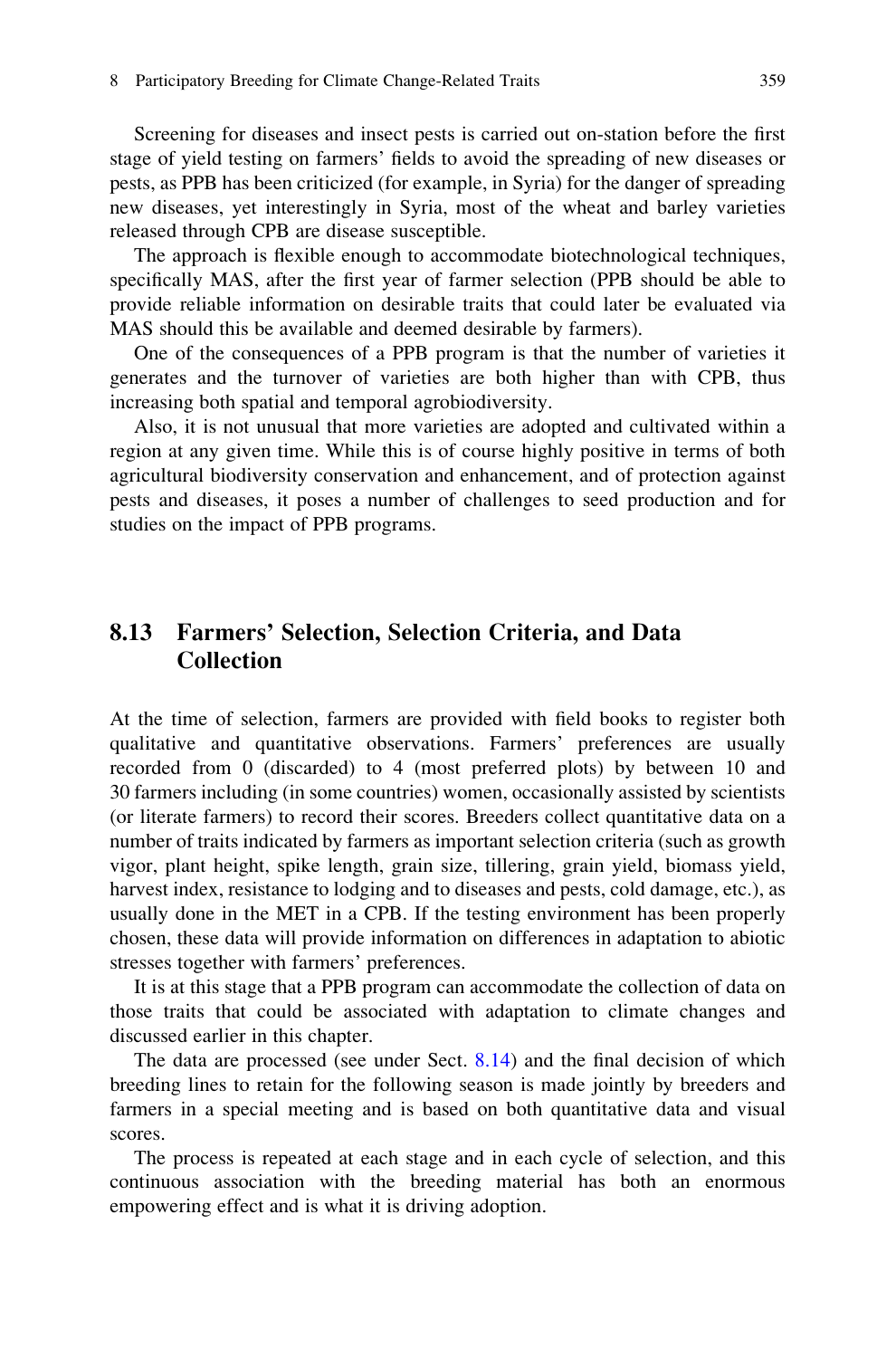#### <span id="page-29-0"></span>8.14 Experimental Designs and Statistical Analysis

One widespread criticism towards PPB is that it is not science-based, and in fact several PPB programs do suffer from lack of suitable experimental designs and of statistical analysis.

Two experimental designs which are suitable in the first stage, where there is only one host farmer in each location, are (a) the unreplicated design with systematic checks every ten or every five entries arranged in rows and columns or (b) the partially replicated design in which about 20–25 % of the entries are replicated twice and all the others are present once. In Stage 1, when the total number of new entries tested vary (in our projects) between as few as 50 to as many as 160 at each location, a compromise must be sought between the plot size and the number of locations. This compromise is reached by sacrificing replications in favor of locations, as done in most CPB in the initial stages (Portmann and Ketata [1997](#page-44-0)) in recognition that in this stage of the breeding program ranking of genotypes is more important than predicting their yields (Kempton and Gleeson [1997](#page-42-0)) and the  $G \times E$  variance is larger than the experimental error variance.

In the second, third, and fourth stages of the PPB program, as in CPB, the number of lines progressively decreases because of the selection, while the amount of seed available for each entry increases. Another characteristic of the second, third, and fourth stage of trials is that they usually contain different entries in each of the different locations in which the PPB program is conducted and in which the Stage 1 trials were planted. This is a consequence of the selection being conducted independently at each location, which usually results in different Stage 1 entries being selected in different locations. Another difference is that, while there is usually only one Stage 1 trial in each location, it is advisable to have at least three Stage 2, 3, and 4 trials at each location. This allows capturing differences within each location between agronomic practices, soil physical characteristics, uses of the crops, farmers' preferences, etc., and allows genotype  $\times$  farmer interaction analysis. In stages 2, 3, and 4 seed is usually nonlimiting and therefore it is possible to use progressively larger plot size; this has the additional advantage of providing a large seed supply of the lines that will eventually be adopted at the end of the cycle.

The data are subjected to different types of analysis such as the spatial analysis of unreplicated or replicated trials (Singh et al. [2003](#page-44-0)). The environmentally standardized Best Lineal Unbiased Predictors (BLUPs) obtained from the analysis are then used to analyze Genotype  $\times$  Environment Interactions (GE) using the GGEbiplot software (Yan et al. [2000](#page-45-0)).

Therefore, the PPB trials generate the same quantity and quality of data as that generated by the MET in a CPB with the additional information on farmers' preferences usually not available in the conventional MET. As a consequence, varieties produced by PPB are eligible for submission to the official variety release process that in several countries, including many in the developing world, is the legal prerequisite for commercial seed production.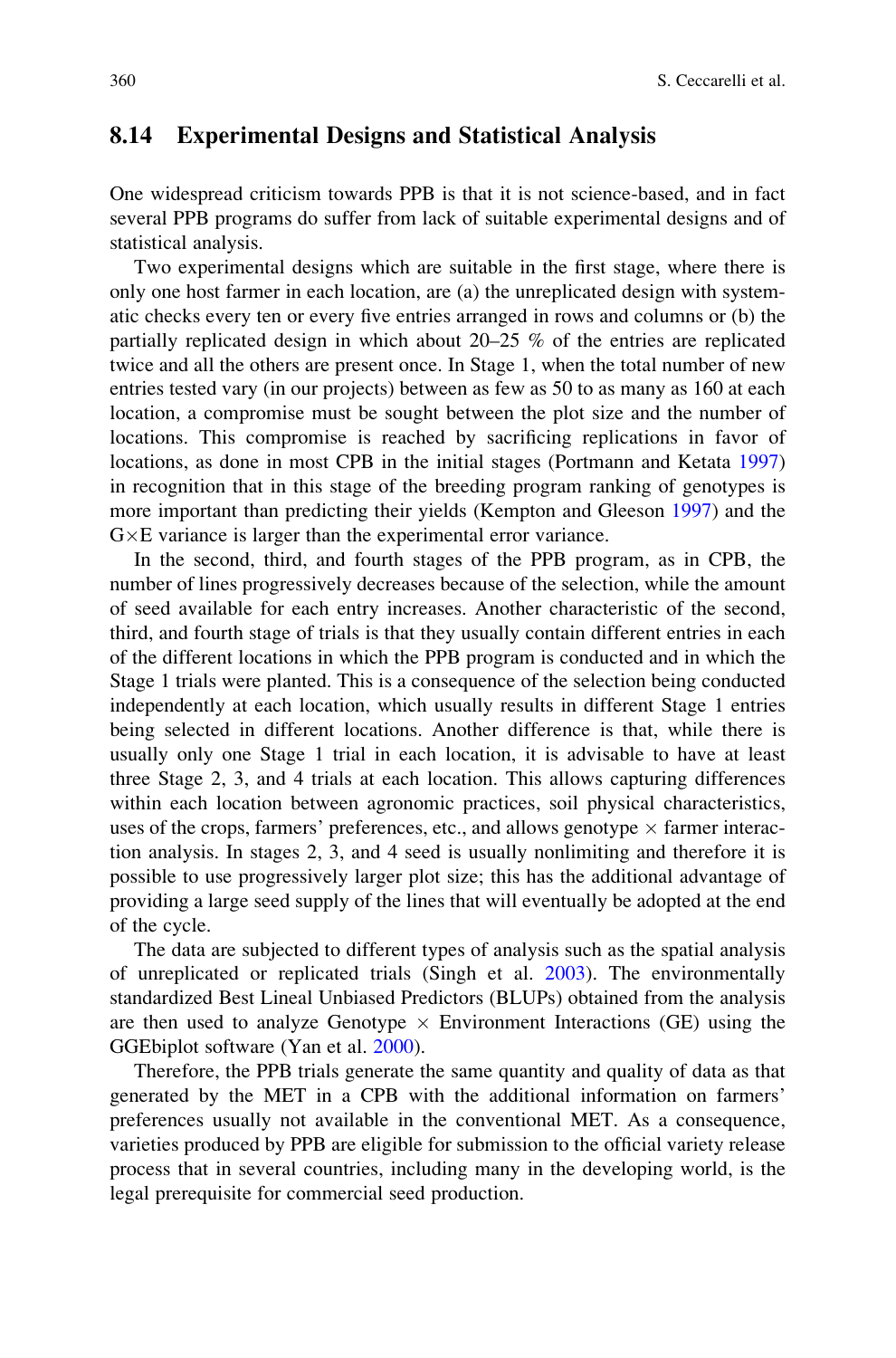#### 8.15 Time to Variety Release

In a typical breeding program of a self-pollinated crop and following a classical pedigree method, it takes normally about 15 years to release a variety. With the method described in the previous section the time is reduced by half and this advantage is particularly important in the case of climate changes, because it assures a dynamic turnover of progressively better adapted varieties. However, the comparison is biased because of the difference in the genetic structure of the material being generated, i.e., pure lines in one case and populations in the second.

If populations are not acceptable by the variety release authorities, and the model includes pure line selection within the superior bulks, it can be shown that the time to variety release in the PPB program is still 3–4 years shorter than the CPB based on the pedigree method, and again the comparison is biased because the CPB does not generate the information on farmers' preferences which is one of the main characteristics of a PPB program.

This characteristic of a PPB program is important to cope with climate changes because it ensures a rapid and continuous turnover of varieties.

The method is therefore very flexible because it can generate populations, pure lines, and eventually mixtures of pure lines. Similarly, when applied to crosspollinated crops, PPB can be used to produce hybrids, populations, and synthetics.

#### 8.16 Effect on Biodiversity

One of the main benefits expected from PPB, of particular importance to maintain and improve adaptation to climate changes, is an increase in crop biodiversity because of the joint effect of decentralized selection and of the farmers' participation. The effect on biodiversity is illustrated using the data of the 2001–2004 breeding cycle in Syria (Table [8.3](#page-31-0)). As indicated earlier, in each village the starting point of the breeding cycle in farmers' fields are the initial yield trials with 165 genetically different entries: the number of entries tested in the subsequent trials decreases to about 17 in Stage 2, to 7 in Stage 3, and to 3 in Stage 4. The number of trials per village varies from 1 in the case of Stage 1, to about 3 in the case of the other trials. The number of lines selected by between 8 to 10 farmers per village was on average 17, 8, 3.5, and between 1 and 2.

Because different germplasm is tested in different villages, the total number of genetically different entries tested in the various trials was 412 in Stage 1, 238 in Stage 2, 51 in Stage 3, and 19 in Stage 4. In the case of Syria, the number of different entries at the end of a breeding cycle in farmers fields is higher than the number of lines the Syrian National Program tests at the beginning of its on-farm testing which usually ends with one or two recommended varieties across the country (Ceccarelli et al. [2013\)](#page-40-0).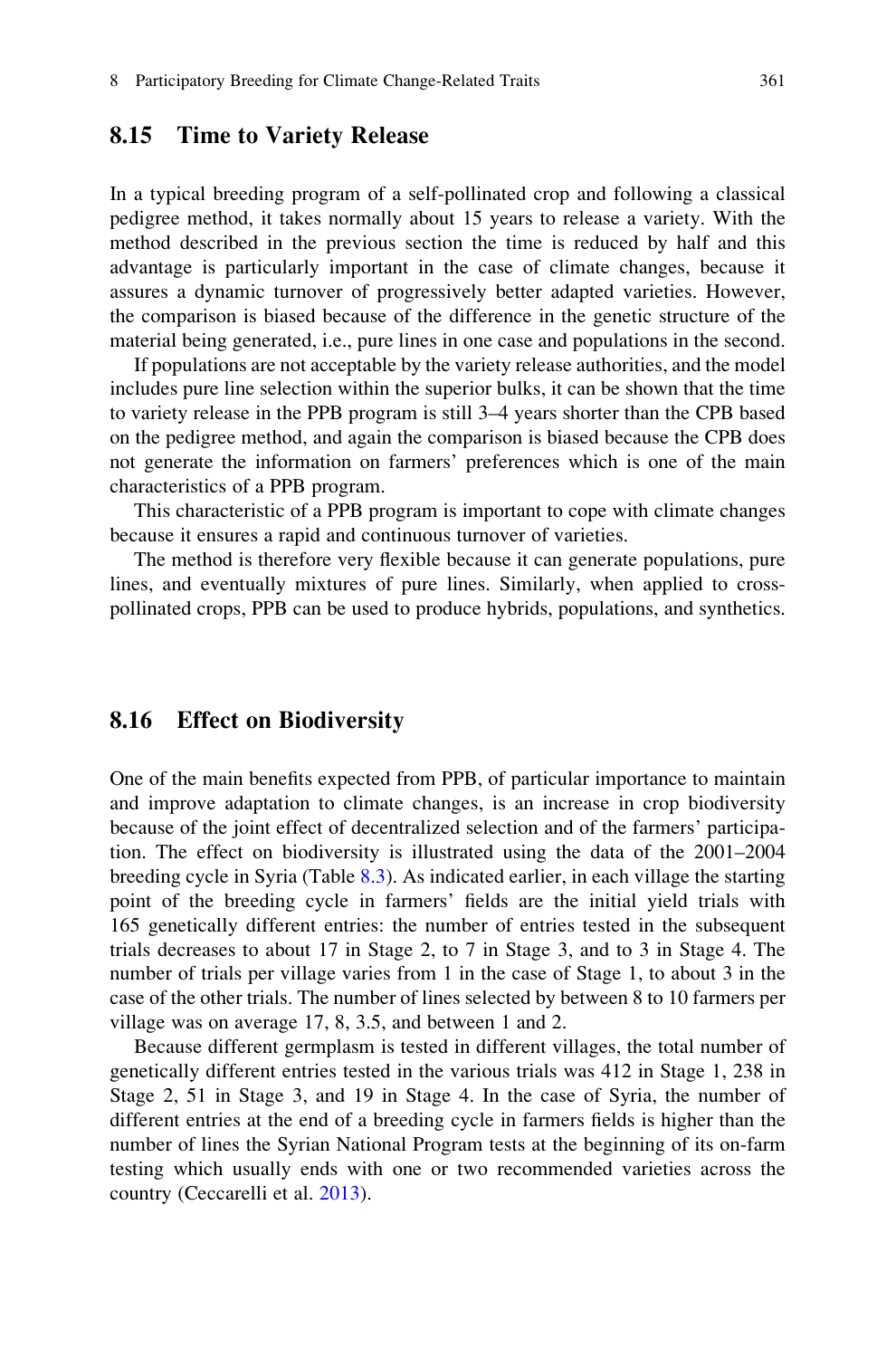Stage 1 Stage 2 Stage 3 Stage 4 Entries tested per village 165 17.3 7 3 Trials per village 1 3.2 3.4 2.8 Entries selected per village 17 8 3.5 1–2 Farmers selecting 9–10 8–9 8–9 8–9 No. of different entries per village  $412$  238 51 19

<span id="page-31-0"></span>Table 8.3 Flow of germplasm, selection pressure, number of farmers participating in the selection, and number of lines in initial adoption in one cycle of participatory plant breeding on barley in Syria

# 8.17 Variety Release and Seed Production

The potential advantages of PPB, such as the speed with which new varieties reach the farmers helping them face the challenges of climate changes, the ability to address gender-based crop and variety preferences vis-a`-vis climate change and the increasing feminization of agricultural labor, the increased adoption rate and the increased biodiversity within the crop due to the selection of different varieties in different areas, will not be achieved if the seed of the new varieties does not become available in sufficient amounts to the entire farmer community. In many countries this is associated with, and depends on, the official recognition of the new varieties. This process, called variety release, is usually the responsibility of a committee (the variety release committee) nominated by the Minister of Agriculture, which decides whether to release varieties based on a scientific report on the performance, agronomic characteristics, resistance to pests and diseases, and quality characteristics of the new variety. The process suffers from several drawbacks:  $(1)$  it takes a long time,  $(2)$  testing sites are poorly chosen,  $(3)$  the trial management is often not representative, (4) the trial analysis is biased against poor environments, (5) traits important to the farmers are not included, (6) farmers' opinion is not considered, (7) there is often lack of transparency in sharing the information, and (8) the trials are often conducted using obsolete experimental design and statistical analysis.

As a consequence there are several cases of varieties released which have never been grown by any farmer and also of varieties grown by farmers without being released. In these cases, the considerable investment made in developing the new variety and in producing its seed has no benefits.

One of the most important advantages of PPB is associated with reversing the delivery phase of a plant breeding program (Fig. [8.9](#page-32-0)). In a CBP, the most promising lines are released as varieties, their seed is produced under controlled conditions (certified seed) and only then do farmers decide whether to adopt them or not; therefore the entire process is supply-driven. In many developing countries the fact that very few of the varieties released by conventional breeding are actually adopted by farmers is explained with the reluctance of farmers to change. As breeders are rewarded based on the number of varieties released, they have no reason to test the hypothesis that lack of adoption may have different reasons. With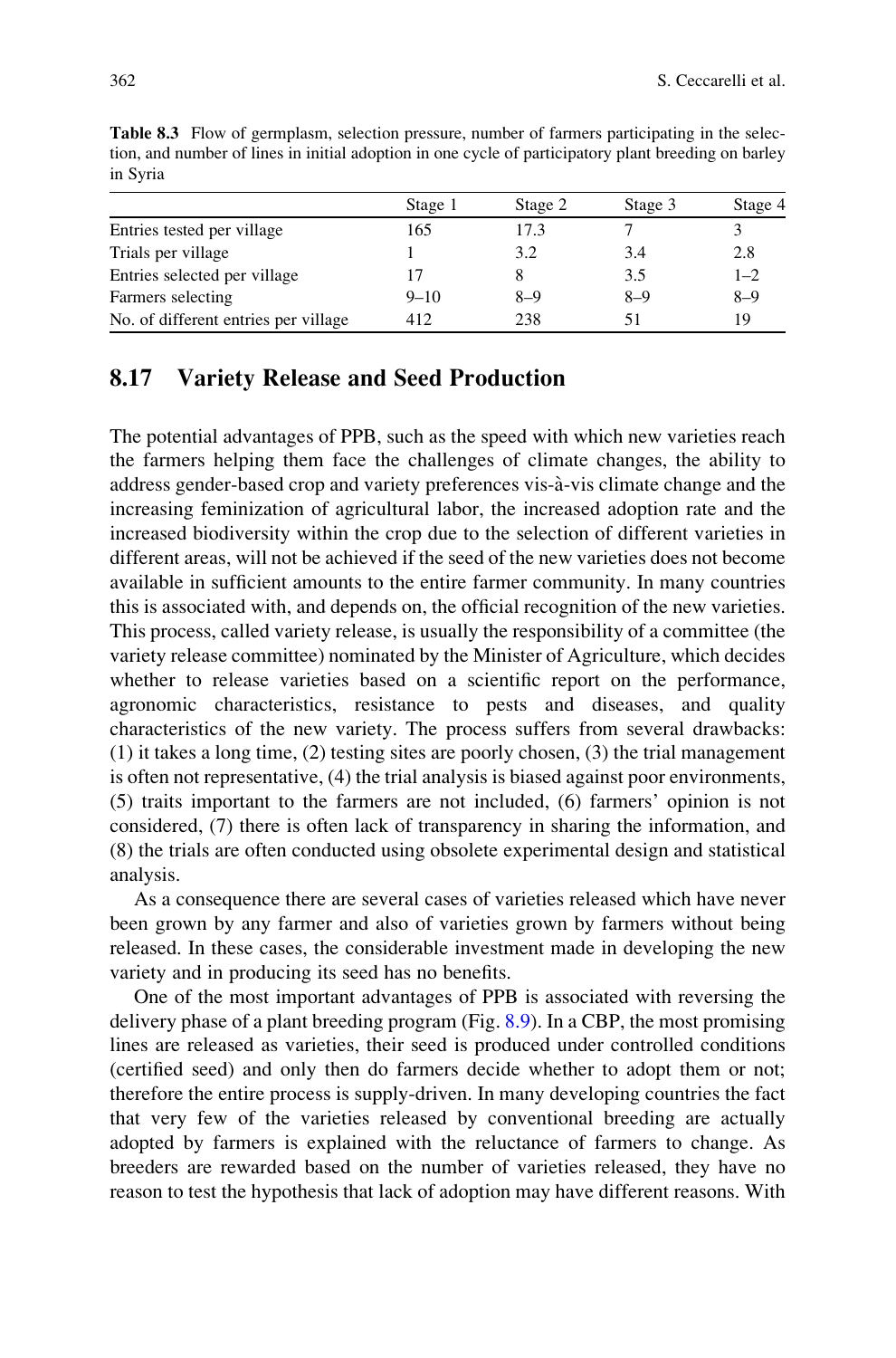<span id="page-32-0"></span>

Fig. 8.9 In conventional plant breeding new varieties are released before knowing whether the farmers like them or not and the process is typically supply-driven. In participatory plant breeding the delivery phase is turned upside down because the process is driven by the initial adoption by farmers at the end of a full cycle of selection and is therefore demand-driven

PPB, it is the initial farmers' adoption which drives the decision of which variety to release, and therefore the process is demand-driven. Adoption rates are higher (showing that farmers are not reluctant to changes), and risks are minimized, as an intimate knowledge of varietal performance is gained by farmers as part of the selection process. Last but not least, the institutional investment in seed production is nearly always paid off by farmers' adoption.

The implementation of a PPB program implies not only a change in the process of variety release but also assumes changes in the seed sector. CPB and the formal seed sector have been successful in providing seeds of improved varieties of some important staple or cash crops to farmers in favorable areas of developing countries. However, the policy, regulatory, technical, and institutional environment under which these institutions operate limits their ability to serve the diverse needs of the small-scale farmers in marginal environments and remote regions. In other words, to capture the potential benefits of PPB in relation to climate changes the seed legislation needs to be changed also because it does not have any biological justification.

Gender concerns also need to be included in systems for seed delivery that take into account gender-based restrictions on seed access. For example, informal seed distribution channels might be supported to provide seed to women farmers—given that the presence of women in public agricultural spaces (e.g., agricultural retailers, or extensions) is often discouraged—and to farmers who are located in areas not reached by the formal system (Galie<sup>2013b</sup>).

The full advantages of PPB could be captured and scaled up with the inclusion of small seed companies as participants in the process. Small seed companies can cover a limited area and within that area they could be instrumental in spreading the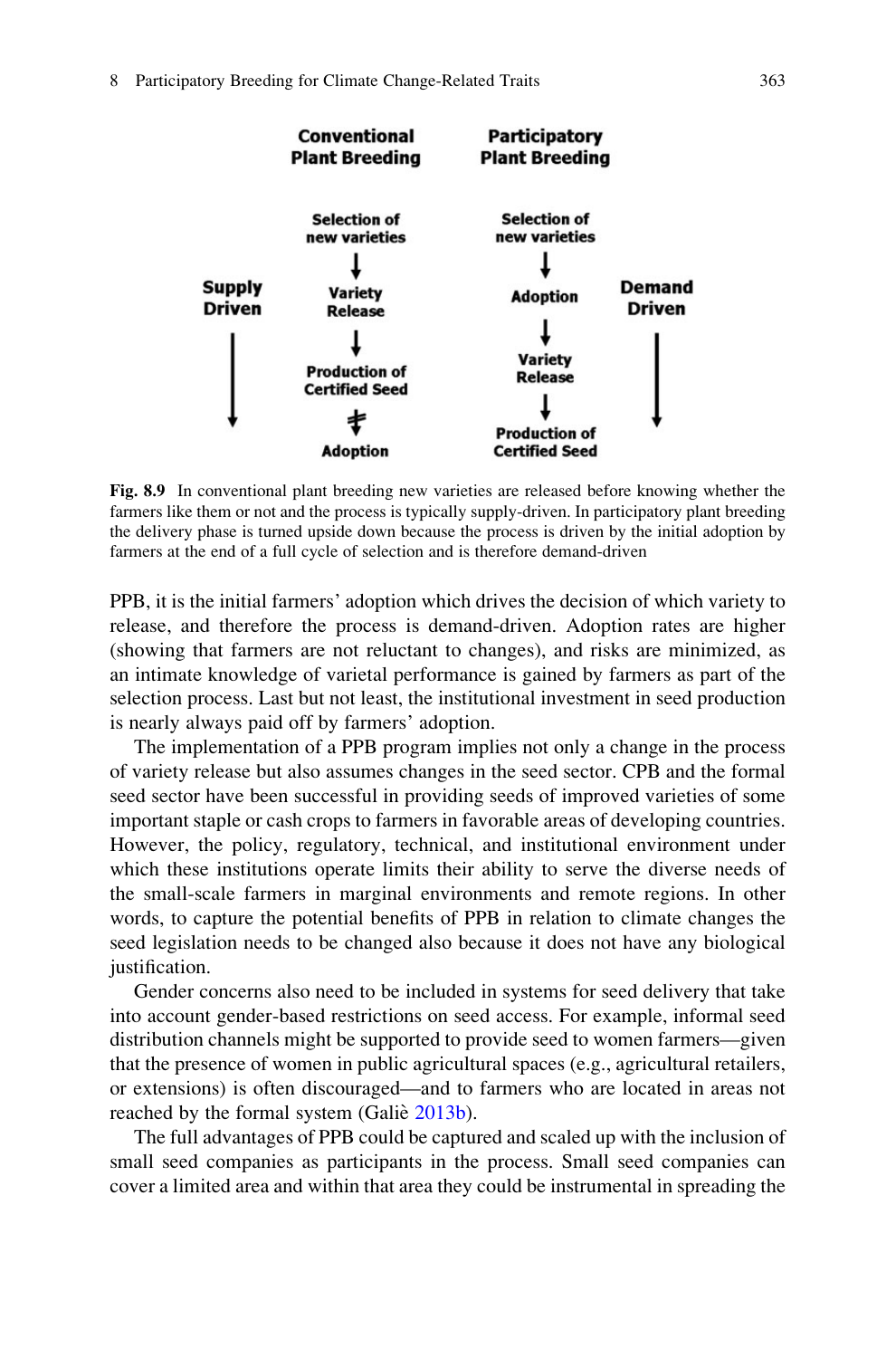continuous flow of PPB varieties of various crops to a wider community of farmers sharing the benefits with those farmers participating in the selection process.

In those countries where most of the seed used is produced by the informal seed system, the model can provide the informal system with quality seed of improved varieties.

# 8.18 An International Decentralized Participatory Plant Breeding

International plant breeding programs such as those of the CGIAR aim to assist national programs to increase agricultural production by developing superior cultivars. This is traditionally done through very large breeding programs, which develop fixed or semifixed lines with an average good performance across many environments (often high input research stations).

This type of interaction between international and national plant breeding programs has been largely a one way, "top-down" process (Simmonds and Talbot [1992\)](#page-44-0) where international programs develop germplasm, distribute it as "international nurseries," and national programs test it, and eventually release selections as cultivars. This "top-down" approach has often excluded the use of locally adapted germplasm, which is specifically adapted to particular conditions and often performs poorly in the favorable conditions of research stations, and has, in fact encouraged its displacement.

The distribution of germplasm from CGIAR centers to national breeding programs has indeed historically also included segregating populations. However, such segregating populations, obtained from crosses designed by the international breeders, are the same for all the countries, and they are not usually targeted to a specific environment.

To exploit specific adaptation fully and make positive use of GE interactions, international breeding programs can decentralize most of the selection work to national programs by gradually replacing the traditional international nurseries with targeted segregating populations with the possible addition of specific genetic stocks. The distribution of segregating populations reduces the danger of useful lines being discarded because of their relatively poor performance at some selection sites (Ceccarelli et al. [1994](#page-40-0)). It also a way to capitalize from the extensive training programs on plant breeding conducted by CGIAR.

An example of what CGIAR centers could do to contribute to biodiversity is the decentralization of the ICARDA's barley breeding program, which started in 1991 with the distribution of targeted segregating populations first to Morocco, Algeria, Tunisia, and Libya (Ceccarelli et al. [1994\)](#page-40-0), and later to Iraq in 1992, to Egypt in 1995, and gradually to other countries.

The term decentralization is used here to mean decentralized selection, i.e., selection in the target environment(s).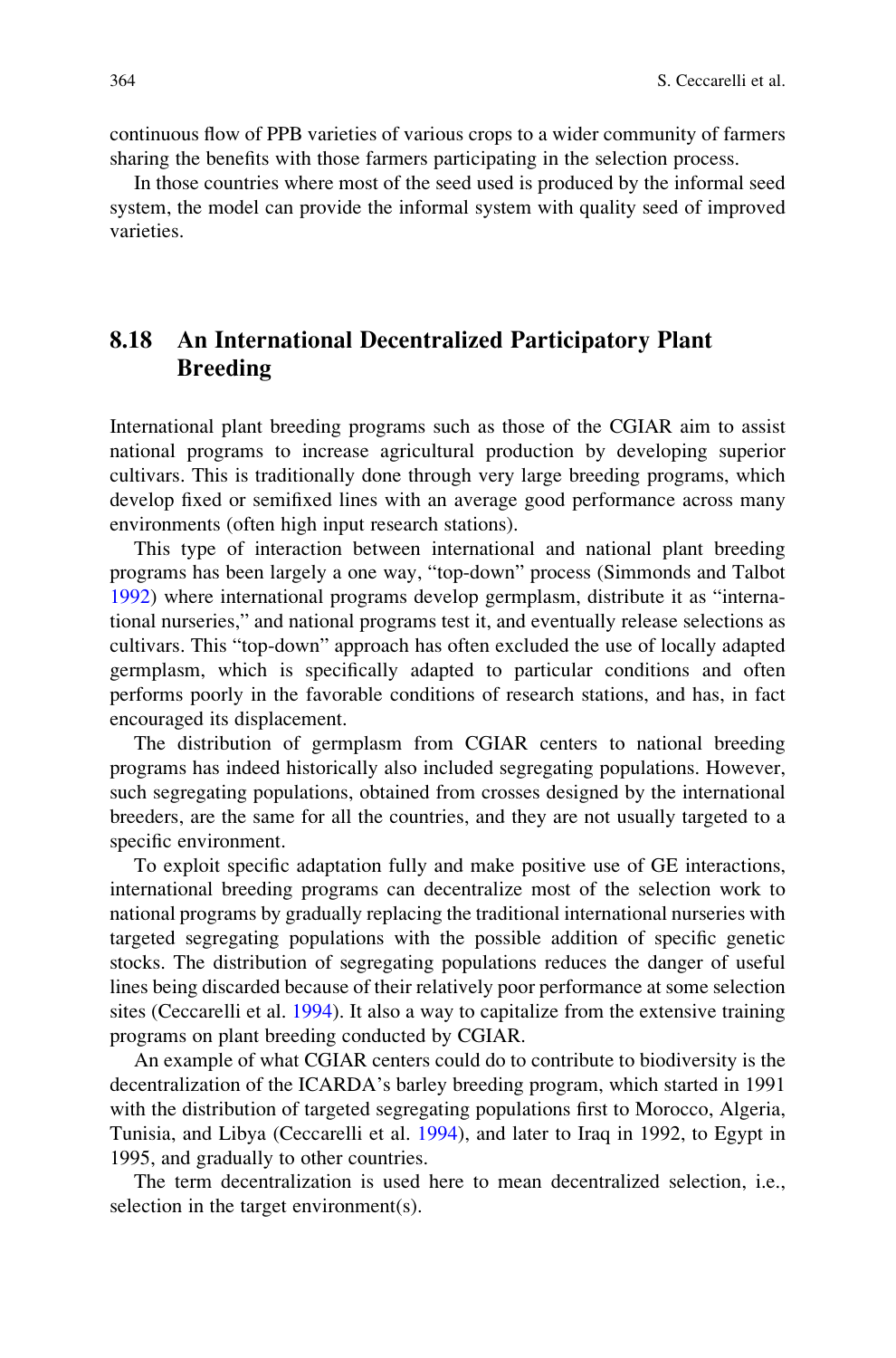

Fig. 8.10 An example of an international decentralized participatory breeding program: an international breeding program such as those of the CGIAR Center creates genetic variability in the form of targeted segregating populations which are distributed to specific National Agricultural Research Systems (NARS). NARS multiply the material to have sufficient seed to test the material in farmers' ( filled ovals) fields with farmers' participation. The model is based on an efficient feedback process (bidirectional arrow) between farmers and NARS and NARS and CG centers

While the national programs accepted decentralization very positively, we started recognizing that decentralization per se will not necessarily respond to the needs of resource-poor farmers in less favored areas, if it is only a decentralization from the research station(s) of a CG center to the research stations of a national program, and if the research stations of the national programs do not represent, as is often the case, the environments where the crop is predominantly grown. To exploit the potential gains from specific adaptation to low input conditions, breeding must be decentralized from research stations to farmers' fields (Fig. 8.10) following the methodology described earlier. An essential component of the system is the continuous feedback that could allow breeders in the CGIAR centers to continuously improve the targeting of the germplasm.

Although decentralization and farmer participation are unrelated concepts, decentralization to farmers' fields almost inevitably (except in Australia, where decentralization has not been followed up by participation) leads to the participation of farmers in the selection process.

A scheme such as the one shown in Fig. 8.10, integrated with the development of evolutionary populations, if applied by all CGIAR centers to the main food crops and in the poorest countries, could provide a major contribution to the enhancement of biodiversity and therefore to adaptation to climate changes and to food security.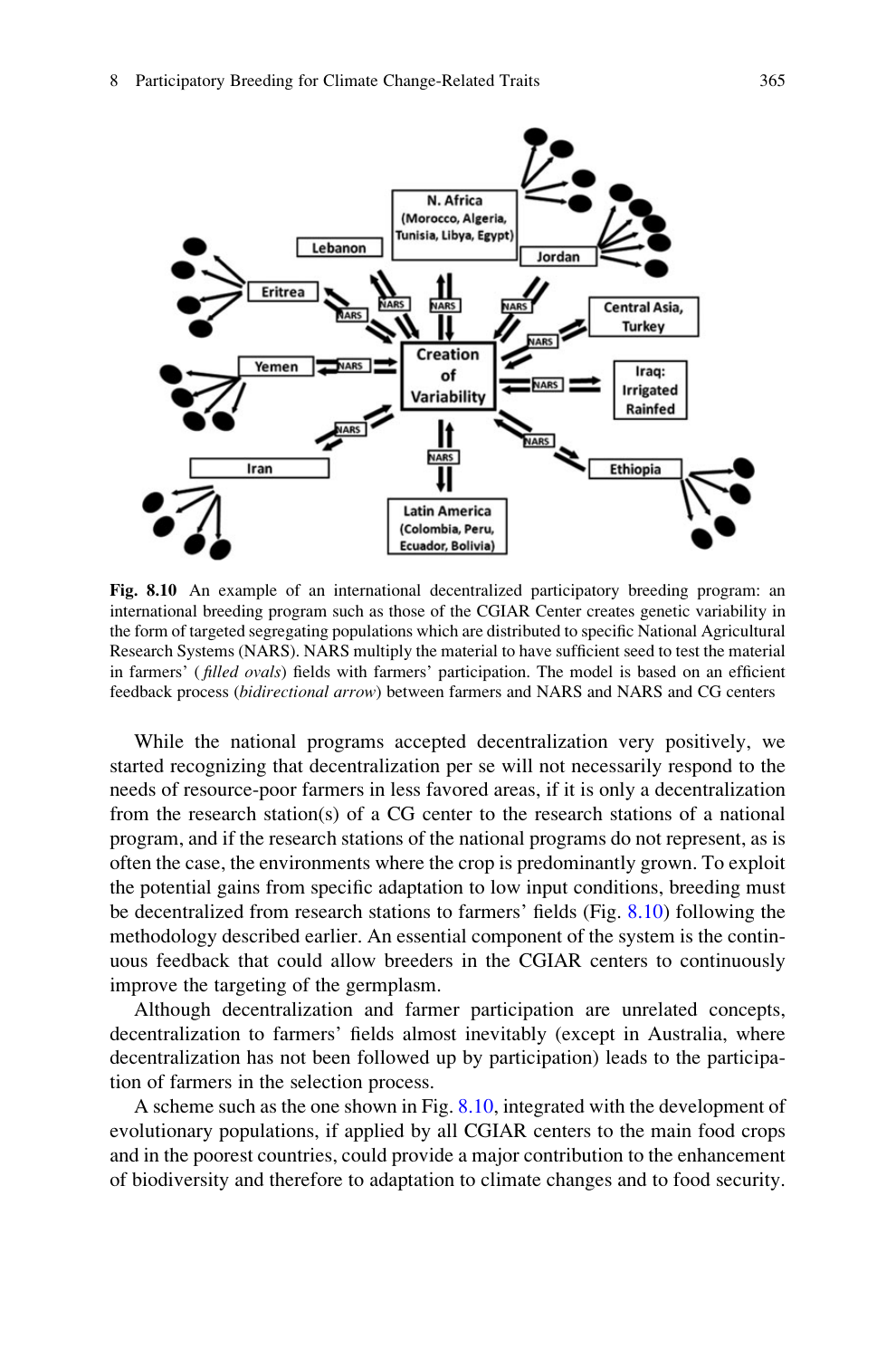<span id="page-35-0"></span>

| Table 8.4 Number of<br>varieties selected and adopted<br>by farmers in the PPB<br>programs in five countries | Country  | Crop(s) | Varieties     |
|--------------------------------------------------------------------------------------------------------------|----------|---------|---------------|
|                                                                                                              | Syria    | Barley  | 93            |
|                                                                                                              | Jordan   | Barley  | 1 (submitted) |
|                                                                                                              | Egypt    | Barley  |               |
|                                                                                                              | Eritrea  | Barley  | 3             |
|                                                                                                              | Yemen    | Barley  | 2             |
|                                                                                                              |          | Lentil  | 2             |
|                                                                                                              | Ethiopia | Barley  | 3             |

### 8.19 Impact of Participatory Plant Breeding

By 2011 the model shown in Fig. [8.8a, b](#page-24-0) was fully implemented in Syria, Jordan, Algeria, Egypt, Ethiopia, Eritrea, and in Iran. PPB programs based on the methodology described above have also been implemented in Tunisia and Morocco (Ceccarelli et al. [2001](#page-40-0)), and Yemen. These PPB projects had four main types of impact

- Variety development: a number of varieties have already been adopted by farmers even though the program is relatively young in breeding terms (Table 8.4). In Syria adoption is taking place for the first time in low rainfall areas  $\langle \langle 250 \rangle$  mm annual rainfall) (Table [8.5\)](#page-36-0).
- Institutional: in several countries, the interest of policy-makers and scientists in PPB as an approach, which is expected to generate quicker and more relevant results, has considerably increased.
- Farmers' skills and empowerment: the cyclic nature of the PPB programs has considerably enriched farmers' knowledge, improved their negotiation capability, and enhanced their dignity (Soleri et al. [2002\)](#page-44-0); PPB affected positively the recognition of women as farmers; their access to and control of relevant seed; and their decision-making about variety development (Galiè [2013a](#page-41-0)).
- Enhancement of biodiversity: different varieties have been selected in different areas within the same country, in response to different environmental constraints and users' needs. In Syria, where this type of impact has been measured more carefully, the number of varieties selected after three cycles of selection is 4–5 times higher than the number of varieties entering the on-farm trials in the CBP.

An economic analysis of the PPB barley breeding program in Syria shows that PPB increases the benefits to resource-poor farmers. The total estimated discounted research induced benefits to Syrian agriculture were estimated at US\$21.9 million for conventional breeding and US\$42.7 million to US\$113.9 million for three different PPB approaches (Lilja and Aw-Hassan [2003](#page-43-0)).

Using case studies on different crops, Ashby and Lilja [\(2004](#page-39-0)) have shown that:

• The use of participatory approaches improves the acceptability of varieties to disadvantaged farmers by including their preferences as criteria for developing, testing, and releasing new varieties. A survey conducted on over 150 PPB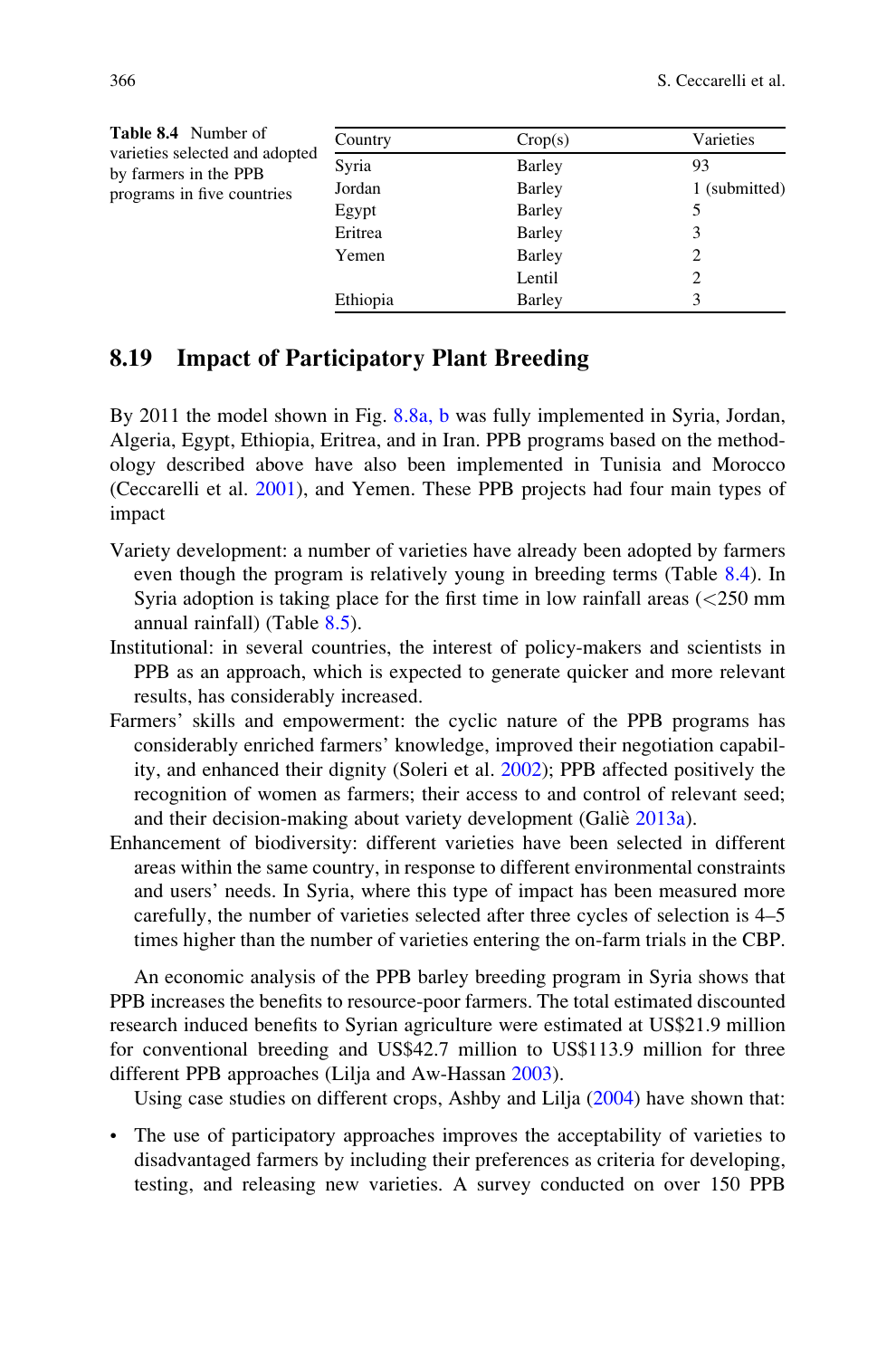| Pedigree                                                                  | Name                      | Location        | Rainfall <sup>a</sup> |
|---------------------------------------------------------------------------|---------------------------|-----------------|-----------------------|
| H.spont.41-1/Tadmor                                                       | Ragga-<br>1               | Bylounan 212.4  |                       |
| Arta//H.spont.41-5/Tadmor                                                 | Raqqa-<br>2               | <b>Bylounan</b> | 66                    |
| Zanbaka/JLB37-064                                                         | Karim                     | <b>Bylounan</b> | 66                    |
| Tadmor/3/Moroc9-75/ArabiAswad//H.spont.41-4                               | Akram                     | <b>Bylounan</b> | 66                    |
| Mo.B1337/WI2291//Moroc9-75/3/SLB31-24                                     | Suran-1                   | Suran           | 383.7                 |
| ChiCm/An57//Albert/3/Alger/Ceres.362-1-1/4/Arta                           | Suran-2 Suran             |                 | 383.7                 |
| ER/Apm//Lignee131/3/Lignee131/ArabiAbiad/4/Arta                           | Suran-3 Suran             |                 | 383.7                 |
| Hml-02/5/Alger/Ceres362-1-1/4/Hml                                         | Nawair- Suran             |                 | 66                    |
| Hml-02/5/Giza 134-2L/6/Tadmor                                             | Nawair-<br>$\overline{c}$ | Suran           | 66                    |
| SLB03-10/Zanbaka                                                          | Yazem                     | J. Aswad        | 226.4                 |
| Tadmor//Roho/Mazurka/3/Tadmor                                             | Salam                     | J. Aswad        | 66                    |
| ArabiAswad/WI2269/3/ArabiAbiad/WI2291//Tadmor/4/Akrash//<br>WI2291/WI2269 | Ethiad                    | J. Aswad        | 66                    |

<span id="page-36-0"></span>Table 8.5 Varieties adopted from the PPB program by farmers in Syria in various rainfall zones

a Annual rainfall in mm in the period 2000–2005

projects showed that (a) PPB improved program's effectiveness in targeting the poor, (b) by consulting women and involving them in varietal evaluation, there was a better acceptability and faster adoption of the varieties, and (c) involvement of women farmers in the development of maize seed systems in China resulted in a broadened national maize genetic base, improved maize yield, and strengthened women's organizations.

- PPB improves research efficiency. A case study conducted using the PPB program in Syria (Ceccarelli et al. [2000,](#page-40-0) [2003\)](#page-40-0) found that farmers' selections are as high yielding as breeders' selections. Another study found that by introducing farmer participation at the design stage, a 3-year reduction was achieved in the time taken from initial crosses to release. In another example, breeders concluded that it was faster, less expensive, and more reliable to involve farmers directly in the identification of promising accessions for use in the breeding program. Efficiency gains depend also on the extent to which farmer involvement enables the breeding program to minimize its investment in the development of varieties, which, after release, turn out to be of little if any interest to farmers.
- PPB accelerates adoption. The incorporation of participatory approaches consistently enables breeding programs to "break through" adoption bottlenecks caused by low levels of acceptability of new varieties by poor farmers. In addition to the examples given in Table [8.4](#page-35-0), other examples are Ethiopia, where out of over 122 varieties of cereals, legumes, and vegetables which had been released, only 12 were adopted by farmers, Brazil, where after years of nonadoption, the implementation of PPB led to the adoption of several clones of cassava which were both resistant to root rot and highly acceptable to farmers,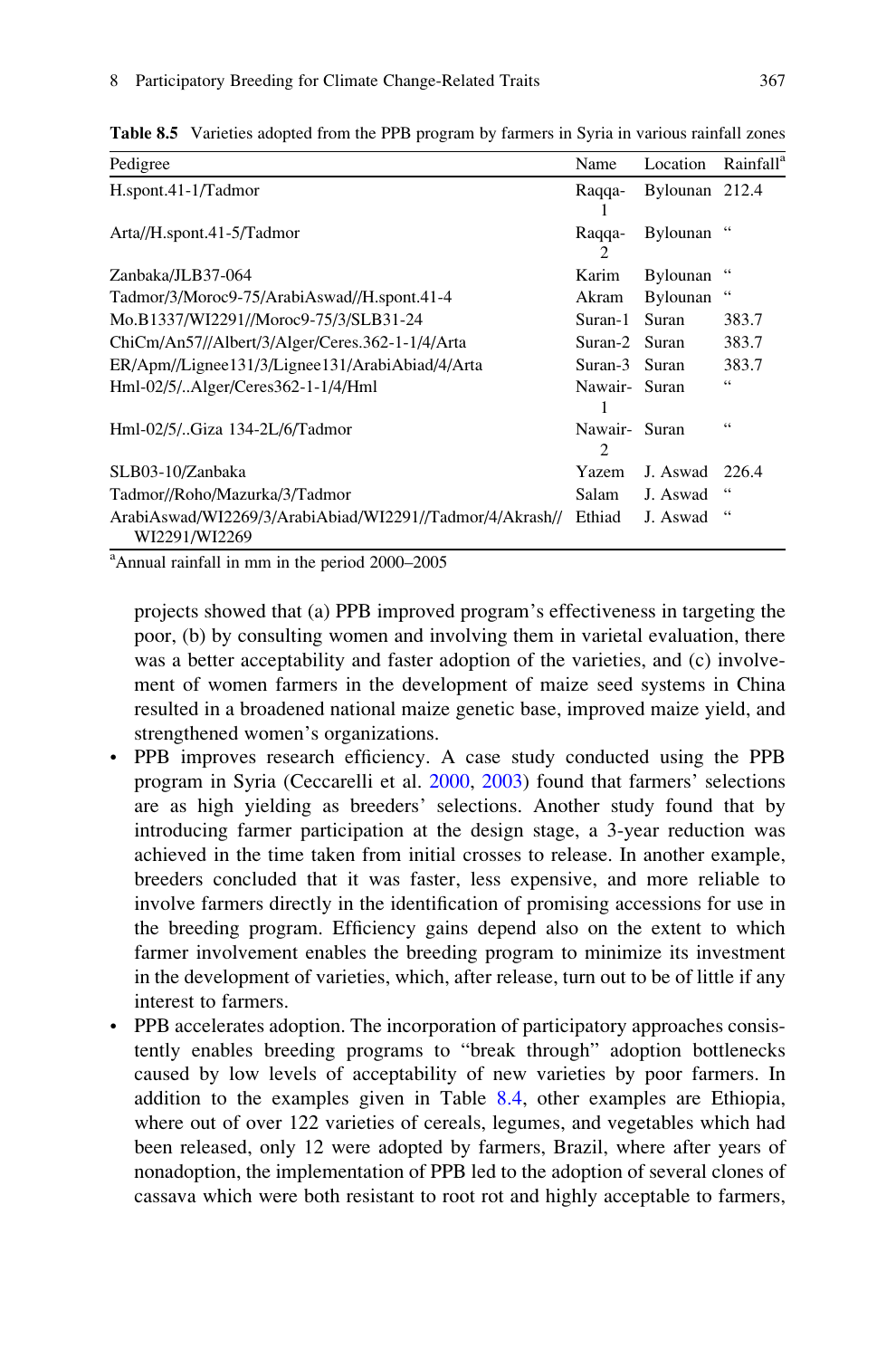and Ghana, where maize breeders had released several modern varieties (MVs) which had poor acceptability and poor adoption, while with farmers' participation the overall adoption of MVs increased to over two-thirds.

• Finally, there is increasing evidence that one of the most widespread impacts of participatory plant breeding, and possibly of participatory research in general, is of a psychological and ethical nature: when farmers are asked which benefits they believe they receive from PPB, they state that their quality of life has improved, that they feel happier as a consequence of changing their role from passive receivers to active protagonists, that their opinion is valued, and that, as an Eritrean farmer said, they have taken science back into their own hands.

#### 8.20 Conclusions

The results presented in this chapter indicate that it is possible to organize a plant breeding program in a way that addresses not only those plant characteristics that maximize yield and stability over time in a given physical environment, but also the preferences of the users, by developing varieties, which are specifically adapted to different physical and socioeconomic environments and gender needs. Such an objective can be achieved by using a decentralized participatory approach, which needs to be extended also to seed production aspects. A breeding program organized according to these principles will have the advantages of producing environmentally friendly varieties and of maintaining or even enhancing biodiversity.

The main objections to participatory plant breeding are usually that (1) plant breeding is "plant breeders' business," and if plant breeders do their job properly there should not be the need for participatory plant breeding, (2) it is not possible for seed companies to cope with the multitude of varieties generated by participatory plant breeding, and (3) varieties bred through participatory plant breeding do not meet the requirements for official variety release (Ceccarelli and Grando [2007](#page-40-0)).

With regard to the first objection, circumstantial evidence suggests that while plant breeding has been a success story in climatically, agronomically and economically favorable areas, and in areas where the agronomic environment could be modified to create near-optimum growing conditions, it has been much less successful in less-favorable areas. In those areas where it has been successful, plant breeding has raised both environmental concerns due to high levels of chemical inputs required by modern varieties, and biodiversity concerns because of the narrowing of the genetic basis of agricultural crops. More recently, there is widespread concern about the use of the improperly called genetically modified organisms (GMOs) which, regardless of other considerations, represent yet another type of top-down technology. For these reasons, it may be useful to explore alternative avenues of plant breeding where the same science can be used in a different way.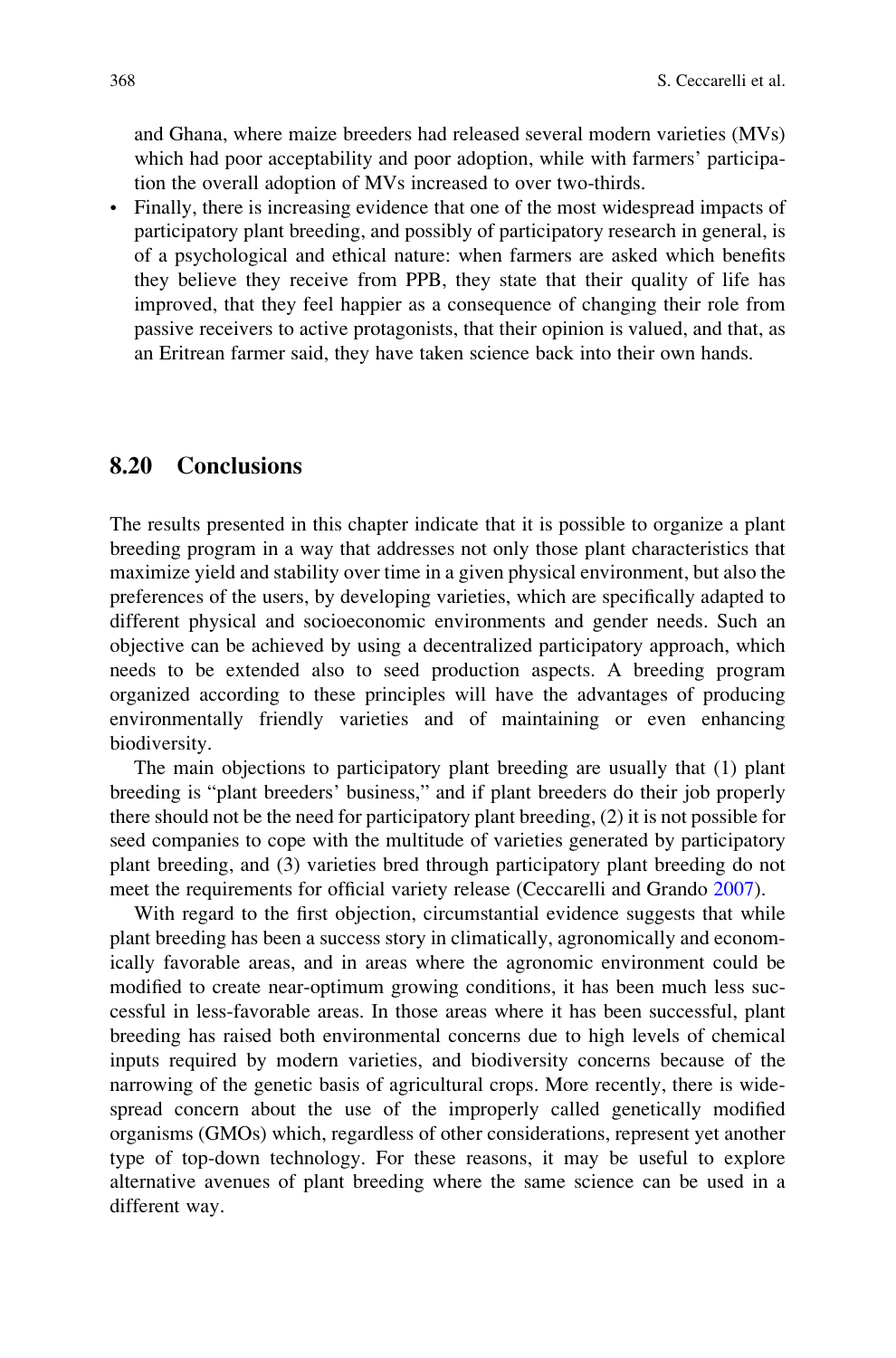The second objection assumes implicitly the need to breed taking into account the requirements of the seed companies rather than the interest of the farmers, the consumers, and society at large. It also ignores the fact that in the case of the major food crops and in developing countries, farmers and not seed companies are the main suppliers of seed with over 90 % of the seed, which is currently planted: participatory plant breeding can introduce new varieties directly into the most efficient seed system currently operating.

Against the third objection, the chapter has shown that it is possible to organize a participatory breeding program in such a way that it generates the same quantity of information of the same (or even better) quality than a conventional breeding program. In addition to the usual data set on agronomic characteristics, a participatory breeding program also generates information on farmers preferences (which is missing in the data set generated in a conventional breeding program), and therefore it makes the process of variety release more efficient and effective.

The third objection usually addresses also the genetic structure of the varieties produced by PPB. It assumes that varieties produced by PPB are inevitably genetically heterogeneous, unstable and not distinct and therefore not suited for release. On this issue there are three points to make. Firstly, the majority of cultivars still grown in marginal environments are genetically heterogeneous, and in several cases their seed is multiplied officially by the same authorities which deny the right of populations to be released; secondly, it is disputable how wise it is to replace them with genetically uniform material and it has been recently shown (Di Falco and Chavas [2006](#page-41-0)) that crop genetic diversity can increase farm productivity and can reduce the risk of crop failure; thirdly, we have shown that PPB, like conventional plant breeding, is flexible and can be used to produce varieties with different genetic structure including pure lines and hybrids.

Therefore, the most frequent objections to PPB are unfounded; they ignore the fact that farmers have domesticated the crops that feed the world, and that they have continued to modify these crops for millennia. In this process they have planted, harvested, exchanged seed, introduced new crops and new varieties, fed themselves and others and in so doing they have accumulated a wealth of knowledge that modern science tends to ignore. Participatory plant breeding is one way of recognizing farmers' knowledge and to merge it with modern science.

Acknowledgements The authors thank the several hundred farmers who made their knowledge freely available, and the several researchers, extension staff and NGOs who make this work possible, and several donors who have supported participatory plant breeding at ICARDA. These include the OPEC Fund for International Development, the Governments of Italy, Denmark, and Switzerland, der Bundesminister für Wirtschaftliche Zusammenarbeit (BMZ, Germany), the International Development Research Center (IDRC, Canada), the System Wide Program on Participatory Research and Gender Analysis (SWP PRGA), the Water and Food Challenge Program of the CGIAR, the International Fund for Agricultural Development (IFAD), the Region Friuli-Venezia Giulia, the International Treaty on Plant Genetic Resources for Food and Agriculture, the University of Wageningen, and the Global Crop Diversity Trust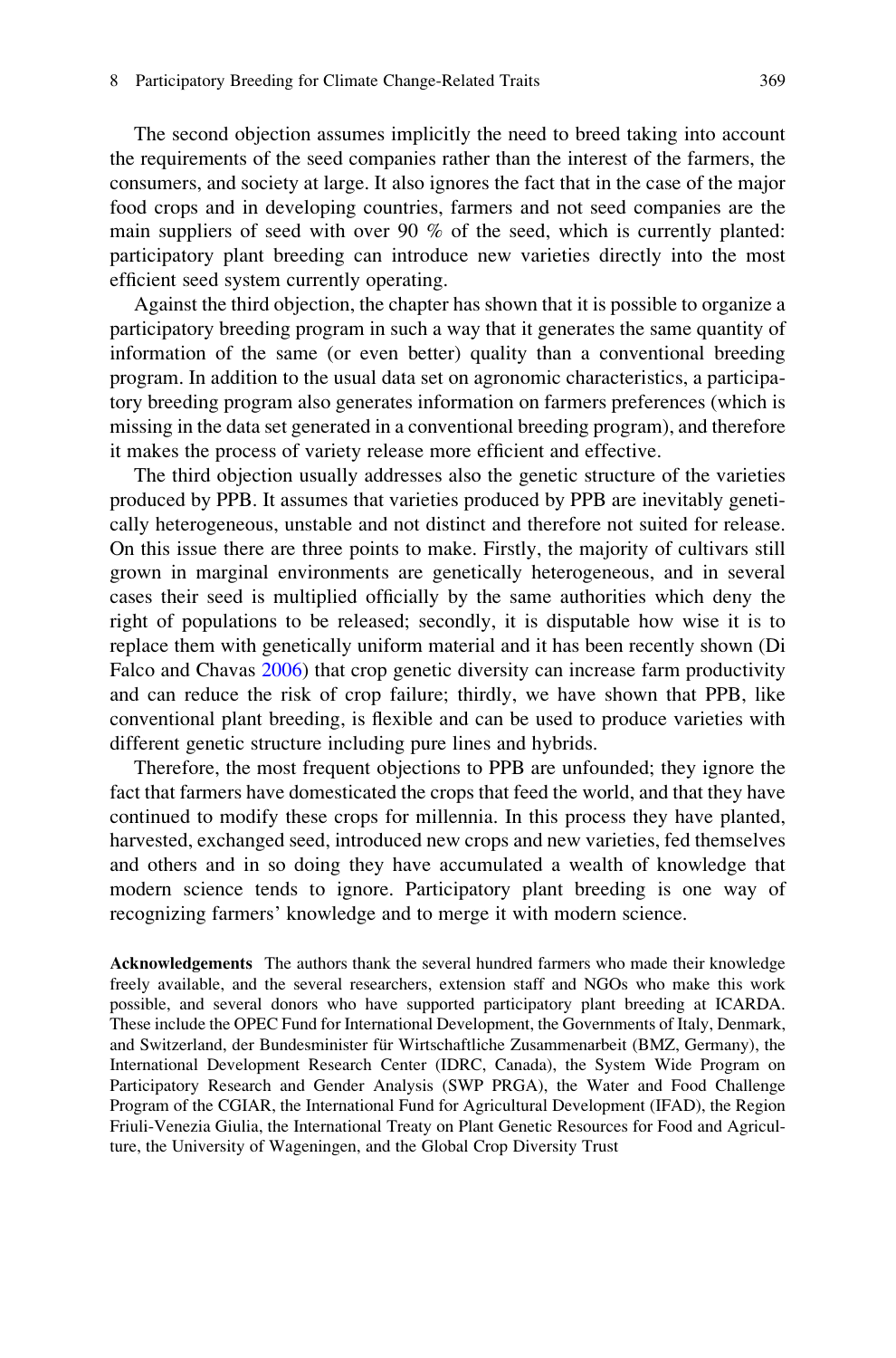### <span id="page-39-0"></span>References

- Abay F, Bjørnstad A (2009) Specific adaptation of barley varieties in different locations in Ethiopia. Euphytica 167:181–195
- Addo-Bediako A, Chown S, Gaston KJ (2000) Thermal tolerance, climatic variability and latitude. Proc R Soc Lond B 267:739–745
- Aguilar L (2009) Training manual on gender and climate change. IUCN and UNDP. [http://](http://cmsdata.iucn.org/downloads/eng_version_web_final_1.pdf) [cmsdata.iucn.org/downloads/eng\\_version\\_web\\_final\\_1.pdf](http://cmsdata.iucn.org/downloads/eng_version_web_final_1.pdf)
- Allen LH Jr, Boote KJ, Jones JW, Jones PH, Valle RR, Acock B, Rogers HH, Dahlman RC (1987) Response of vegetation to rising carbon dioxide: photosynthesis, biomass, and seed yield of soybean. Glob Biogeochem Cycles 1:1–14
- Altieri MA (1995) Agroecology: the science of sustainable agriculture. Westview, Boulder, CO
- Altieri MA, Koohafkan P (2003) Enduring farms: climate change, smallholders and traditional farming communities. Third World Network, Penang, 72 p
- Annicchiarico P, Bellah F, Chiari T (2005) Defining subregions and estimating benefits for a specific adaptation strategy by breeding programs: a case study. Crop Sci 45:1741–1749
- Annicchiarico P, Bellah F, Chiari T (2006) Repeatable genotype x location interaction and its exploitation by conventional and GIS-based cultivar recommendation for durum wheat in Algeria. Eur J Agron 24:70–81
- Ashby JA, Lilja N (2004) Participatory research: does it work? Evidence from participatory plant breeding. New directions for a diverse planet. In: Proceedings of the 4th international crop science congress, Brisbane, Australia, 26 Sept–1 Oct 2004. http://www.cropscience.org.au
- Atkinson MD, Kettlewell PS, Poulton PR, Hollins PD (2008) Grain quality in the Broadbalk Wheat Experiment and the winter North Atlantic Oscillation. J Agric Sci 146:541–549
- Aw-Hassan A, Mazid A, Salahieh H (2008) The role of informal farmer-to-farmer seed distribution in diffusion of new barley varieties in Syria. Exp Agric 44(03):413–431
- Bates BC, Kundzewicz ZW, Wu S, Palutikof JP (eds) (2008) Climate change and water. Technical paper of the Intergovernmental Panel on Climate Change. IPCC Secretariat, Geneva, 210 p
- Baum M, Grando S, Backes G, Jahoor A, Sabbagh A, Ceccarelli S (2003) QTLs for agronomic traits in the Mediterranean environment identified in recombinant inbred lines of the cross 'Arta' x H. spontaneum 41 1. Theor Appl Genet 107:1215–1225
- Beerling DJ (2007) The emerald planet: how plants changed earth's history. Oxford University Press, Oxford, 288 p
- Beerling DJ, Osborne CP, Chaloner WG (2001) Evolution of leaf-form in land plants linked to atmospheric  $CO<sub>2</sub>$  decline in the Late Palaeozoic era. Nature  $410:352-354$
- Bellon MR (2006) Crop research to benefit poor farmers in marginal areas of the developing world: a review of technical challenges and tools. CAB Rev 1(70):11. [http://www.bioversityinternational.](http://www.bioversityinternational.org/fileadmin/bioversity/news/documents/Bellon.pdf) [org/fileadmin/bioversity/news/documents/Bellon.pdf](http://www.bioversityinternational.org/fileadmin/bioversity/news/documents/Bellon.pdf)
- Bishaw Z, van Gastel AJG (2009) Variety release and policy options. In: Ceccarelli S, Guimaraes EP, Weltzien E (eds) Plant breeding and farmer participation. FAO, Rome, pp 565–587
- Bou-Zeid E, El-Fadel M (2002) Climate change and water resources in Lebanon and the Middle East. J Water Resour Plann Manag 128:343–355
- Brown ME, Funk CC (2008) Food security under climate change. Science 319:580–581
- Ceccarelli S (1989) Wide adaptation. How wide? Euphytica 40:197–205
- Ceccarelli S (1996) Positive interpretation of genotype by environment interactions in relation to sustainability and biodiversity. In: Cooper M, Hammers GL (eds) Plant adaptation and crop improvement. CAB International/ICRISAT/IRRI, Wallingford/Hyderabad/Manila, pp 467–486
- Ceccarelli S (2009a) Evolution, plant breeding and biodiversity. J Agric Environ Int Dev 103:131–145
- Ceccarelli S (2009a) Main stages of a plant breeding programme. In: Ceccarelli S, Guimaraes EP, Weltzien E (eds) Plant breeding and farmer participation. FAO, Rome, pp 63–74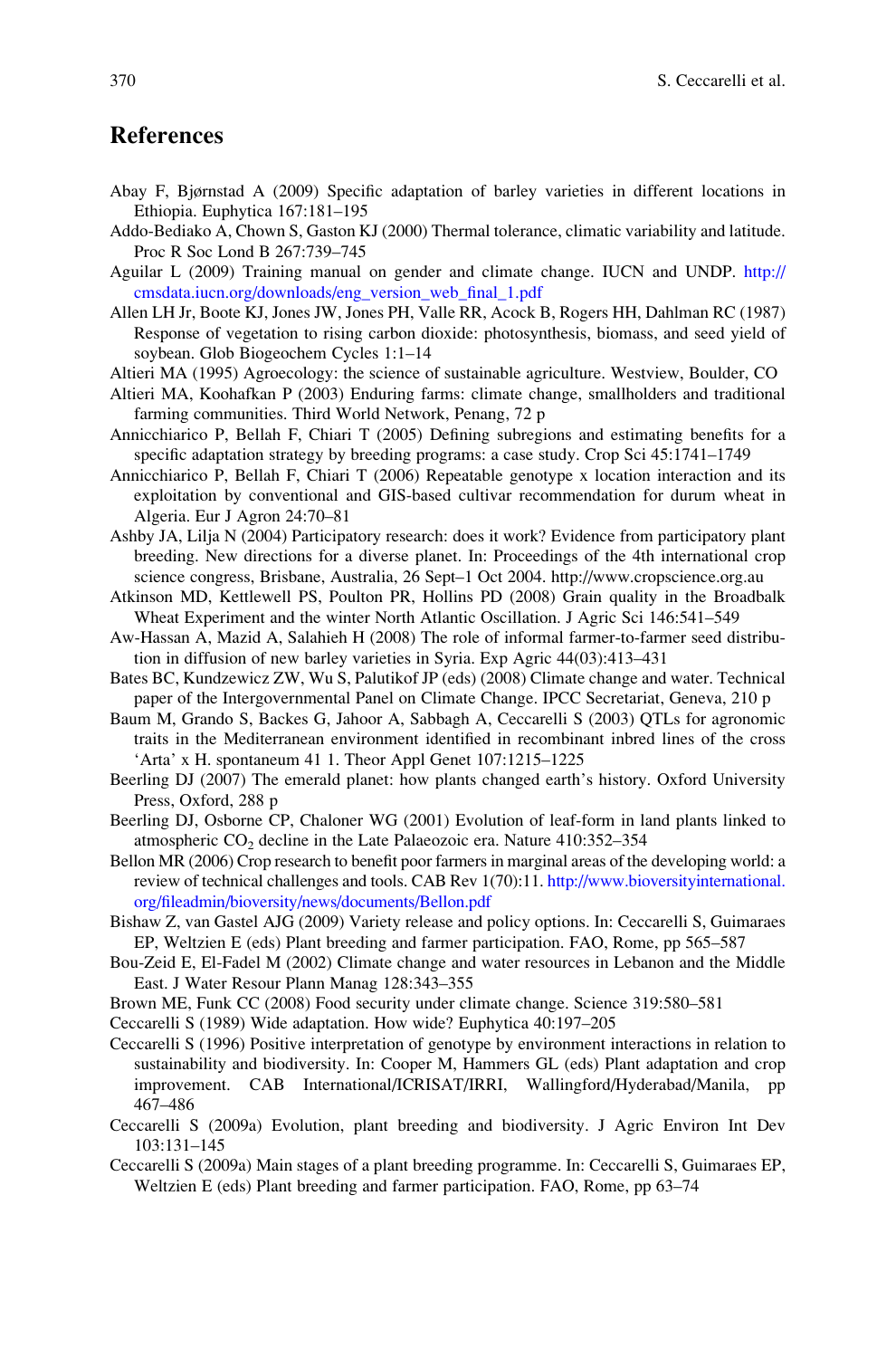- <span id="page-40-0"></span>Ceccarelli S (2009b) Selection methods. Part 1: Organizational aspects of a plant breeding programme. In: Ceccarelli S, Guimaraes EP, Weltzien E (eds) Plant breeding and farmer participation. FAO, Rome, pp 63–74
- Ceccarelli S (2012a) Landraces: importance and use in breeding and environmentally friendly agronomic systems. In: Maxted N, Ehsan Dulloo M, Ford-Lloyd BV, Frese L, Iriondo J, Pinheiro de Carvalho MAA (eds) Agrobiodiversity conservation: securing the diversity of crop wild relatives and landraces. CAB International, Wallingford, Oxon, pp 103–117

Ceccarelli S (2012b) Plant breeding with farmers – a technical manual. ICARDA, Aleppo, xi+126 p

- Ceccarelli S, Grando S (1997) Increasing the efficiency of breeding through farmer participation. In: Ethics and equity in conservation and use of genetic resources for sustainable food security. Proceedings of a workshop to develop guidelines for the CGIAR, Foz de Iguacu, Brazil, 21-25 Apr 1997. IPGRI, Rome, pp 116–121
- Ceccarelli S, Grando S (2000) Barley landraces from the Fertile Crescent: a lesson for plant breeders. In: Brush SB (ed) Genes in the field: on-farm conservation of crop diversity. IPGRI/ IDRC/Lewis, Rome/Ottawa/Boca Raton, FL, pp 51–76
- Ceccarelli S, Grando S (2002) Plant breeding with farmers requires testing the assumptions of conventional plant breeding: lessons from the ICARDA barley program. In: Cleveland DA, Soleri D (eds) Farmers, scientists and plant breeding: integrating knowledge and practice. CAB International, Wallingford, Oxon, pp 297–332
- Ceccarelli S, Grando S (2007) Decentralized participatory plant breeding: an example of demand driven research. Euphytica 155:349–360
- Ceccarelli S, Valkoun J, Erskine W, Weigand S, Miller R, Van Leur J (1992) Plant genetic resources and plant improvement as tools to develop sustainable agriculture. Exp Agric 28:89–98
- Ceccarelli S, Erskine W, Grando S, Hamblin J (1994) Genotype x environment interaction and international breeding programmes. Exp Agric 30:177–187
- Ceccarelli S, Grando S, Tutwiler R, Baha J, Martini AM, Salahieh H, Goodchild A, Michael M (2000) A methodological study on participatory barley breeding. I. Selection phase. Euphytica 111:91–104
- Ceccarelli S, Grando S, Amri A, Asaad FA, Benbelkacem A, Harrabi M, Maatougui M, Mekni MS, Mimoun H, El Einen RA, Mel F, El Sayed AF, Shreidi AS, Yahyaoui A (2001) Decentralized and participatory plant breeding for marginal environments. In: Cooper D, Hodgink T, Spillane C (eds) Broadening the genetic base of crop production. CAB International, Wallingford, Oxon, pp 115–135
- Ceccarelli S, Grando S, Singh M, Michael M, Shikho A, Al Issa M, Al Saleh A, Kaleonjy G, Al Ghanem SM, Al Hasan AL, Dalla H, Basha S, Basha T (2003) A methodological study on participatory barley breeding. II. Response to selection. Euphytica 133:185–200
- Ceccarelli S, Grando S, Baum M, Udupa SM (2004) Breeding for drought resistance in a changing climate. In: Rao SC, Ryan J (eds) Challenges and strategies for dryland agriculture. CSSA Spl Publ 32. ASA and CSSA, Madison, WI, pp 167–190
- Ceccarelli S, Grando S, Baum M (2007) Participatory plant breeding in water-limited environment. Exp Agric 43:1–25
- Ceccarelli S, Grando S, Maatougui M, Michael M, Slash M, Haghparast R, Rahmanian M, Taheri A, Al-Yassin A, Benbelkacem A, Labdi M, Mimoun H, Nachit M (2010) Plant breeding and climate changes. J Agric Sci 148:627–638
- Ceccarelli S, Grando S, Winge T (2013) Participatory barley breeding in Syria. In: Andersen R, Winge T (eds) Realizing farmers' rights to crop genetic resources: success stories and best practices. Earthscan, Abingdon
- Cheikh N, Miller PW, Kishore G (2000) Role of biotechnology in crop productivity in a changing environment. In: Reddy KR, Hodges HF (eds) Global change and crop productivity. CAB International, Wallingford, Oxon, pp 425–436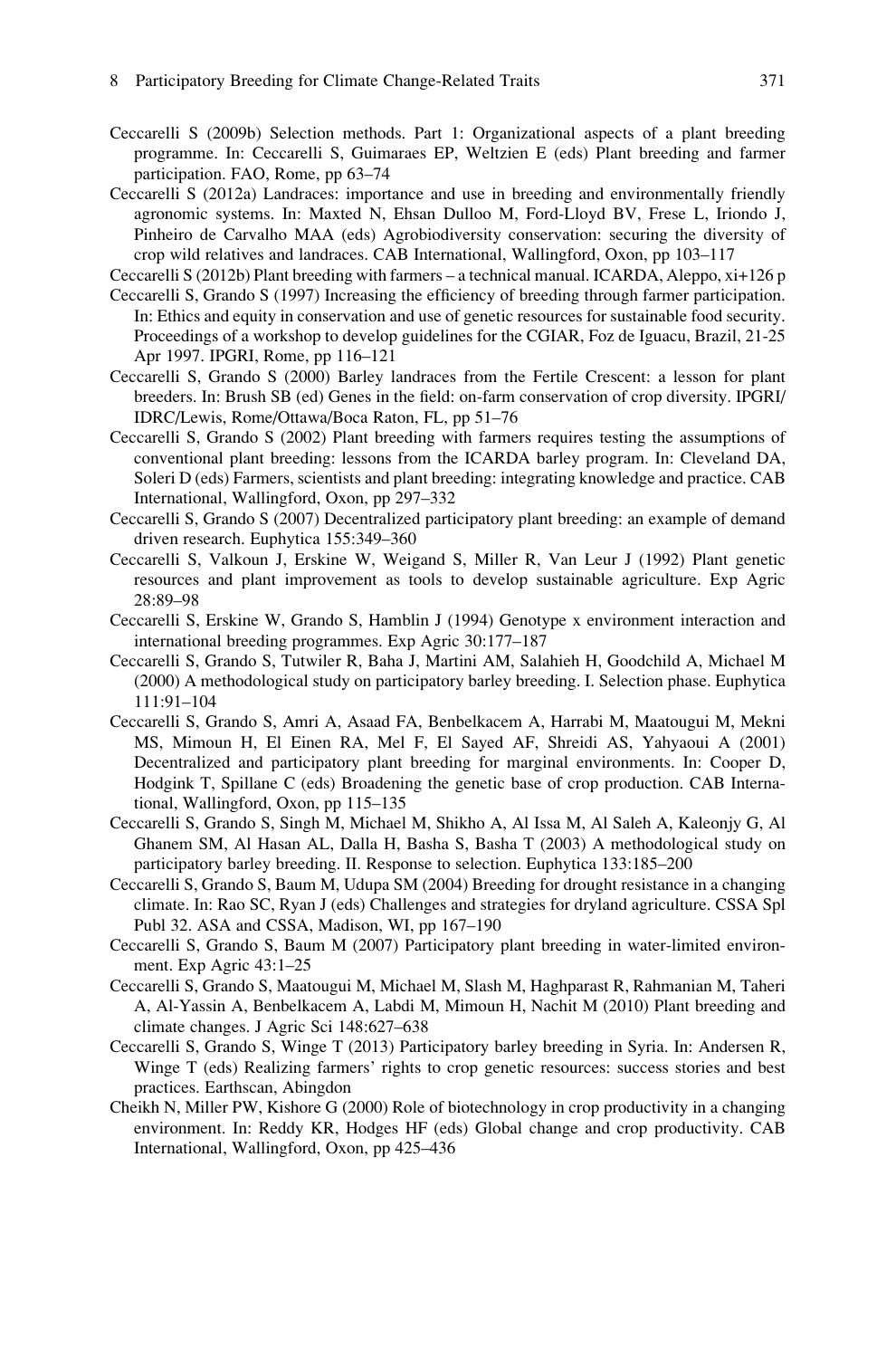- <span id="page-41-0"></span>Clark CM, Tilman D (2008) Loss of plant species after chronic low-level nitrogen deposition to prairie grasslands. Nature 451:712–715
- Cline WR (2007) Global warming and agriculture: impact estimates by country. Peterson Institute for International Economics, Washington, DC, 250 p
- Conway GR (1997) The doubly green revolution. Penguin, London, 360 p
- Cooper M, Stucker RE, DeLacy IH, Harch BD (1997) Wheat breeding nurseries, target environments, and indirect selection for grain yield. Crop Sci 37:1168–1176
- Cornwall A (2003) Whose voices? Whose choices? Reflections on gender and participatory development. World Dev 31:1325–1342
- Cure JD, Acock B (1986) Crop responses to carbon dioxide doubling: a literature survey. Agric For Meteorol 38:127–145
- De Schutter O (2009) Seed policies and the right to food: enhancing agrobiodiversity and encouraging innovation. The United Nations, New York, NY
- De Schutter O (2011) Report on the right to food. UN Human Rights Council. [http://rs.resalliance.](http://rs.resalliance.org/?p=4612)  $org$ /?p=[4612](http://rs.resalliance.org/?p=4612)
- Denevan WM (1995) Prehistoric agricultural methods as models for sustainability. Adv Plant Pathol 11:21–43
- Desclaux D, Ceccarelli S, Navazio J, Coley M, Trouche G, Aguirre S, Weltzien E, Lancon J (2011) Centralized or decentralized breeding: the potentials of participatory approaches for low-input and organic agriculture, Chap 6. In: Lammerts van Bueren ET, Myers JR (eds) Organic crop breeding. Wiley-Blackwell, Hoboken, NJ, pp 99–123
- Di Falco S, Chavas JP (2006) Crop genetic diversity, farm productivity and the management of environmental risk in rainfed agriculture. Eur Rev Agric Econ 33:289–314
- Dixon J, Nalley L, Kosina P, La Rovere R, Hellin J, Aquino P (2006) Adoption and economic impact of improved wheat varieties in the developing world. J Agric Sci 144:489–502
- Drennen PM, Smith M, Goldsworthy D, Van Staten J (1993) The occurrence of trehalose in the leaves of the desiccation tolerant angiosperm *Myronthamnus flabellifoliius* Welw. J Plant Physiol 142:493–496
- Durack PJ, Wijffels SE, Matear RJ (2012) Ocean salinities reveal strong global water cycle intensification during 1950 to 2000. Science 336:455–458
- Engledow FL (1925) The economic possibilities of plant breeding. In: Brooks FT (ed) Report of the proceedings of the imperial botanical conference. Cambridge University Press, Cambridge, pp 31–40
- Evans LT (2005) The changing context for agricultural science. J Agric Sci 143:7–10
- Falconer DS (1981) Introduction to quantitative genetics, 2nd edn. Longmann Group, London
- FAO (2011) The state of food and agriculture 2010–2011 (SOFA): 16–17. FAO, Rome. http:// www.fao.org/docrep/013/i2050e/i2050e.pdf
- FAO, IFAD, WFP (2012) Facts and figures: rural women and the millennium development goals. http://www.un.org/womenwatch/feature/ruralwomen/facts-figures
- Farnworth CR, Jiggins J (2003) Participatory plant breeding and gender analysis (PPB Monographs). CGIAR System wide Program on Participatory Research and Gender Analysis (PRGA), Cali, 116 p
- Fehr WR (ed) (1984) Genetic contributions to yield gains of five major crop plants. CSSA Spl Publ No 7. ASA and CSSA, Madison, WI, USA
- Flora C (2001) Interactions between agroecosystems and rural communities. CRC, Boca Raton, FL
- Foley JA (2011) Can we feed the world and sustain the planet? Sci Am 305:60–65
- Fuglie KO, Heisey PW, King JL, Pray CE, Day-Rubenstein K, Schimmelpfennig D, Wang SL, Karmarkar-Deshmukh R (2011) Research investments and market structure in the food processing, agricultural input, and biofuel industries worldwide. ERR-130. USDA Economic Research Services, Washington, DC
- Galiè A (2013a) Empowering women farmers: the case of participatory plant breeding in ten Syrian households. Frontiers 34:1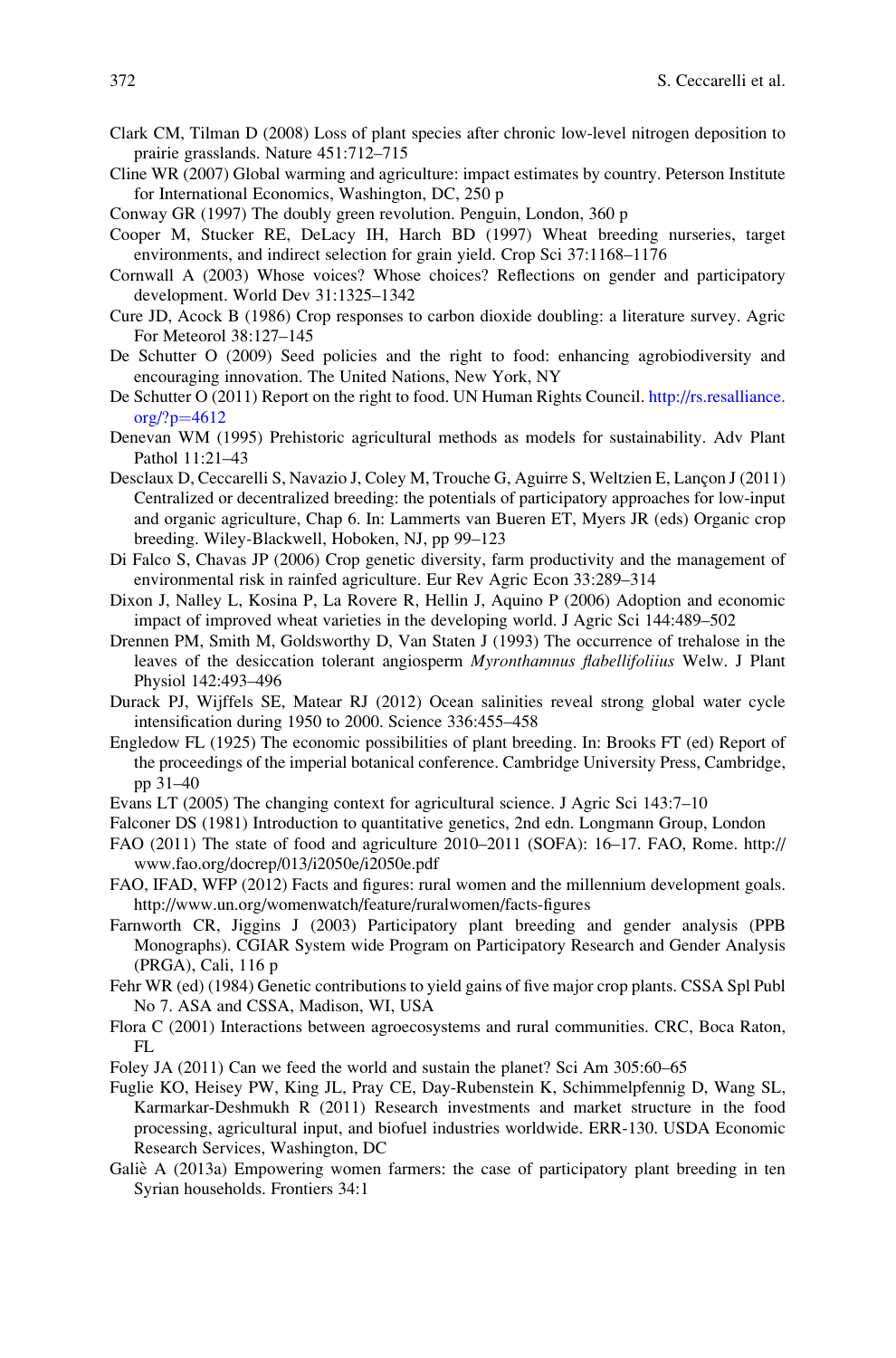- <span id="page-42-0"></span>Galiè A (2013b) Governance of seed and food security through participatory plant breeding: empirical evidence and gender analysis from Syria. Nat Resour Forum (forthcoming)
- Galiè (2013c) The empowerment of women farmers in the context of participatory plant breeding in Syria: towards equitable development for food security. Wageningen thesis. Wageningen University.
- Galiè A, Jiggins J, Struik P (2012) Women's identity as farmers: a case study from ten households in Syria. Wageningen J Life Sci. doi[:10.1016/j.njas.2012.10.001](http://dx.doi.org/10.1016/j.njas.2012.10.001)
- Gaut B (2012) Arabidopsis thaliana as a model for the genetics of local adaptation. Nat Genet 44:115–116
- Gepts P (2002) A comparison between crop domestication, classical plant breeding, and genetic engineering. Crop Sci 42:1780–1790
- Gepts P (2006) Plant genetic resources conservation and utilization: the accomplishment and future of a societal insurance policy. Crop Sci 46:2278–2292
- Gepts P, Hancock J (2006) The future of plant breeding. Crop Sci 46:1630–1634
- Giles J (2007) How to survive a warming world. Nature 446:716–717
- Good AG, Beatty PH (2011) Fertilizing nature: a tragedy of excess in the commons. PLoS Biol 9 (8):e1001124. doi[:10.1371/journal.pbio.1001124](http://dx.doi.org/10.1371/journal.pbio.1001124)
- Grando S, Von Bothmer R, Ceccarelli S (2001) Genetic diversity of barley: use of locally adapted germplasm to enhance yield and yield stability of barley in dry areas. In: Cooper HD, Spillane C, Hodgink T (eds) Broadening the genetic base of crop production. CABI/FAO/IPRI, New York/Rome, pp 351–372
- Gray JE, Holroyd GH, Van Der Lee FM, Bahrami AR, Sijmons PC, Woodward FI, Schuch W, Hetherington AM (2000) The HIC signaling pathway links  $CO<sub>2</sub>$  perception to stomatal development. Nature 408:713–716
- Guijt I, Shah MK (eds) (2006) The myth of community: gender issues in participatory development. Intermediate Technology Publishers, Warwickshire
- Harlan JR, De Wet JMJ, Price EG (1973) Comparative evolution in cereals. Evolution 27:311–325
- Hayes HK (1923) Controlling experimental error in nursery trials. J Am Soc Agron 15:177–192
- Howard PL (2003) Women and plants. Gender relations in biodiversity management and conservation. ZED, London
- Humphreys MO (2005) Genetic improvement of forage crops past, present and future. J Agric Sci 143:441–448
- IAASTD (2009) Agriculture at a crossroads. International Assessment of Agricultural Knowledge, Science, and Technology for Development. Sub-global report for Central and West Asia and North Africa (CWANA). The Island Press, Washington, DC. [http://www.agassessment.org](http://www.agassessment.org/)
- Interdrought-II (2005) 2nd International conference on integrated approaches to sustain and improve plant production under drought stress. Conference conclusions and recommendations. Rome, Italy, 24–28 Sept 2005. [http://www.plantstress.com/ID2/ID2-Report.pdf.](http://www.plantstress.com/ID2/ID2-Report.pdf) Accessed 18 Dec 2008
- IPCC (Intergovernmental Panel on Climate Change) (2007) The physical science basis: summary for policymakers. IPCC Secretariat, Geneva
- Jahaiah A (2002) Hybrid rice for Indian farmers: myths and realities. Econ Pol Wkly 37:4319–4328
- Jiggins J (2011) Science review SR: 48, Gender in the food system. Foresight Project. The Government Office for Science, London. [http://www.bis.gov.uk/assets/foresight/docs/food](http://www.bis.gov.uk/assets/foresight/docs/food-and-farming/science/11-585-sr48-gender-in-the-food-system.pdf)[and-farming/science/11-585-sr48-gender-in-the-food-system.pdf](http://www.bis.gov.uk/assets/foresight/docs/food-and-farming/science/11-585-sr48-gender-in-the-food-system.pdf)
- Kempton RA, Gleeson A (1997) Unreplicated trials. In: Kempton RA, Fox PN (eds) Statistical methods for plant variety evaluation. Chapman & Hall, London, pp 86–100
- Keneni G, Bekele E, Imtiaz M, Dagne K (2012) Genetic vulnerability of modern crop cultivars: causes, mechanism and remedies. Int J Plant Res 2:69–79
- Kimball BA (1983) Carbon dioxide and agricultural yield: an assemblage and analysis of 430 prior observations. Agron J 75:779–788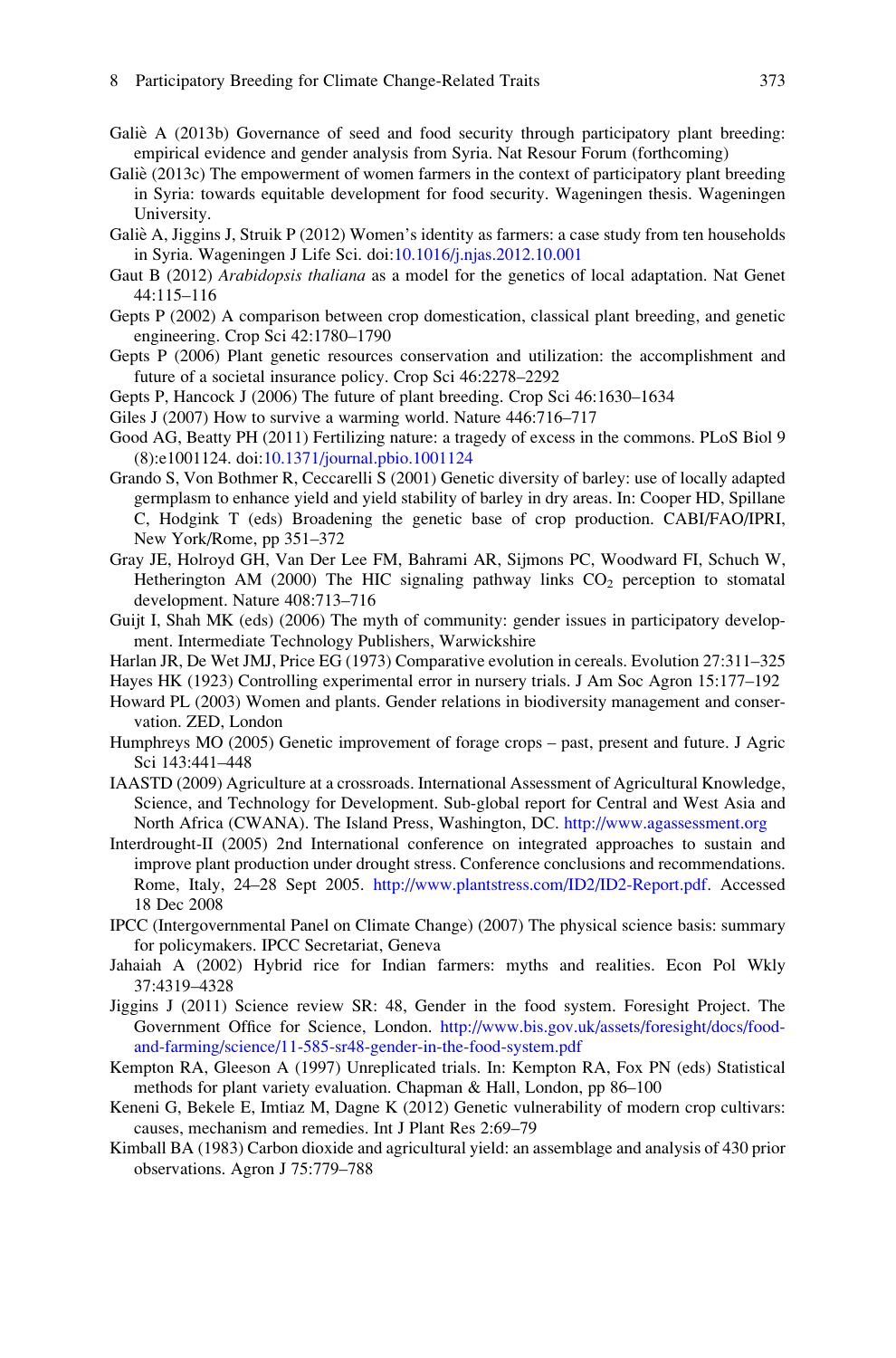- <span id="page-43-0"></span>Kishor PBK, Hong Z, Miao G, Hu C, Verma D (1995) Overexpression of Δ1-pyrroline-5 carboxylase synthase increases praline production and confers osmotolerance in transgenic plants. J Plant Physiol 108:1387–1394
- Lakew B, Eglinton J, Henry RJ, Baum M, Grando S, Ceccarelli S (2011) The potential contribution of wild barley (*Hordeum vulgare spp. spontaneum*) germplasm to drought resistance of cultivated barley (Hordeum vulgare spp. vulgare). Field Crops Res 120:161-168
- Lakew B, Henry RJ, Ceccarelli S, Grando S, Eglinton J, Baum M (2013) Genetic analysis and phenotypic association for drought tolerance in Hordeum spontaneum introgression lines using SSR and SNP markers. Euphytica 189:9–29
- Leakey ABD, Uribelarrea M, Ainsworth EA, Naidu SL, Rogers A, Ort DR, Long SP (2006) Photosynthesis, productivity, and yield of maize are not affected by open-air elevation of  $CO<sub>2</sub>$ concentration in the absence of drought. Plant Physiol 140:779–790
- Lilja N, Aw-Hassan A (2003) Benefits and costs of participatory barley breeding in Syria. In: A background paper to a poster presented at the 25th international conference of IAAE, Durban, South Africa, 16–22 Aug 2003
- Lobell DB, Burke MB, Tebaldi C, Mastrandrea MD, Falcon WP, Naylor RL (2008) Prioritizing climate change adaptation needs for food security in 2030. Science 319:607–610
- Long SP, Ainsworth EA, Leakey ADB, Nösberger J, Ort DR (2006) Food for thought: lower-thanexpected crop yield stimulation with rising  $CO<sub>2</sub>$  concentrations. Science 312:1918–1921
- Mendum R, Glenna LL (2010) Social factors underlying participatory plant breeding and agricultural biodiversity. Sustainability 2:73–91
- Min S-K, Zhang X, Zwiers FW, Hegerl GC (2011) Human contribution to more-intense precipitation extremes. Nature 470:378–381
- Ming X (2009) World wide fund for nature: Yangtze river basin climate change vulnerability and adaptation report. WWF-China Program Office, Beijing, 14 p
- Miskin KE, Rasmusson DC (1970) Frequency and distribution of stomata in barley. Crop Sci 10:575–578
- Morrell PL, Buckler ES, Ross-Ibarra J (2012) Crop genomics: advances and applications. Nat Rev Genet 13:85–96
- Murphy KM, Campbell KG, Lyon SR, Jones SS (2007) Evidence of varietal adaptation to organic farming systems. Field Crops Res 102:172–177
- Nelson GC, Rosegrant MW, Koo J, Robertson R, Sulser T, Zhu T, Ringler C, Msangi S, Palazzo A, Batka M, Magalhaes M, Valmonte-Santos R, Ewing M, Lee D (2009) Climate change impact on agriculture and costs of adaptation. Food policy report. International Food Policy Research Institute, Washington, DC
- Nevo E, Fu Y-B, Pavlicek T, Khalifa S, Tavasi M, Beiles A (2012) Evolution of wild cereals during 28 years of global warming in Israel. Proc Natl Acad Sci USA. doi:[10.1073/](http://dx.doi.org/10.1073/pnas.1121411109) [pnas.1121411109](http://dx.doi.org/10.1073/pnas.1121411109)
- Newton AC, Johnson SN, Gregory PJ (2011) Implications of climate change for diseases, crop yields and food security. Euphytica 179:3–18
- Oerke E-C (2006) Crop losses to pests. J Agric Sci 144:31–43
- Pall P, Aina T, Stone DA, Stott PA, Nozawa T, Hilberts AGJ, Lohmann D, Allen MR (2011) Anthropogenic greenhouse gas contribution to flood risk in England and Wales in autumn 2000. Nature 470:382–385
- Paris TR, Singh A, Cueno AD, Singh VN (2008) Assessing the impact of participatory research in rice breeding on women farmers: a case study in Eastern Uttar Pradesh, India. Exp Agric 44 (1):97–112
- Pederson DG, Rathjen AJ (1981) Choosing trial sites to maximize selection response for grain yield in spring wheat. Aust J Agric Res 32:411–424
- Pilon-Smits EAH, Ebskamp MJ, Ebskamp M, Paul M, Jeuken M, Weisbeek P, Smeekens S (1995) Improved performance of transgenic fructan-accumulating tobacco under drought stress. Plant Physiol 107:125–130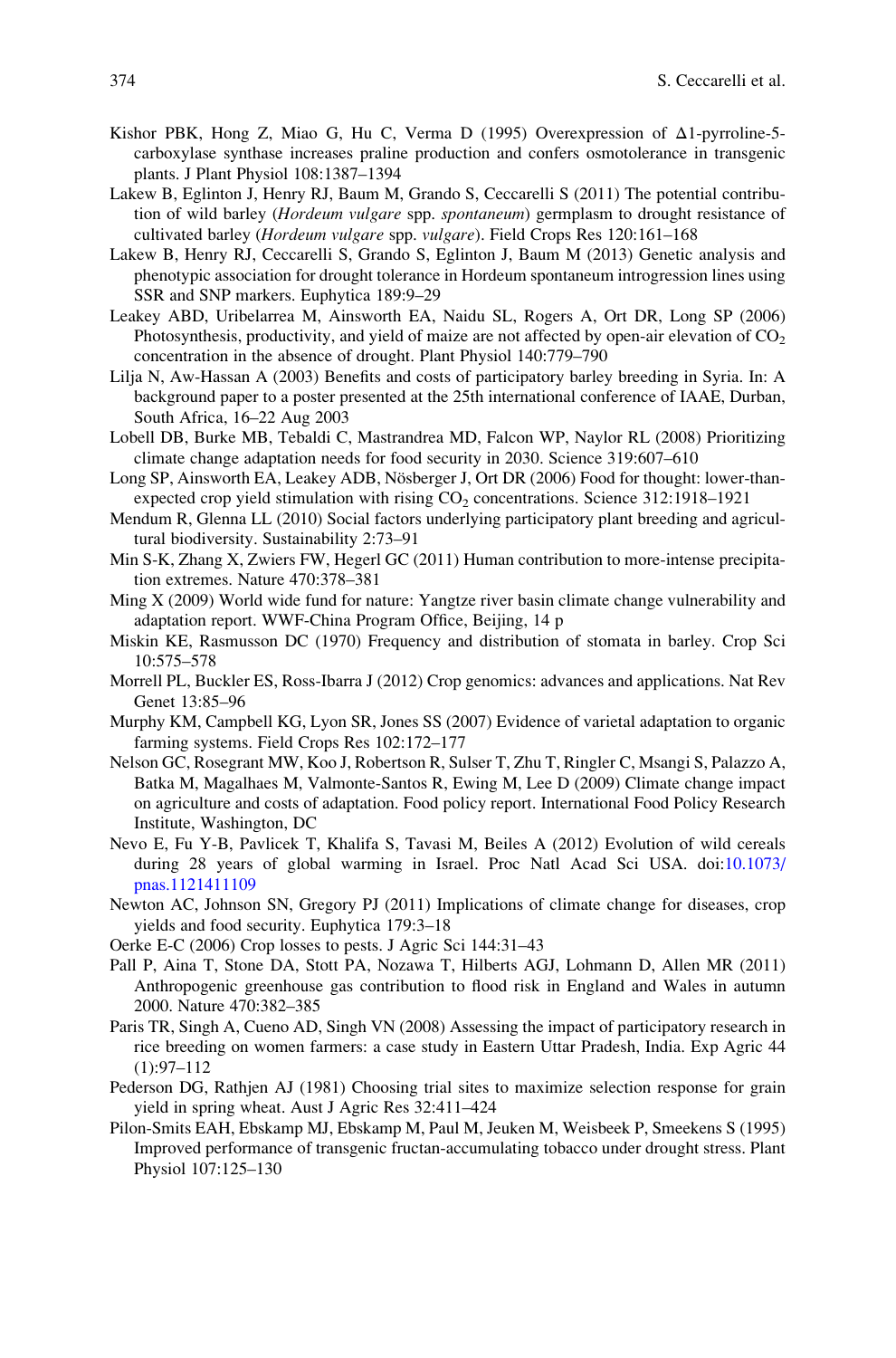- <span id="page-44-0"></span>Pimbert M (2006) Transforming knowledge and ways of knowing for food sovereignty. International Institute for Environment and Development (IIED), London
- Portmann P, Ketata H (1997) Field plot technique. In: Kempton RA, Fox PN (eds) Statistical methods for plant variety evaluation. Chapman & Hall, London, pp 9–19
- Pretorius ZA, Singh RP, Wagoire WW, Payne TS (2000) Detection of virulence to wheat stem rust resistance gene Sr31 in Puccinia graminis. f. sp. tritici in Uganda. Plant Dis 84:293
- Ransom C, Drake C, Ando K, Olmstead J (2006) Report of breakout group 1: What kind of training do plant breeders need, and how can we most effectively provide that training? HortScience 41:53–54
- Reynolds MP, Borlaug NE (2006) Applying innovations and new technologies for international collaborative wheat improvement. J Agric Sci 144:95–110
- Rhoades R, Booth R (1982) Farmer-back-to-farmer: a model for generating acceptable agricultural technology. Agric Admin 11:127–137
- Rodriguez M, Rau D, Papa R, Attene G (2008) Genotype by environment interactions in barley (Hordeum vulgare L): different responses of landraces, recombinant inbred lines and varieties to Mediterranean environment. Euphytica 163:231–247
- Salvi S, Porfiri O, Ceccarelli S (2013) Nazareno Strampelli, the "prophet" of the green revolution. J Agri Sci 151:1–5
- Sarker A, Erskine W (2006) Recent progress in the ancient lentil. J Agric Sci 144:19–29
- Schiermeier Q (2011) Extreme measures. Nature 477:148–149
- Schlegel RHJ (2003) Dictionary of plant breeding. Food Products Press and The Haworth Reference Press, New York, NY
- Schnell FW (1982) A synoptic study of the methods and categories of plant breeding. Z Pflanzenzüch 89:1-18
- Secretariat of the Convention on Biological Diversity (2010) Global biodiversity outlook 3. Secretariat of the Convention on Biological Diversity, Montréal, 94 p
- Sen A (1981) Poverty and famines: an essay on entitlement and deprivation. Oxford University Press, Oxford, 270 p
- Simmonds NW (1984) Decentralized selection. Sugar Cane 6:8–10
- Simmonds NW (1991) Selection for local adaptation in a plant breeding programme. Theor Appl Genet 82:363–367
- Simmonds NW, Talbot M (1992) Analysis of on farm rice yield data from India. Exp Agric 28:325–329
- Sinclair TR, Purcell LC (2005) Is a physiological perspective relevant in a 'genocentric' age? J Exp Bot 56:2777–2782
- Singh M, Malhotra RS, Ceccarelli S, Sarker A, Grando S, Erskine W (2003) Spatial variability models to improve dryland field trials. Exp Agric 39:1–10
- Singh RP, Hodson DP, Jin Y, Huerta-Espino J, Kinyua MG, Wanyera R, Njau P, Ward RW (2006) Current status, likely migration and strategies to mitigate the threat to wheat production from race Ug99 (TTKS) of stem rust pathogen. CAB Rev Perspect Agric Vet Sci Nutr Nat Resour 054:1–13
- Skinner E (2011) Gender and climate change: overview report. Institute of Development Studies (IDS). http://www.bridge.ids.ac.uk/vfile/upload/4/document/1111/CC\_OR\_FINAL.pdf
- Soleri D, Cleveland DA, Smith SE, Ceccarelli S, Grando S, Rana RB, Rijal D, Labrada HR (2002) Understanding farmers' knowledge as the basis for collaboration with plant breeders: methodological development and examples from ongoing research in Mexico, Syria, Cuba and Nepal. In: Cleveland DA, Soleri D (eds) Farmers, scientists and plant breeding: integrating knowledge and practice. CABI, Wallingford, Oxon, pp 19–60
- Song Y, Zhang L, Vernooy R (2006) Empowering women farmers and strengthening the local seed system: action research in Guangxi, China. In: Vernooy R (ed) Social and gender analysis in natural resource management, learning studies and lessons from Asia. Sage, International Development Research Centre (IDRC), Canada, pp 130–154